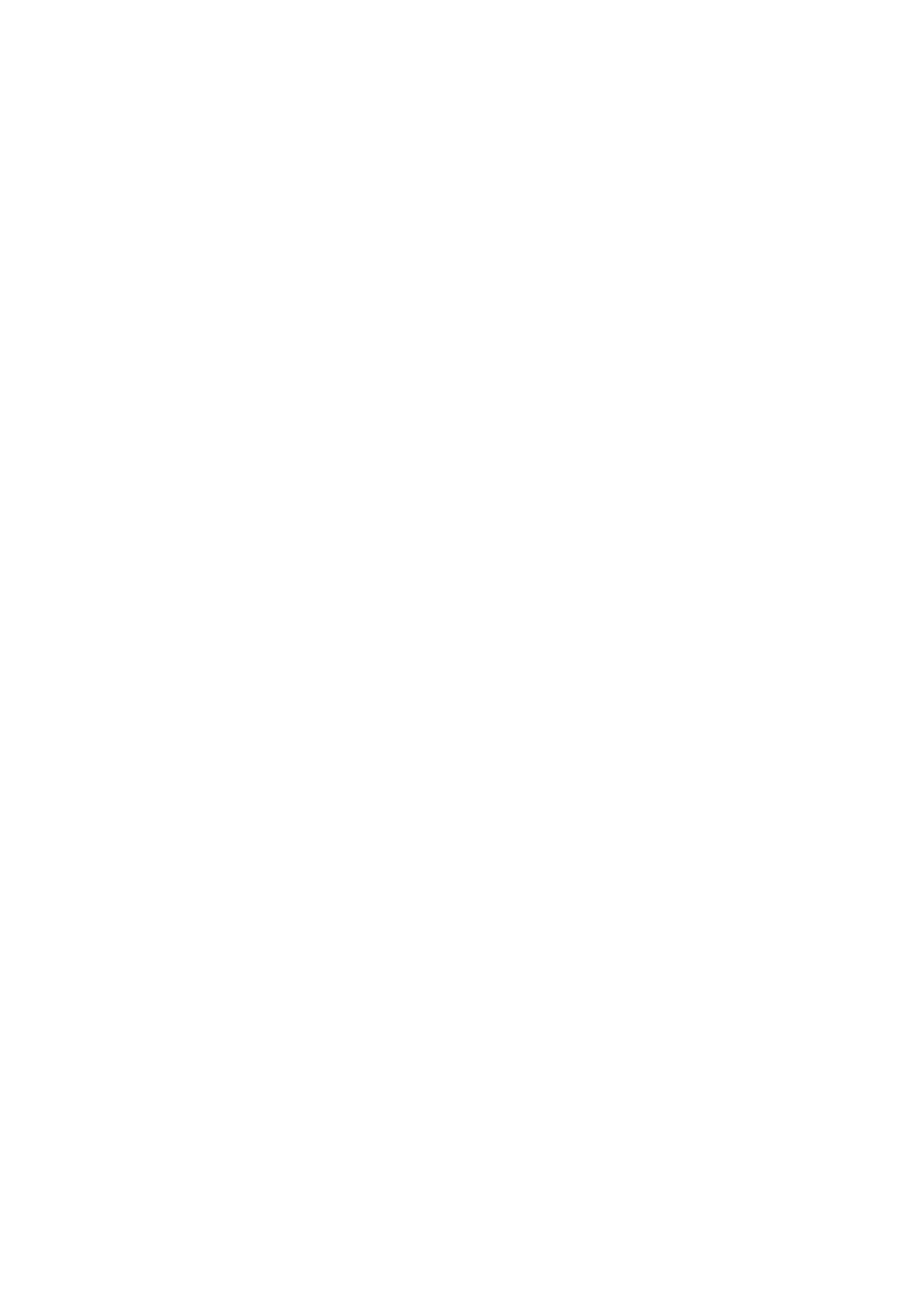# **Contents**

|              | Overview                                       | 4  |
|--------------|------------------------------------------------|----|
| $\mathbf{2}$ | Price comparison websites                      | 8  |
| 3            | Lead generators and credit brokers             | 18 |
| 4            | Shopping around                                | 21 |
| 5            | Real-time data sharing                         | 26 |
| 6            | Improving disclosure of the costs of borrowing | 28 |
| 7            | Next steps                                     | 32 |
|              |                                                |    |
|              | <b>Annexes</b>                                 |    |
|              | List of questions                              | 34 |
|              |                                                |    |

|   | <b>2</b> Cost benefit analysis   | 36 |
|---|----------------------------------|----|
|   | <b>3</b> Compatibility statement | 54 |
| 4 | Equality impact assessment       | 59 |

### **[Appendix](#page-64-0)**

| Draft Handbook text |  |
|---------------------|--|
|                     |  |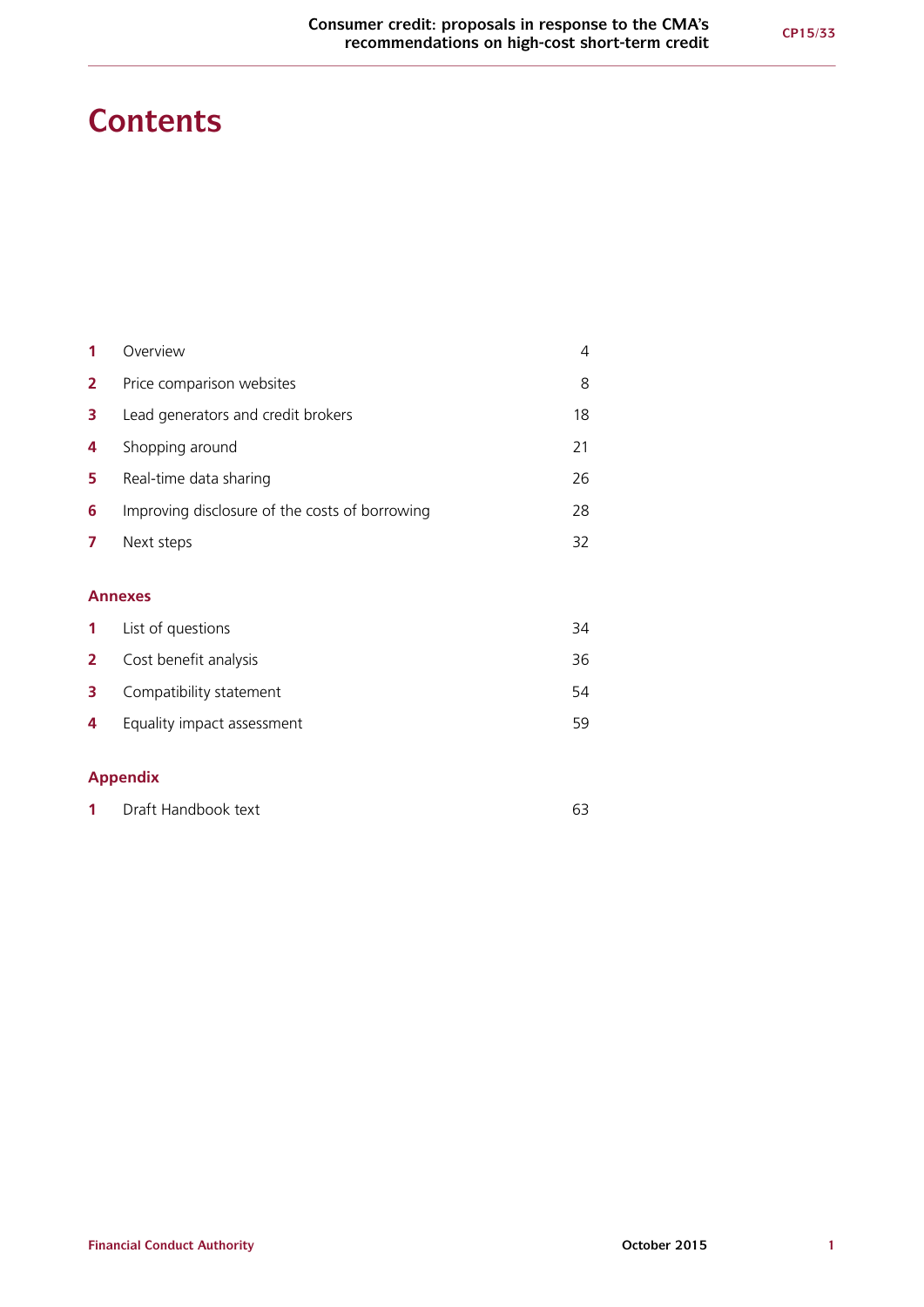We are asking for comments on this Consultation Paper by 28 January 2016.

You can send them to us using the form on our website at: [www.fca.org.uk/your-fca/documents/](http://www.fca.org.uk/your-fca/documents/consultation-papers/cp15-06-response-form) [consultation-papers/cp15-33](http://www.fca.org.uk/your-fca/documents/consultation-papers/cp15-06-response-form)-response-form.

Or in writing to:

Anna Solar-Bassett Consumer Credit Policy Team Strategy & Competition Division Financial Conduct Authority 25 The North Colonnade Canary Wharf London E14 5HS

**Telephone:** 020 7066 6600 **Email:** cp15-3[3@fca.org.uk](mailto:anna.solar-bassett%40fca.org.uk?subject=)

We make all responses to formal consultation available for public inspection unless the respondent requests otherwise. We will not regard a standard confidentiality statement in an email message as a request for non-disclosure.

Despite this, we may be asked to disclose a confidential response under the Freedom of Information Act 2000. We may consult you if we receive such a request. Any decision we make not to disclose the response is reviewable by the Information Commissioner and the Information Rights Tribunal.

In addition, we may also disclose consultation responses to a public authority to whom we are entitled to make such a disclosure for the purpose of enabling or assisting that authority in discharging its statutory functions.

You can download this Consultation Paper from our website: [www.fca.org.uk](http://www.fca.org.uk). All our publications are available to download here. If you would like to receive this paper in an alternative format, please call 020 706 0790 or email: [publications\\_graphics@fca.org.uk](mailto:publications-graphics%40fca.org.uk?subject=) or write to: Editorial and Digital team, Financial Conduct Authority, 25 The North Colonnade, London E14 5JS.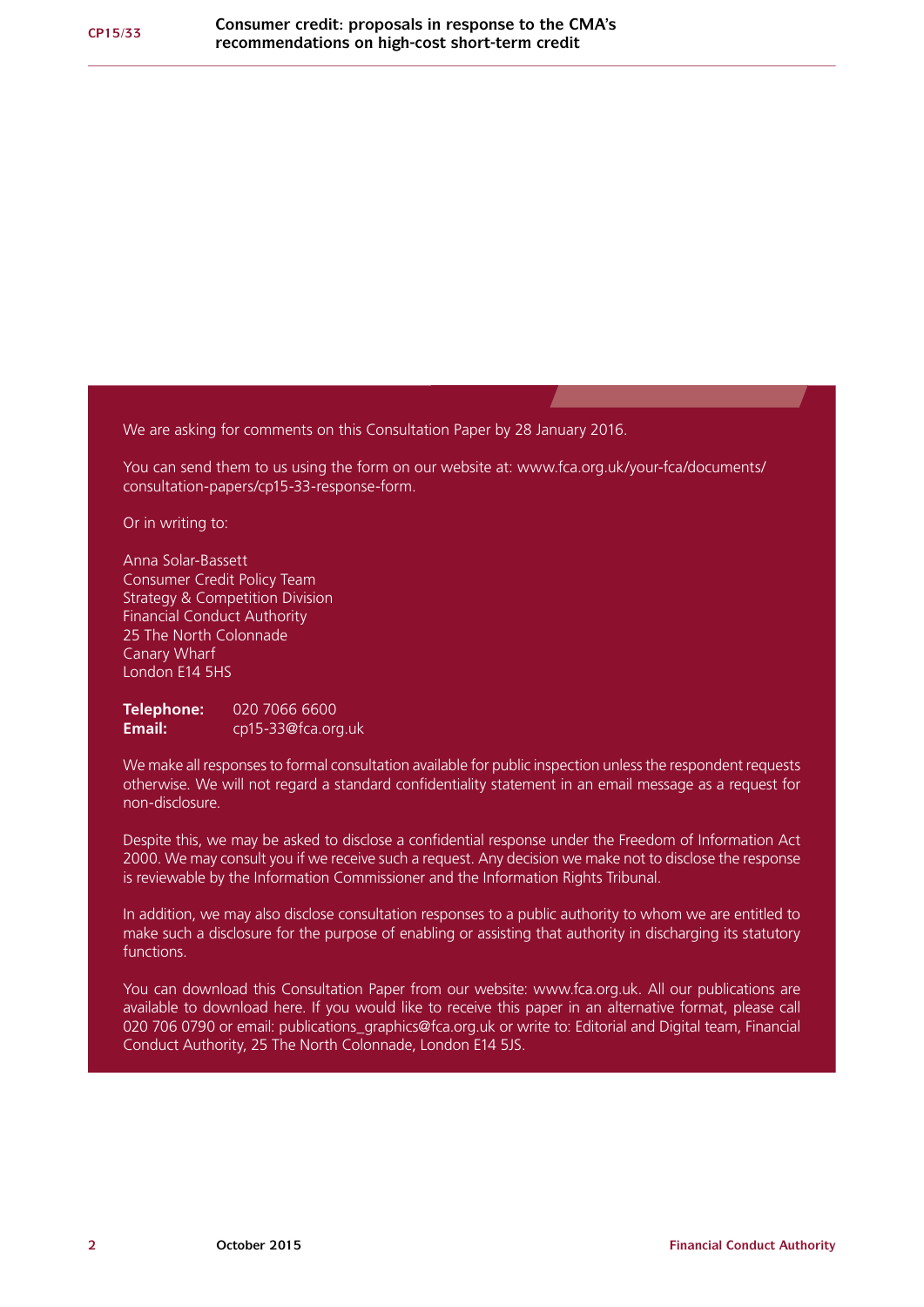# **Abbreviations used in this document**

| <b>APR</b>       | Annual percentage rate of charge              |
|------------------|-----------------------------------------------|
| <b>CBA</b>       | Cost-benefit analysis                         |
| <b>CCA</b>       | Consumer Credit Act 1974                      |
| <b>CCD</b>       | <b>Consumer Credit Directive</b>              |
| <b>CC</b>        | <b>Competition Commission</b>                 |
| <b>CMA</b>       | Competition and Markets Authority             |
| <b>CONC</b>      | Consumer Credit sourcebook                    |
| <b>CP</b>        | Consultation paper                            |
| <b>CPA</b>       | Continuous payment authority                  |
| <b>CRA</b>       | Credit reference agency                       |
| <b>EIA</b>       | Equality impact assessment                    |
| <b>FAQ</b>       | Frequently asked question                     |
| <b>FCA</b>       | <b>Financial Conduct Authority</b>            |
| <b>FSMA</b>      | Financial Services and Markets Act 2000       |
| <b>HCSTC</b>     | High-cost short-term credit                   |
| <b>ICO</b>       | Information Commissioner's Office             |
| <b>OFT</b>       | Office of Fair Trading                        |
| <b>LRRA</b>      | Legislative & Regulatory Reform Act 2006      |
| <b>MoU</b>       | Memorandum of understanding                   |
| P <sub>2</sub> P | Peer-to-Peer Lending                          |
| <b>PCW</b>       | Price comparison website                      |
| <b>PS</b>        | Policy statement                              |
| <b>SECCI</b>     | Standard pre-contract credit information form |
| <b>TAP</b>       | Total amount payable                          |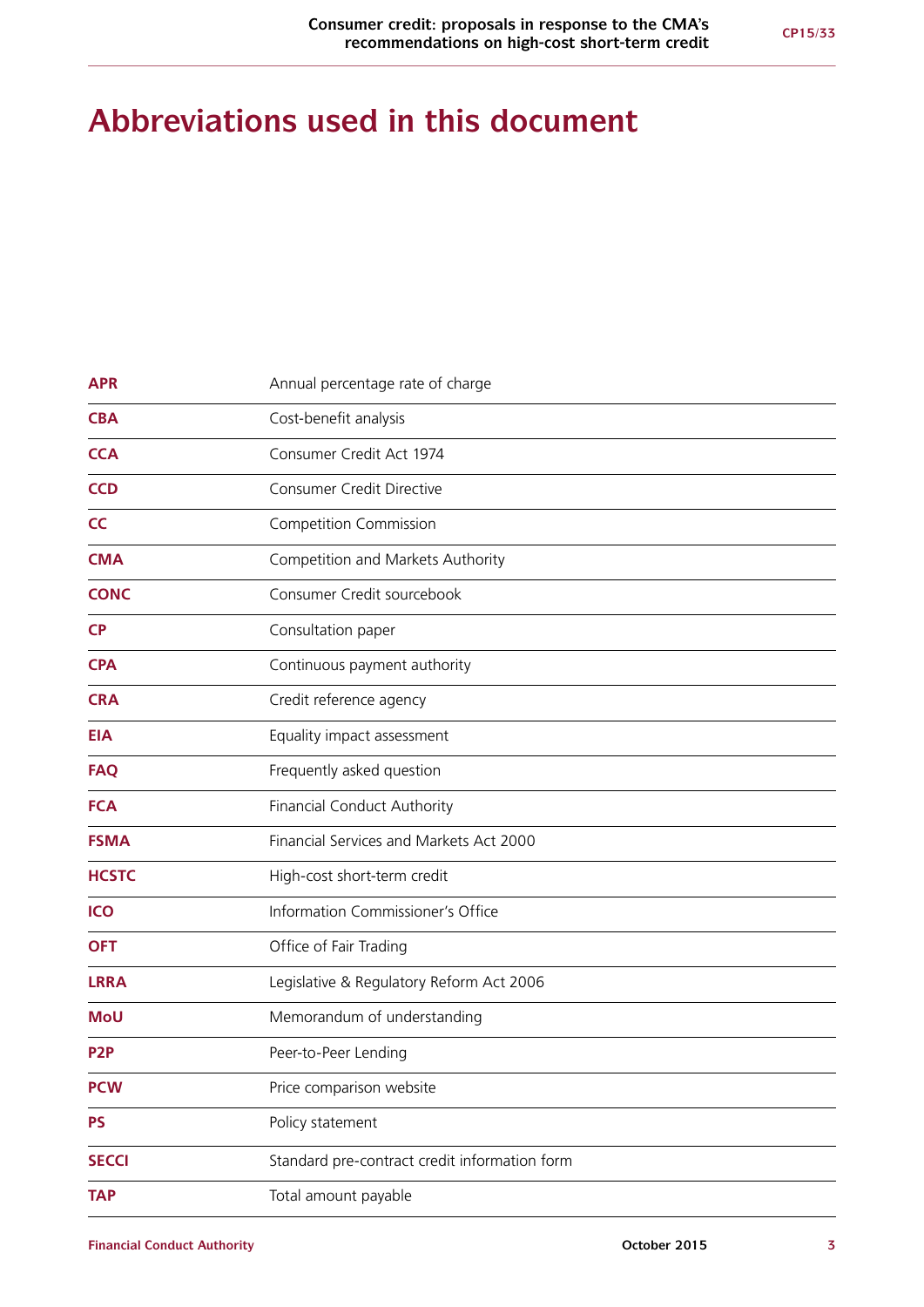# <span id="page-5-0"></span>**1. Overview**

#### **Introduction**

- **1.1** The Competition and Markets Authority (CMA) published the final report of its Market Investigation into payday lending on 24 February 2015<sup>1</sup>, which contained a number of recommendations to the Financial Conduct Authority (FCA). We have reviewed the recommendations, and this consultation paper sets out our response.
- **1.2** The Consultation Paper contains proposals for additional standards for price comparison websites (PCWs) which compare high-cost short-term credit (HCSTC) products and invites views on them. It also sets out our proposed approach to issues relating to shopping around, real-time data sharing, disclosure of fees and charges and lead generation/credit broking.

### **Who should read this paper?**

- **1.3** This consultation paper should be of interest to:
	- **•** authorised firms with permissions relating to high-cost short-term credit and credit broking, including firms with interim permission
	- firms that are applying for, or considering applying for, authorisation to carry out these activities
	- **•** trade bodies representing consumer credit firms, and
	- **•** consumer organisations

#### **The CMA's findings and recommendations**

**1.4** The Office of Fair Trading (OFT) referred the supply of payday lending in the UK to the Competition Commission (CC) for investigation on 27 June 2013. The functions of the CC in relation to the market investigation were transferred to the CMA on 1 April 2014. Based on their findings, they concluded that there are features of the UK payday lending market which prevent, restrict or distort competition, leading to an adverse effect on competition.

<sup>1</sup> Available at: <https://www.gov.uk/cma-cases/payday-lending-market-investigation#final-report>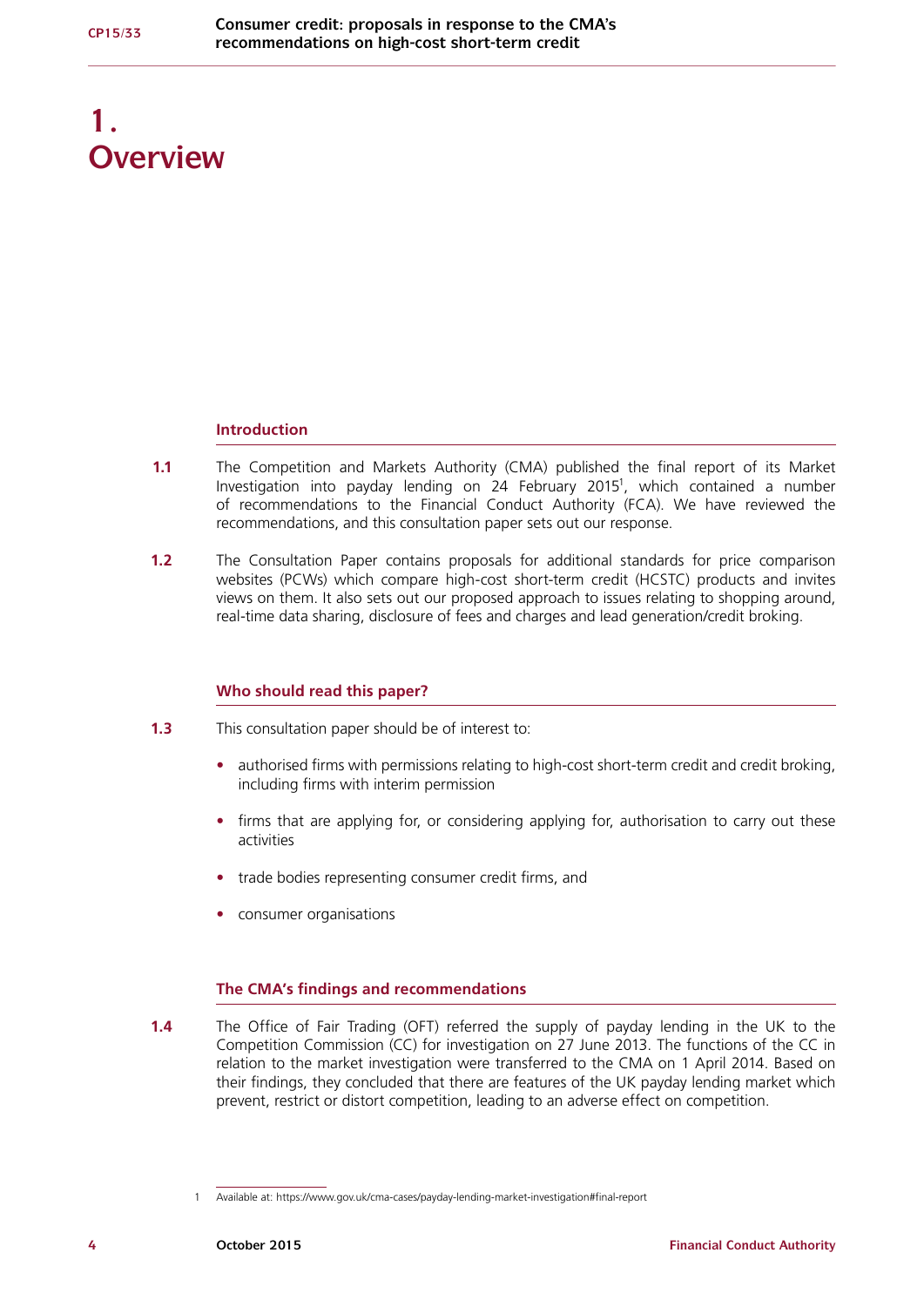- **1.5** To address the adverse effect on competition the CMA published a package of remedies, some of which were to be implemented by the CMA and others which were recommendations to us. The remedies included:
	- **•** measures to promote the effective use of price comparison websites (PCWs)
	- **•** a recommendation to the FCA to take steps to improve the disclosure of late fees and other additional charges
	- **•** a recommendation to the FCA to work with lenders and other market participants to help customers shop around without unduly affecting their ability to access credit
	- **•** a recommendation to the FCA to take further steps to promote real-time data sharing between lenders
	- **•** a requirement for lenders to provide existing customers with a summary of the cost of borrowing, and
	- **•** a recommendation to the FCA to take steps to increase transparency around the role of lead generators
- **1.6** The CMA published their final report including recommendations to us on 24 February 2015 and its Payday Lending Market Investigation Order 2015<sup>2</sup> on 13 August 2015. The Order gives effect to certain aspects of the CMA remedies, namely the prohibition on the supply of payday loans unless the lender has published information on a PCW which has been authorised by the FCA, and the prohibition on the supply of payday loans unless customers are provided with a summary of the cost of borrowing. It contains the dates when these aspects come into effect, although the date relating to the PCW remedy is linked to the additional standards on which we are now consulting.

#### **Our response**

- **1.7** We have worked closely with the CMA in the course of their market investigation and we have reviewed their recommendations. This paper sets out our response.
- **1.8** As the CMA acknowledged in its final report, the market investigation took place whilst substantial changes to the regulation of the HCSTC sector were taking place.
- **1.9** We took over the regulation of consumer credit from the OFT on 1 April 2014. We consulted on detailed proposals in October 2013<sup>3</sup> and published those detailed consumer credit rules in February 2014.<sup>4</sup> In most cases, the rules replicated repealed provisions of the Consumer Credit Act (CCA) and various OFT guidance documents, including the Irresponsible Lending Guidance.
- **1.10** We have made a number of other significant regulatory interventions in relation to HCSTC. We introduced new rules including a risk warning, a cap on the number of times a HCSTC loan

<sup>2</sup> Final Order: [https://assets.digital.cabinet-office.gov.uk/media/55cc691e40f0b6137400001f/Payday\\_Lending\\_Market\\_Investigation\\_](https://assets.digital.cabinet-office.gov.uk/media/55cc691e40f0b6137400001f/Payday_Lending_Market_Investigation_Order_2015.pdf) [Order\\_2015.pdf](https://assets.digital.cabinet-office.gov.uk/media/55cc691e40f0b6137400001f/Payday_Lending_Market_Investigation_Order_2015.pdf)

<sup>3</sup> CP13/10: [www.fca.org.uk/static/documents/consultation-papers/cp13-10.pdf](http://www.fca.org.uk/static/documents/consultation-papers/cp13-10.pdf)

<sup>4</sup> PS14/3: [www.fca.org.uk/static/documents/policy-statements/ps14-03.pdf](http://www.fca.org.uk/static/documents/policy-statements/ps14-03.pdf)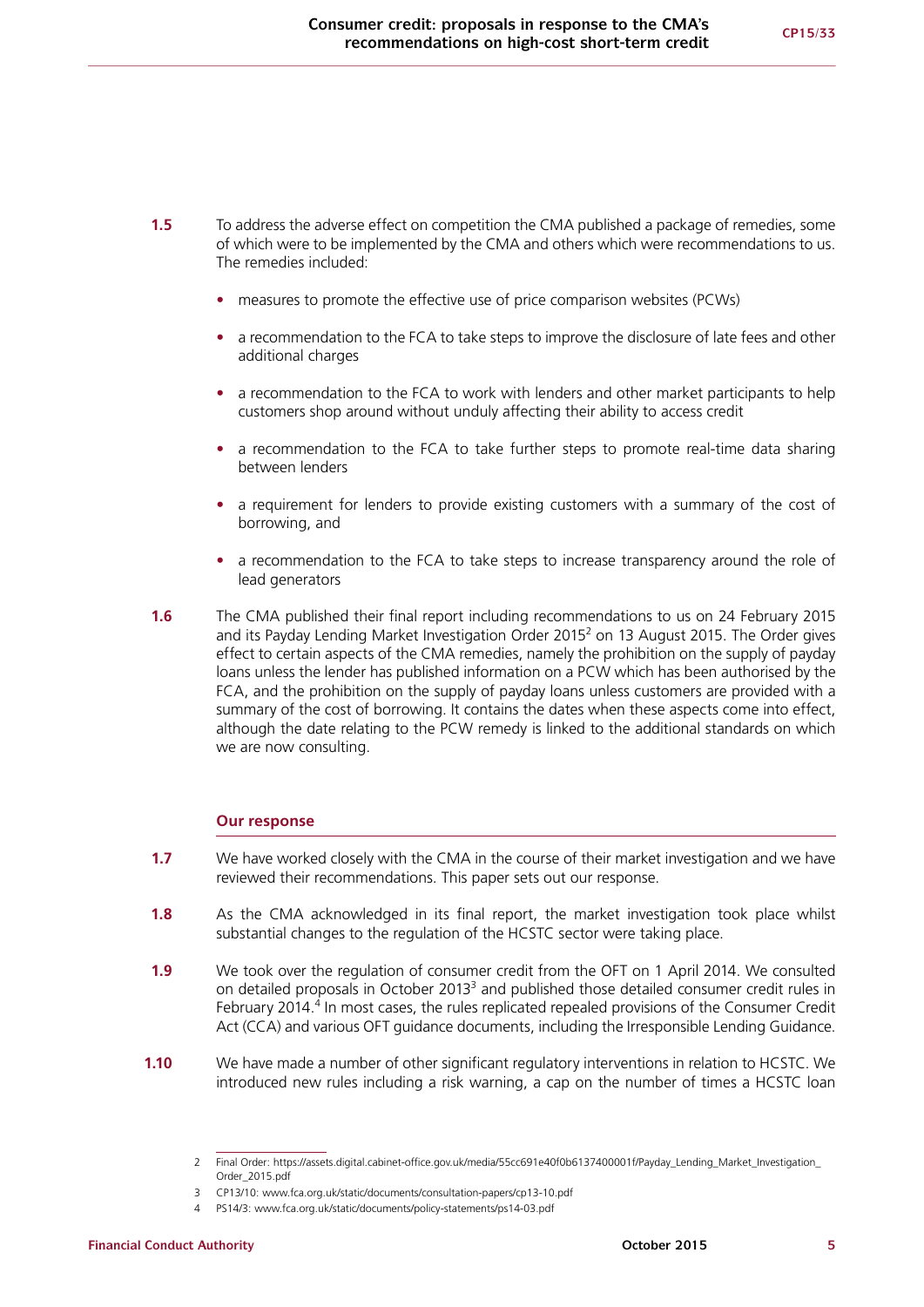can be rolled over, and a limit on the use of continuous payment authorities (CPAs) by HCSTC providers.5

- **1.11** We also published proposals for a price cap on HCSTC in July 2014,<sup>6</sup> and final rules in November 2014.<sup>7</sup> The price cap for HCSTC came into force on 2 January 2015.
- **1.12** We published new rules on credit broking on 1 December 2014, mainly to address detriment in the HCSTC sector - these came into force on 2 January 2015.<sup>8</sup>
- **1.13** We support the CMA's findings and in particular the features which they identified that contribute to the failure by many payday lenders to compete on price, which the CMA found gives rise to an adverse effect on competition.
- **1.14** We share the CMA's concern that, even with a price cap in place, some customers may pay more for their loans than they would with more effective price competition, and that there may be less innovation in pricing than they would expect to see in a market in which price competition were more effective.
- **1.15** We set out in the following chapters where we have worked to address the risks that the CMA identified and how we propose to take the remaining recommendations forward.
- **1.16** Our proposals in this consultation paper for new rules relate to PCWs which compare HCSTC. They are:
	- **Rankings:** to require credit brokers acting as PCWs to rank HCSTC products in ascending order of price according to the Total Amount Payable and to ensure that the rankings are competitively neutral and do not give products greater prominence as a result of commercial relationships.
	- **• Advertising:** to require any additional advertising on PCWs for HCSTC to be outside of the ranking tables and not interspersed within them.
	- **• Input functionality:** to require PCWs comparing HCSTC to enable consumers to search according to the amount and duration of loan that they require.
	- **• Market coverage:** to require PCWs to disclose on their website the extent of their market coverage by listing the number and names of the firms whose products they compare, and to introduce guidance reminding firms that financial promotions must be clear, fair and not misleading and that they should not make misleading claims regarding market coverage.
	- **1.17** As we are proposing to create new rules we carried out a cost-benefit analysis. Details of this can be found in Annex 2. Overall we found that our proposals are likely to produce positive outcomes for consumers and lead to better welfare outcomes.

<sup>5</sup> CP13/10: [www.fca.org.uk/static/documents/consultation-papers/cp13-10.pdf](http://www.fca.org.uk/static/documents/consultation-papers/cp13-10.pdf)

<sup>6</sup> P14/10: [www.fca.org.uk/static/documents/consultation-papers/cp14-10.pdf](http://www.fca.org.uk/static/documents/consultation-papers/cp14-10.pdf)

<sup>7</sup> PS14/16 [www.fca.org.uk/static/documents/policy-statements/ps14-16.pdf](http://www.fca.org.uk/static/documents/policy-statements/ps14-16.pdf)

<sup>8</sup> PS14/18: <https://www.fca.org.uk/static/documents/policy-statements/ps14-18.pdf>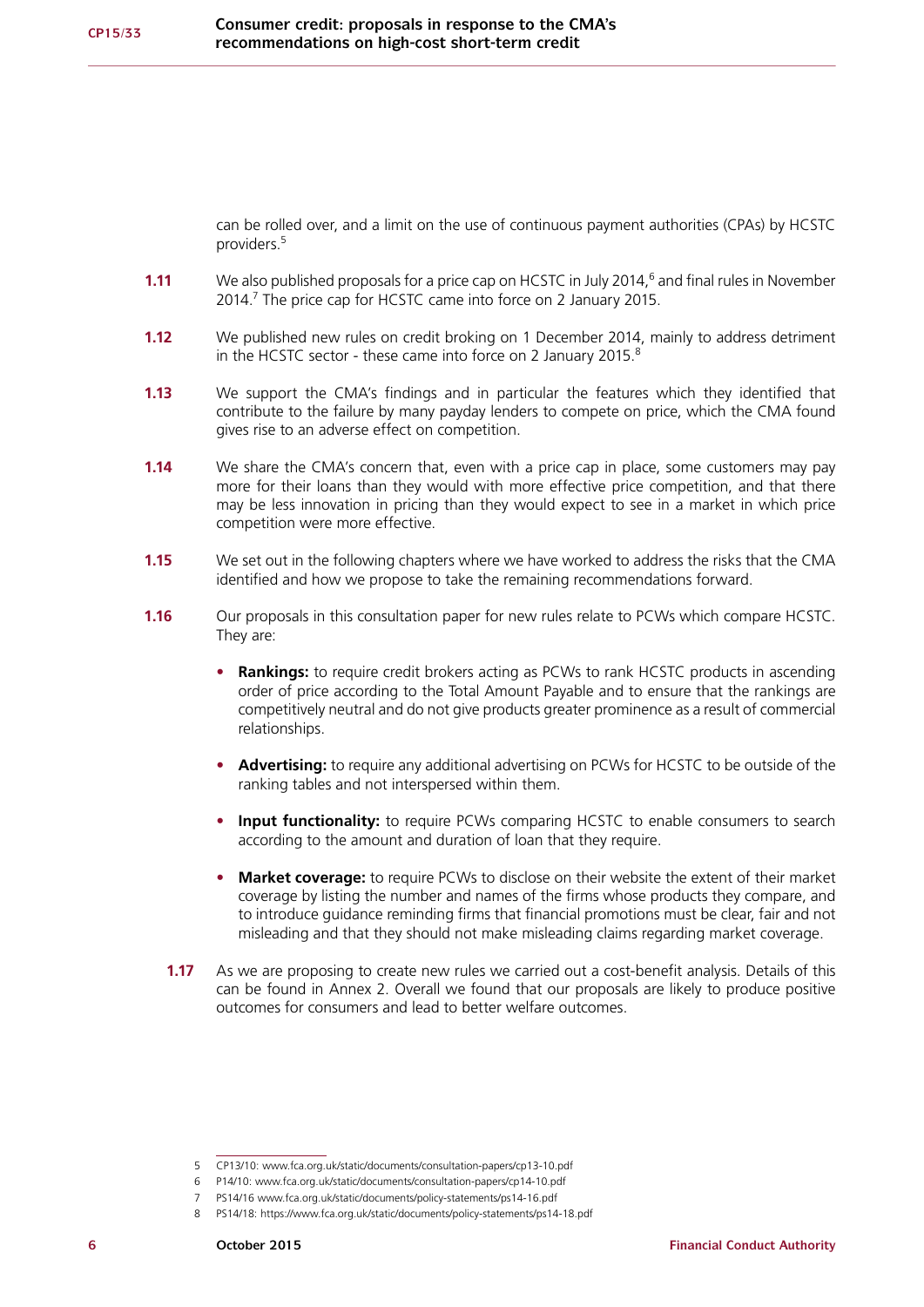#### **Structure of the paper**

- **1.18** The following chapters discuss our proposals in detail:
	- **•** Chapter 2: Price comparison websites
	- **•** Chapter 3: Lead generators and credit brokers
	- **•** Chapter 4: Shopping around
	- **•** Chapter 5: Real-time data sharing
	- **•** Chapter 6: Disclosure of the costs of borrowing
- **1.19** Chapter 7 sets out next steps and highlights some of the other consumer credit policy issues that we are currently working on.
- **1.20** Annex 2 is a detailed cost-benefit analysis of the proposals relating to PCWs comparing HCSTC.
- **1.21** Annex 3 explains our reasons for concluding that our proposals are compatible with certain requirements under the Financial Services and Markets Act (FSMA). When consulting on new rules, we are required by section 138l(2)(d) to include an explanation of why we believe that making the proposed rules is consistent with our strategic objective, advances one or more of our operational objectives, and has regard to the regulatory principles in section 3B FSMA.
- **1.22** Annex 4 is an equality impact assessment. We have assessed the likely equality and diversity impacts of the proposals and do not consider that they have a potentially discriminatory impact on groups with protected characteristics.

#### **Next steps**

- **1.23** We want to know what you think about our proposals in this paper. Please respond to the questions in Annex 1 by 28 January 2016.
- **1.24** You can respond to this consultation by using the online form on our website, or by writing to us at the address on page 2.
- **1.25** Once we have considered your feedback, we will publish a policy statement with final rules and guidance.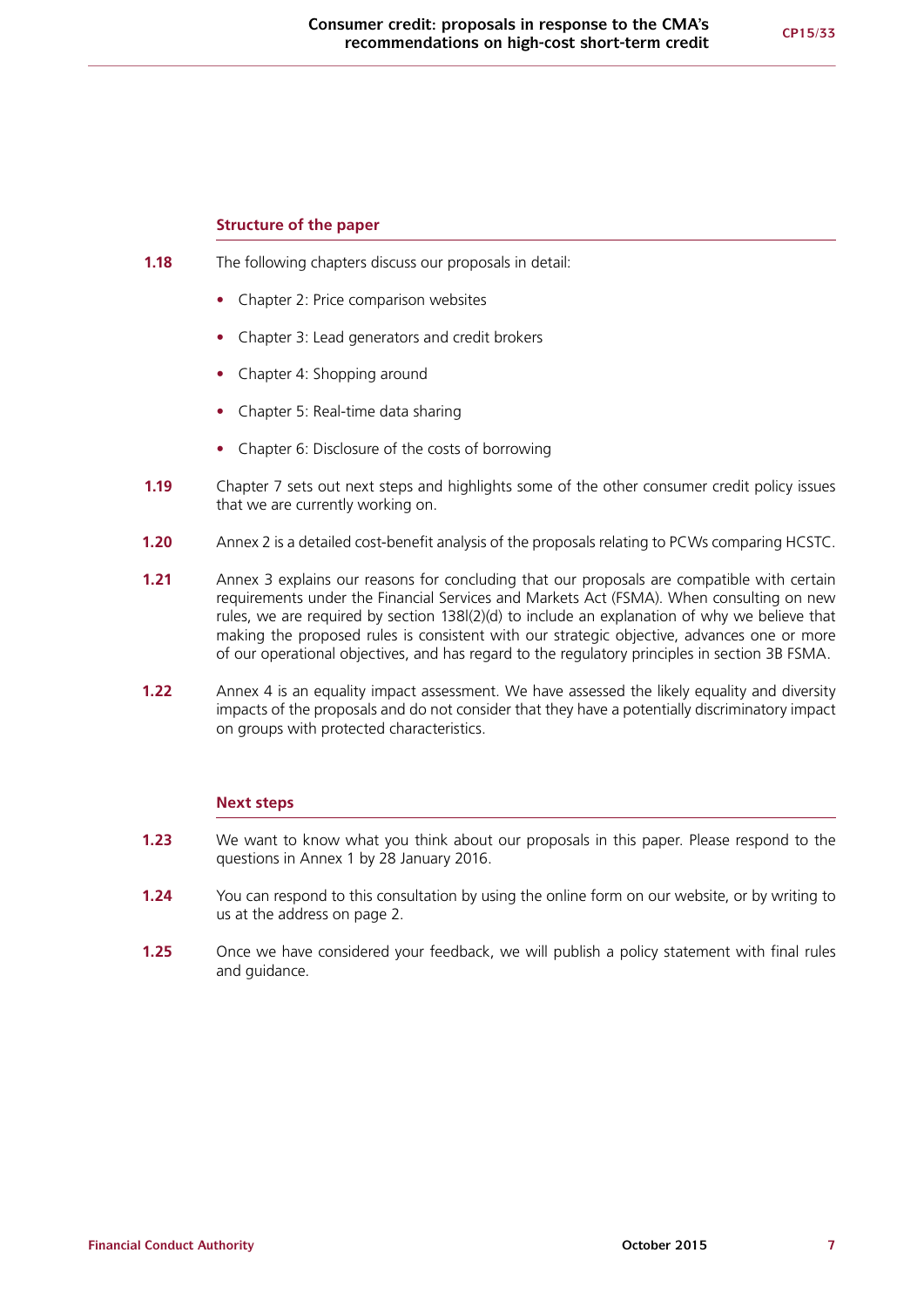# <span id="page-9-0"></span>**2. Price comparison websites**

#### **Introduction**

**2.1** This chapter sets out our proposed approach to price comparison websites (PCWs) for highcost short-term credit (HCSTC). We are consulting in Appendix 1 on new standards in response to our concerns and the CMA's recommendations.

#### **CMA's findings and recommendations**

- **2.2** The CMA market investigation concluded that features of the HCSTC market give rise to an adverse effect on competition. Consequently, it concluded that some customers were paying more for their loans, and there was potentially less pricing innovation (for example in relation to the introduction of risk-based or flexible pricing models), than in a market with more effective price competition.
- **2.3** The CMA acknowledged that the price cap which came into force on 2 January 2015 would mitigate some of the harm to customers that had arisen from high prices. However, they argued that there continued to be scope for price competition between payday lenders at a level below the price cap, and that further competition to improve customer outcomes would be achievable.
- **2.4** The aim of the CMA's PCW remedy is therefore to allow borrowers to use PCWs for easy and quick comparison of multiple loan products, to establish the best-value loan product for their needs and to identify loan costs.<sup>9</sup> This is intended to stimulate competition by encouraging lenders to compete on price rather than rely on inertia caused by the perceived sense of urgency, reinforced by industry marketing.
- **2.5** The CMA considered various options regarding the effectiveness of the remedy. One option was an official website that all lenders would be obliged to be featured on. Another was a market-led solution where lenders choose which PCW they want to be listed on and those PCWs adhere to a minimum set of standards. The CMA concluded that a market-led solution with a minimum set of standards was the most effective way forward.
- **2.6** On 13 August 2015, the CMA published an Order stating that online payday lenders will be prohibited from lending unless they put their product details on at least one commercial PCW that is authorised by the FCA and compares HCSTC products. Lenders will also be required to

<sup>9</sup> Para. 15, Payday lending market Investigation Order 2015, Explanatory Note: [https://assets.digital.cabinet-office.gov.uk/](https://assets.digital.cabinet-office.gov.uk/media/55cc61aeed915d5346000022/Payday_lending_explanatory_note.pdf) [media/55cc61aeed915d5346000022/Payday\\_lending\\_explanatory\\_note.pdf](https://assets.digital.cabinet-office.gov.uk/media/55cc61aeed915d5346000022/Payday_lending_explanatory_note.pdf)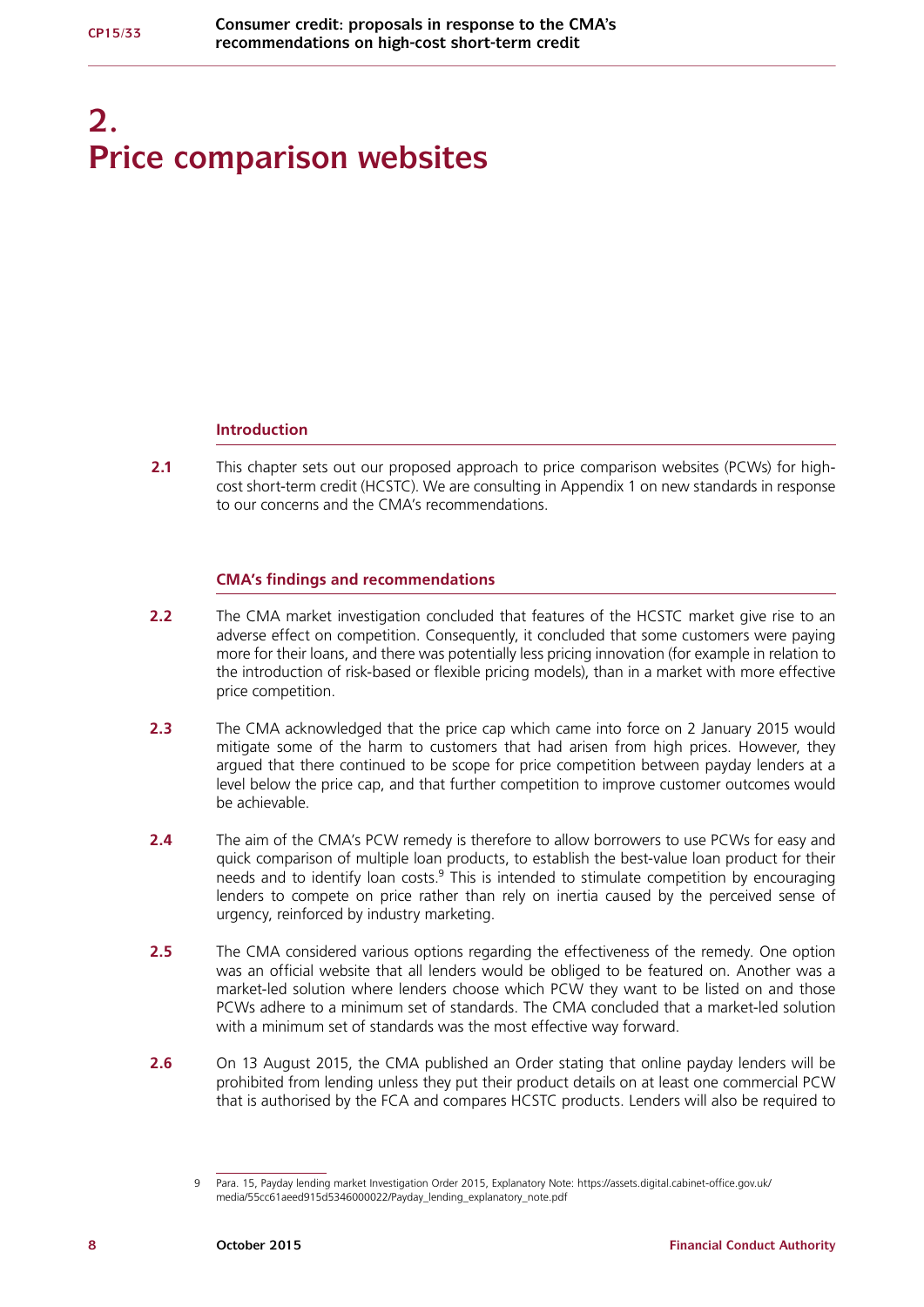include a prominent link on their websites to at least one PCW comparing HCSTC on which its own loans appear.10

**2.7** The CMA recommended that we review our requirements for PCWs comparing HCSTC, and use our regulatory tools to raise those standards. They set out a number of consumer outcomes which we should seek to achieve. The CMA's recommendations are summarised below.

#### **Our Summary of the CMA's recommendations to the FCA for standards to apply to PCWs comparing HCSTC products**

#### *Competitive neutrality*

The FCA should seek to ensure that PCWs comparing HCSTC enable customers to view loans on the basis of objective criteria and that the default ranking should be the price of the loan. To achieve this, the CMA recommended that PCWs should:

- Present product information in ascending order of price unless the borrower requests a different presentation. The CMA recommended Total Amount Payable (TAP) for this.
- Present product information on a competitively neutral basis, so that the presentation of product information, or its ranking, is not affected by any commercial relationship the operator may have with lenders included on the PCW's panel. This should also apply to any secondary rankings, i.e. where different products have the same price.
- Clearly differentiate any additional advertising on the rankings page so that consumers are not drawn away by banner adverts.

#### *Customer relevance*

The FCA should seek to ensure that PCWs comparing HCSTC should enable customers to identify loans that best meet their search criteria. To this end, the recommendation was that websites should:

- Provide a search function and return results that reflect the key features of the loan the customer is seeking. The recommendation was that this search functionality could include loan amount, loan term, and repayment structure.
- Be as transparent as possible about all features of the loan, including the consequences of late or non-payment. Of particular benefit would be information on late payment fees and charges as well as the effect of early repayment on the price of the loan.

#### *Scope*

The FCA should seek to ensure that PCWs comparing HCSTC only include loan products in comparison tables and do not include credit brokers or other intermediaries.

There was no specific recommendation on market coverage; instead the CMA highlighted that disclosing the extent of market coverage may be something that the FCA would want to require PCWs to do.

#### *Compliance*

The final recommendation was that the FCA should consider how to ensure that PCWs comparing HCSTC which are authorised by the FCA comply with all relevant laws and regulations.

<sup>10</sup> Article 7 of the Payday Lending Market Investigation Order 2015: [https://assets.digital.cabinet-office.gov.uk/](https://assets.digital.cabinet-office.gov.uk/media/55cc691e40f0b6137400001f/Payday_Lending_Market_Investigation_Order_2015.pdf) [media/55cc691e40f0b6137400001f/Payday\\_Lending\\_Market\\_Investigation\\_Order\\_2015.pdf](https://assets.digital.cabinet-office.gov.uk/media/55cc691e40f0b6137400001f/Payday_Lending_Market_Investigation_Order_2015.pdf)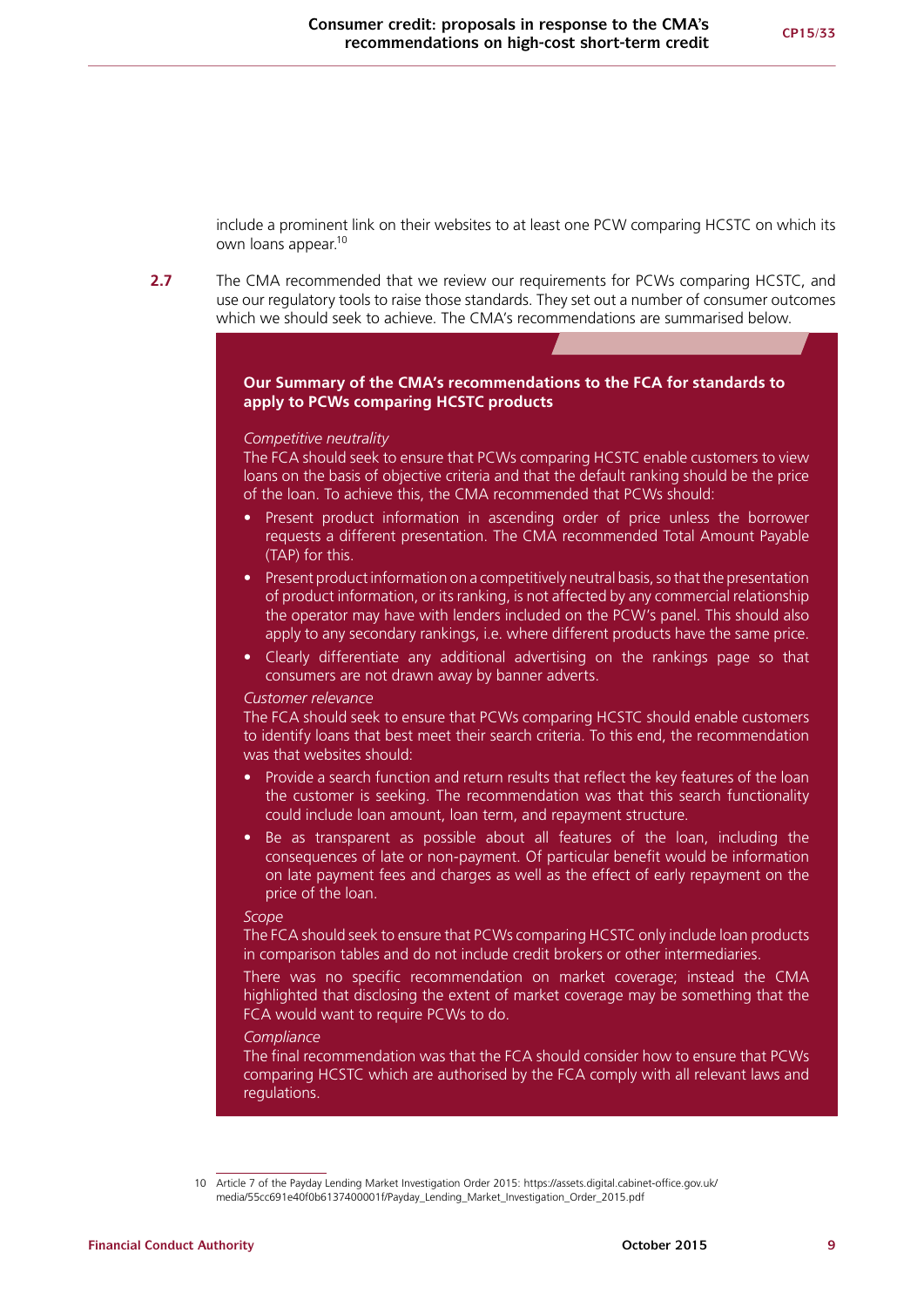#### **Our response**

- **2.8** We support the objective of the CMA to encourage more effective price competition in the HCSTC market. As we stated in the policy statement on the price cap for HCSTC.<sup>11</sup> there is scope for lenders to compete under the price cap. In practice, we have observed the clustering of prices around the price cap since it came into force on 2 January 2015. Despite this we have seen some firms pricing below the cap; however it is more likely that competition will intensify once the authorisation process for HCSTC is complete and there is more certainty in the market.
- **2.9** We considered each of the CMA's recommendations in detail and used a number of approaches to evaluate them, considering first whether implementation is necessary and then the impact of our options for implementing them. These approaches included:
	- **•** reviewing the practices of PCWs that currently offer a comparison of HCSTC to help establish a baseline
	- **•** designing and carrying out an online experiment working with London Economics and YouGov, and
	- **•** carrying out surveys of three different types of firms: PCWs which currently compare HCSTC; PCWs active in financial services which do not currently provide HCSTC; and HCSTC lenders
- **2.10** Our review identified concerns about the conduct of PCWs that compare HCSTC, in particular that certain practices were leading consumers to make poor decisions and not choose the cheapest loan to meet their needs. These poor choices prevent competition from working effectively in the market and driving down price. For the CMA's Order to be effective in addressing the competition issues in the market, addressing these conduct concerns is important, especially if, as a result of the Order, consumers are going to be directed to these websites. We therefore concluded that taking forward the CMA's recommendations would be in line with our objectives to secure an appropriate degree of protection for consumers and promoting effective competition in the interests of consumers.
- **2.11** The additional standards we are now consulting on address both the CMA recommendations and examples of poor conduct that we have identified through our work.

### **Application**

- **2.12** PCWs that currently compare regulated credit agreements such as HCSTC are likely to require authorisation by the FCA as credit brokers. This is because they are carrying on one or more of the specified activities in the credit broking regulated activity,<sup>12</sup> by, in summary, effecting an introduction of a potential borrower to a regulated lender.
- **2.13** To ensure that the proposals in this consultation apply to the relevant firms, we are proposing to apply the additional standards to authorised firms<sup>13</sup> which own or operate a website which displays any terms on which high-cost short-term credit products are available from different lenders and in relation to which it holds itself out as a price comparison service or a price service, or in any way describes itself as, or gives the impression that it is, a price comparison

<sup>11</sup> PS14/16

<sup>12</sup> For more detail on credit broking as a regulated activity see Article 36A of the Regulated Activities Order 2001

<sup>13</sup> Firms with interim permission are treated as authorised firms.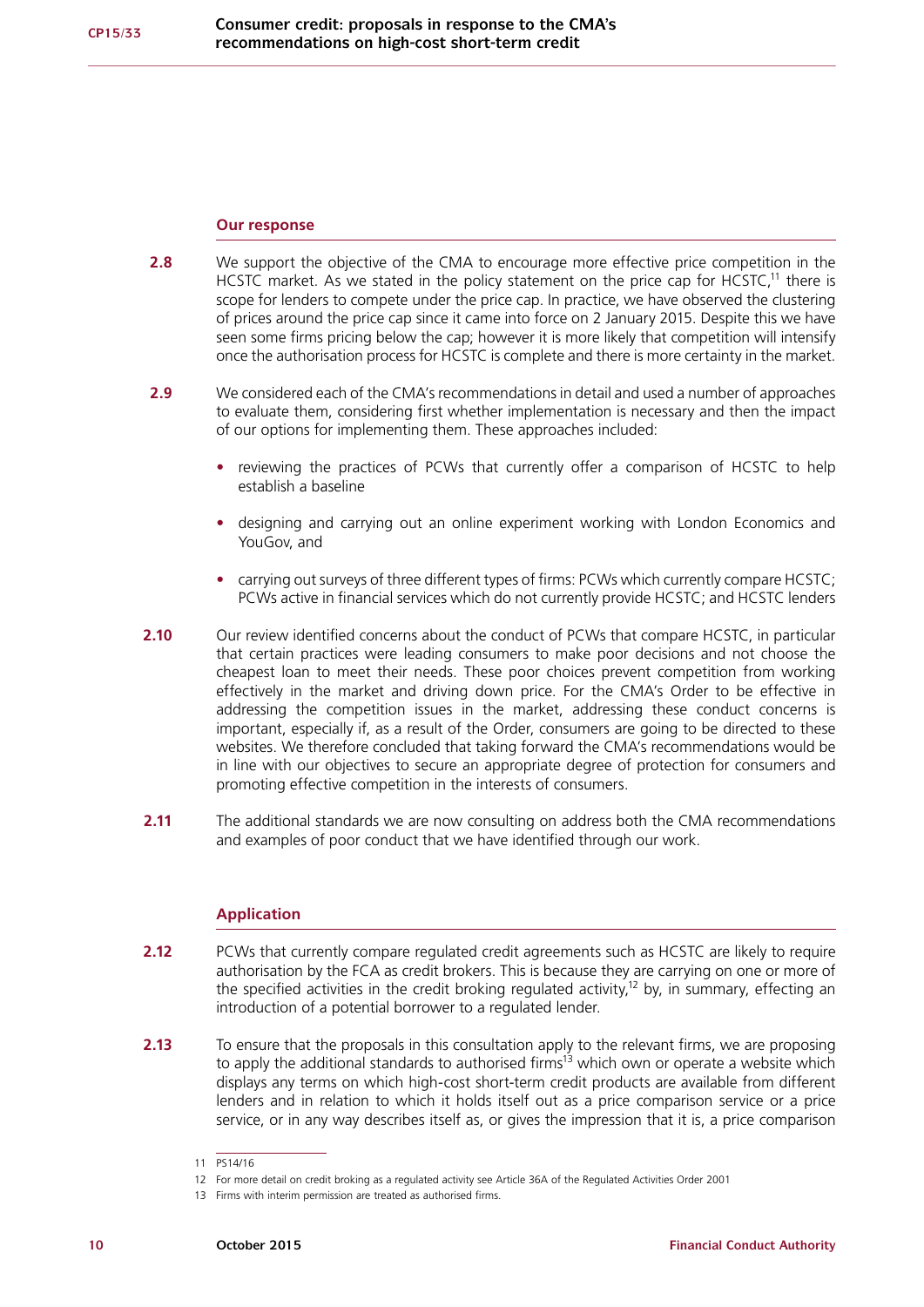website or a price website. Although our application rule does not use precisely the same terms as the CMA, we expect it to have broadly the same application. These PCWs will then be subject to our existing rules and guidance concerning credit brokers as well as the additional standards we propose in this consultation paper, and will qualify as 'FCA-authorised PCWs' for the purposes of the CMA Order once the PCW has been fully authorised by the FCA<sup>14</sup>.

- **2.14** We are proposing to apply the additional standards broadly as we are concerned about avoidance. We have found a variety of firms claiming to be PCWs in this market, and we want to ensure that these firms comply with the additional standards. We did consider excluding a firm that operates a website offering HCSTC products but does not permit consumers to search for, re-order or rank products or personalise the results. However, we have not included this in our draft rules because we are concerned that this would enable firms to avoid our rules and may lead to poor outcomes for consumers.
- **2.15** We would be interested to hear views on the proposed application and in particular whether there are firms that are providing a useful service to consumers, distinct from a PCW, and should not be caught.

### **Q1: Do you have any comments on the proposed application of our rules for PCWs comparing HCSTC products?**

#### **Commercial relationships**

- **2.16** The CMA recommended that PCWs comparing HCSTC should present product information on a competitively neutral basis, such that its presentation, or its ranking on price comparison tables, is not affected by any commercial relationship the operator may have with lenders included on the PCW's panel. In addition, this should apply to any secondary rankings, i.e. where different products have the same price.
- **2.17** We tested the effect that different rankings have on consumer choices and found that, where results are ranked in ascending order of price by the Total Amount Payable (TAP), consumers make significantly better choices than when products are ranked randomly or by representative  $APR^{15}$ .
- **2.18** We are concerned that these websites might rank in ascending order of price, but filter results so that the default view only displays a sub-set of products from firms whom they receive a commission. This is a practice which has previously been highlighted in the energy market<sup>16</sup>. We tested the impact that this practice would have. We found that where consumers were only shown a sub-set of products (that did not include the cheapest loan) and had to click through to see all loan products, only 3.1% chose the cheapest loan.

<sup>14</sup> The CMA Order requirement to publish on a FCA-authorised payday loan PCW requires FCA authorisation and not interim permission.

<sup>15</sup> We tested the decisions consumers make when loans are ranked semi-randomly rather than in ascending order of price. By 'semirandomly' we mean that loans were ranked in a random order, but in a way that ensured that the cheapest loan never appeared at the top. [Please see the Technical Report for further detail on the design of the consumer testing.](http://www.fca.org.uk/your-fca/documents/consultation-papers/cp15-33-behavioural-study) We found that 26.7% of consumers chose the cheapest loan when products were ranked semi-randomly, compared to 63% when loans were ranked in ascending order of price by TAP. In a separate test we looked at consumers' decisions when loans were ranked by representative APR rather than by TAP. In this test only 13.5% of consumers chose the cheapest loan (compared to 63% of consumers when loans were ranked by TAP).

<sup>16</sup> Energy and climate change Select Committee, 7th Report 2014-15 - Protecting consumers: Making energy price comparison websites transparent http://www.publications.parliament.uk/pa/cm201415/cmselect/cmenergy/899/899.pdf.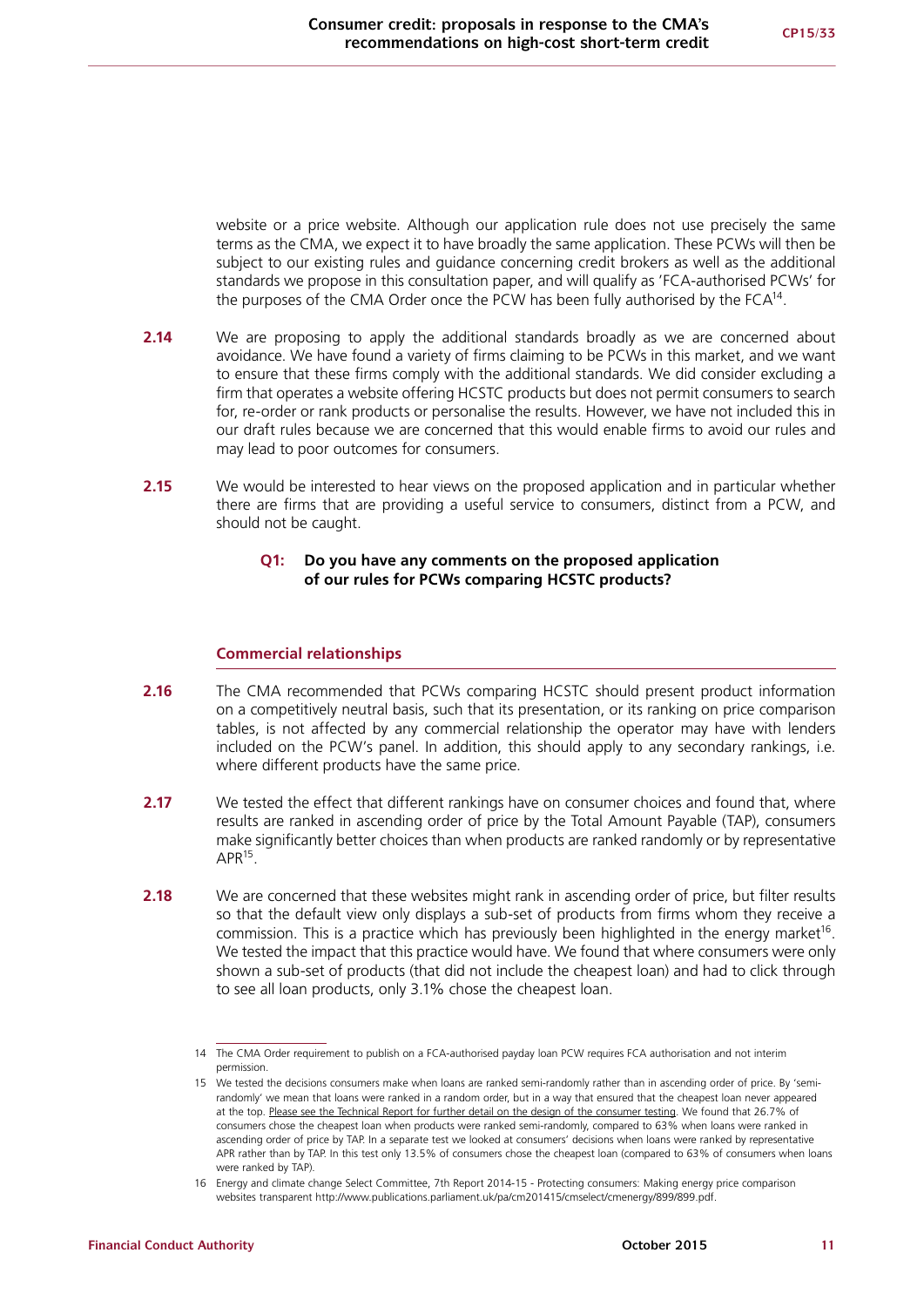- **2.19** Consequently, we propose to make a rule that where a firm lists information concerning HCSTC products on its website the listing and the results of the customer's search must not be affected by the existence of commercial relationships that the PCW may have with HCSTC lenders or credit intermediaries.
	- **Q2: Do you agree with our proposal to prevent PCWs from displaying information about HCSTC products or including search results on the basis of commercial relationships?**

#### **Search functionality**

- **2.20** The CMA recommended that PCWs for HCSTC should provide a search function and return results that reflect the key features of the loan that the customer is seeking. Such search functionality could include loan amount, loan term and repayment structure.
- **2.21** We found that some PCWs comparing HCSTC products do not allow the customer to search for the loan amount or duration that they are looking for. Instead, the website will often state the maximum and minimum loan amount and duration that each lender on their panel provides. We tested the effect of this on consumers and found that, where they could not search for their specific preferences regarding loan amounts and durations, this did not lead to significantly worse outcomes in terms of respondents choosing the cheapest loan. However, we found that the number of respondents choosing the best deal in this test can be explained by a larger proportion of respondents just choosing the first loan in the ranking table<sup>17</sup>. When respondents were able to input their loan preferences they were more likely to choose the loan which was both cheapest and more closely met their preferences.
- **2.22** We therefore propose to make a rule that a PCW for HCSTC must enable a customer to search on the basis of the value and duration of a loan. We are proposing that firms may meet this obligation by providing a reasonable choice of options of loan size and duration to potential borrowers but we do not propose to prescribe the format. We do not propose to require firms to include repayment structure (for example the number of instalments), as the value and duration combined with ranking in ascending order of price should be sufficient for consumers to find the best value loan for their needs. However, we recognise that PCWs may choose to introduce this option on a voluntary basis.

#### **Q3: Do you have any comments on our proposed rule that a PCW for HCSTC should enable customers to search for a specified loan amount and duration?**

### **Rankings**

**2.23** The CMA recommended that we consider how to ensure that PCWs for HCSTC present product information in ascending order of price unless the borrower requests a different presentation. They recommended the TAP for this.

<sup>17</sup> In this test the first loan in the table was always the cheapest loan. Loans were ranked in ascending order of price, and the first loan in the ranking table was the cheapest loan offered for the lowest amount/ shortest duration (£100 for 30 days).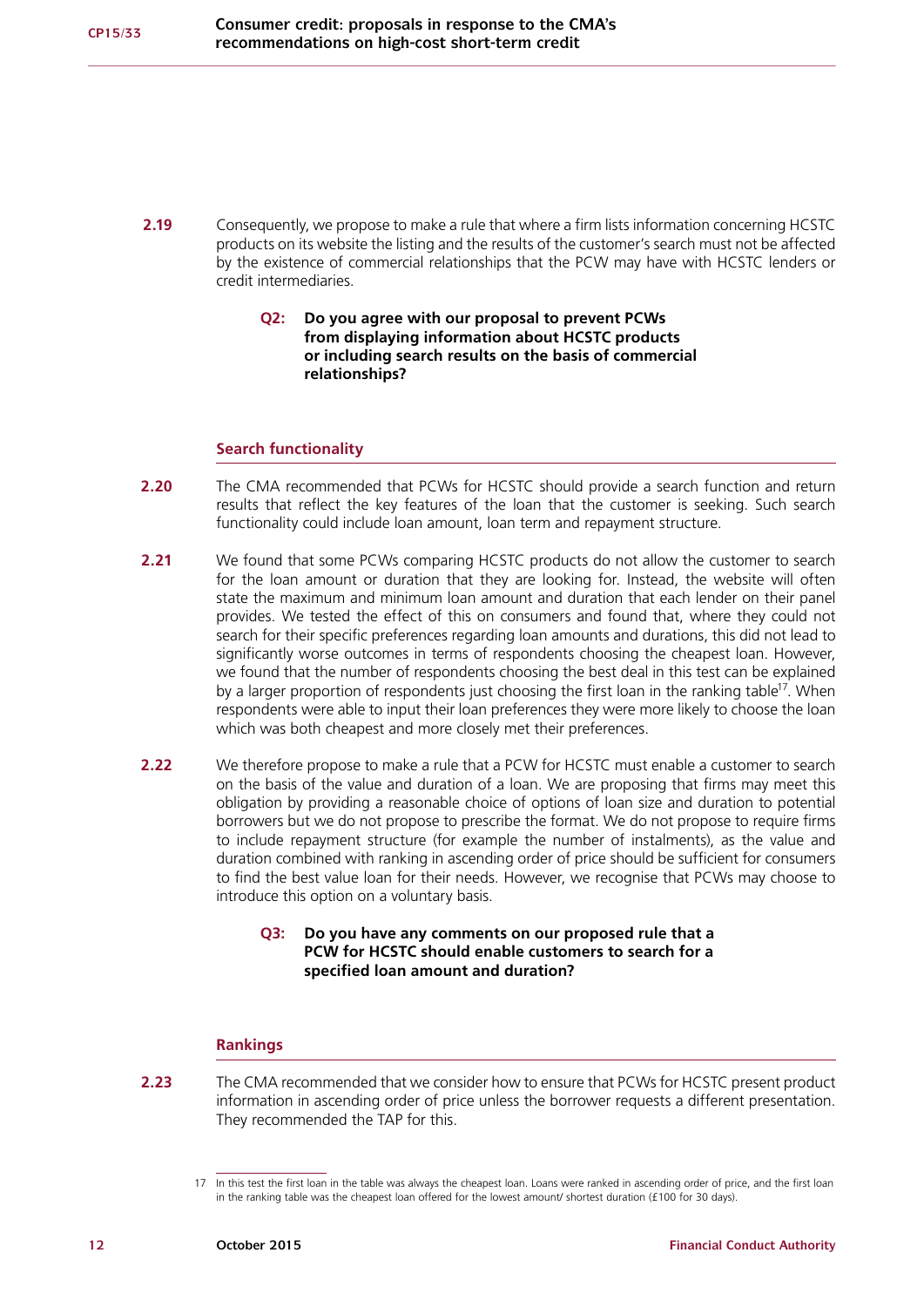- **2.24** Our review of HCSTC PCWs showed that a significant number of PCWs comparing HCSTC do not rank in order of price, and that where they do, most do not use the TAP as the primary measure of price. In response to our survey, firms said they tended to use representative APR because it is difficult to get the necessary information required to rank loans by the TAP.
- **2.25** As explained above, the choices that consumers made when results were presented semirandomly to imply ranking by commercial relationships rather than in ascending order of price, demonstrated that ordering results other than on the basis of TAP can have an impact on consumer choice. We therefore propose to make a rule requiring PCWs comparing HCSTC to display all HCSTC products (either direct from lenders or from credit intermediaries) as a result of the customer's search ranked in ascending order of price according to the TAP. The CMA Order<sup>18</sup> requires lenders to provide PCWs with the necessary information to enable them to rank loans by the TAP, so they will have the necessary information.

#### **Q4: Do you agree with our proposal to require HCSTC PCWs to rank the results of a consumer's search in ascending order of price according to the Total Amount Payable?**

### **Additional advertising**

- **2.26** The CMA recommended that firms clearly differentiate advertising on their website from the ranking of loan products so that customers are not drawn away from the objective ranking of products by banner adverts.
- **2.27** The results of our review of HCSTC PCWs and survey showed that some PCWs do have banner adverts on their websites but more commonly sites will have 'featured products'. These differ from 'banner' advertising as they feature within the rankings tables or are given more prominence in other ways. Our consumer testing demonstrated that the existence of banner advertising on a PCW outside the rankings tables did not have an adverse impact on consumers' ability to make optimal choices. However, the results of the consumer testing (when results were presented semi-randomly rather than in ascending order of price) show that, where PCWs may feature adverts in the ranking of search results or may give more prominence to some results due to commercial relationships, this has a clear impact on consumer decision-making.
- **2.28** As a result, we propose to make a rule that financial promotions such as sponsored links or featured products should not appear in or among the rankings of PCWs comparing HCSTC, so as not to distract customers from the results.
- **2.29** The results themselves, which are also financial promotions, must not be ranked according to any commercial interests and must not be given greater or lesser prominence as a result of those interests.
- **2.30** With regards to the ranked results, firms must comply with our existing rules on financial promotions. We are including guidance that reminds firms that these financial promotions must comply with the rules in the Consumer Credit Sourcebook (CONC), including the requirement to be clear, fair and not misleading, and the rules requiring a representative example.<sup>19</sup>

<sup>18</sup> CMA payday lending market investigation Order 2015

<sup>19</sup> CONC 3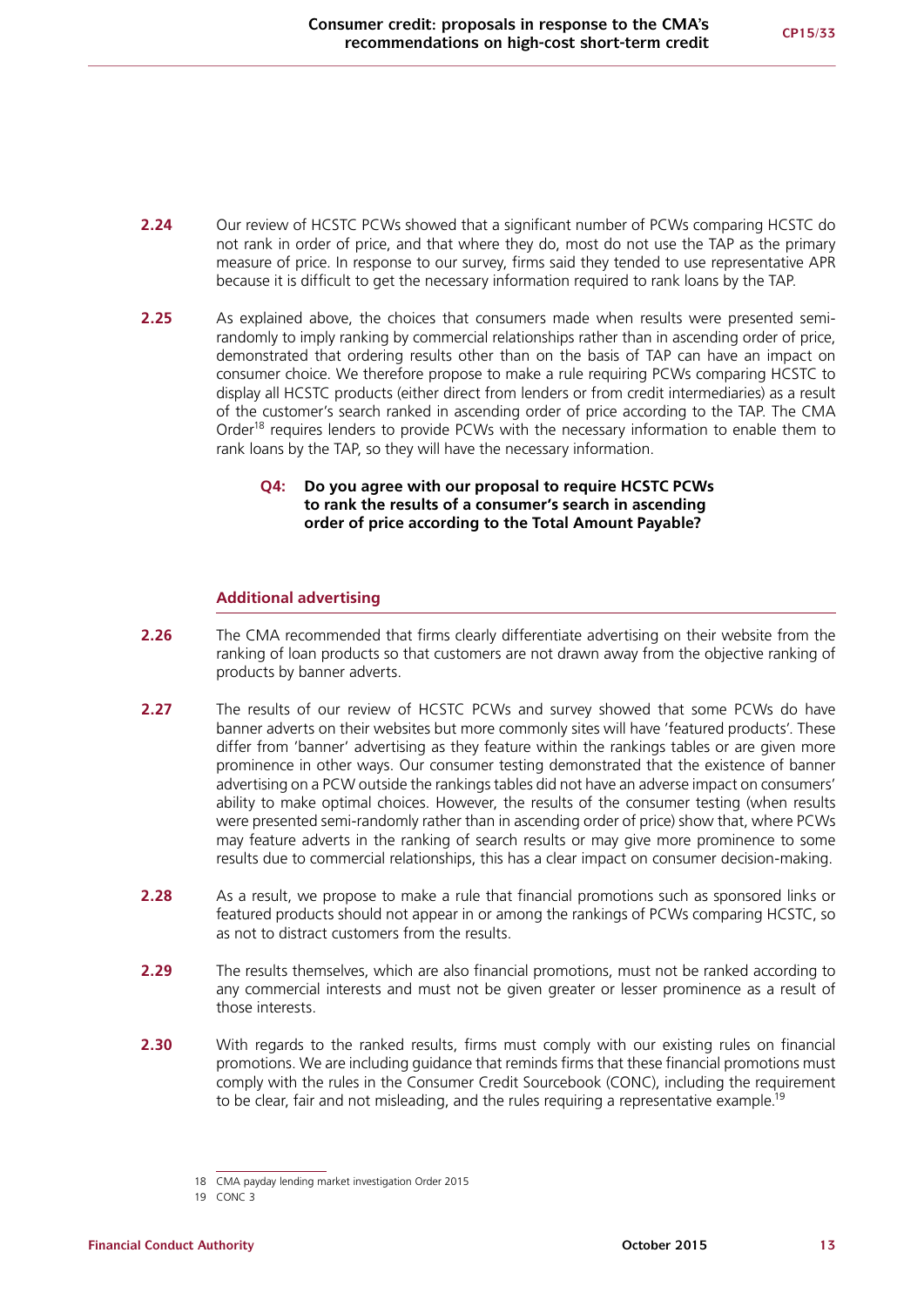**Q5: Do you agree with our proposals on additional advertising on a PCW that compares HCSTC?**

#### **Transparency of product information**

- **2.31** The CMA recommended that PCWs are as transparent as possible about all features of a loan, including the consequences of late or non-payment. The CMA noted that mainstream PCWs typically allow a consumer to review additional details and suggested that information on late fees and charges, as well as the effect of early repayment on the price of the loan, would be of particular benefit.
- **2.32** We are limited in our ability to impose more detailed advertising requirements as a result of the Consumer Credit Directive (CCD). The price cap has limited firms' ability to impose excessive late fees and other charges on consumers, reducing the impact that this information will have on consumer decision-making (as explained in Chapter 6).
- **2.33** The CMA Order will also prohibit lenders from providing loans unless they make available to borrowers a summary of their borrowing history, which highlights the total amount of fees and charges paid by the borrower to the lender. Requiring too much information may actually lead to a worse outcome for consumers as it could limit their ability to locate the relevant price information and make a choice on that basis.
- **2.34** In our view, PCWs are well placed to identify additional information which consumers value when choosing HCSTC and they should consider whether to include information around late fees and other charges. While we recognise that it may be desirable for consumers to take a wider range of factors into account when choosing a loan, we do not propose to require PCWs to include detailed information about fees and charges or late payment. It is worth noting that, as we highlight in Chapter 6, consumers will receive the information about default charges and other fees and charges to consumers in the standard pre-contractual information before they enter into the credit agreement.

#### **Credit brokers**

- **2.35** The CMA identified competition concerns relating to the transparency of the role of lead generators and we address our wider response to their recommendations in Chapter 3. The CMA also recommended that PCWs only include loan products in their loan comparison tables and do not include credit brokers or other intermediaries, due to the concern that consumers are not making an active choice to use intermediaries, and this can have an impact on their ability to make accurate comparisons between loans.
- **2.36** Our review of existing PCWs comparing HCSTC found that very few include brokers. In response to our survey, PCWs said that they were not likely to bring credit brokers into their panels mainly due to the complexity of establishing accurate information to include in the rankings.
- **2.37** It is likely that more credit brokers may want to be included on PCWs if they are more widely used by consumers shopping around as a result of the CMA Order. However, the rules that we are consulting on in this chapter would apply to the comparison of both lenders and intermediaries, and will help to ensure the quality of comparisons. PCWs must comply with the relevant requirements for financial promotions and will have to provide an accurate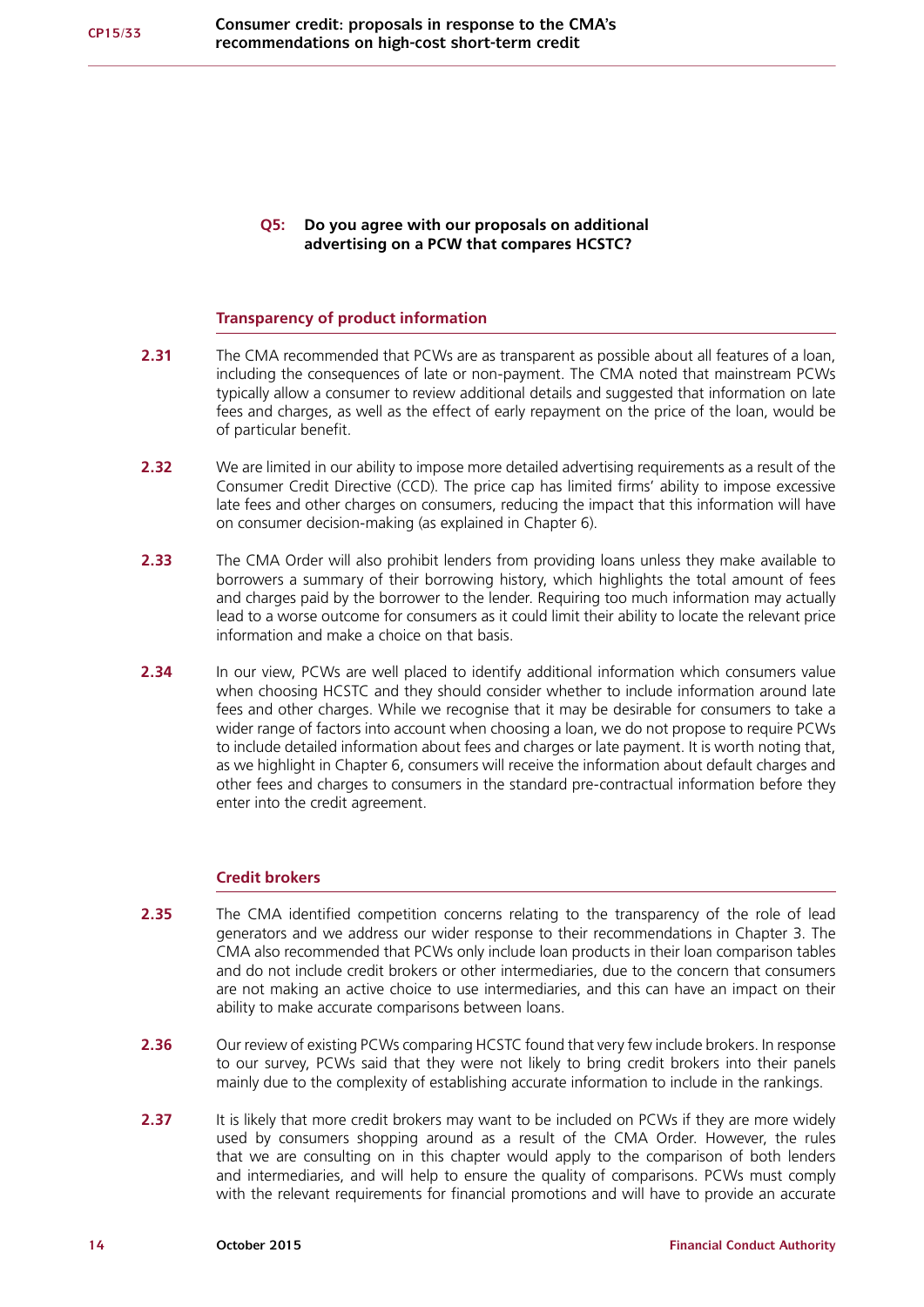representative APR and TAP. PCWs which include credit brokers or other intermediaries will need to ensure that they have the necessary information to enable them to provide accurate comparisons.

**2.38** We have already done considerable work to address the risks posed to consumers by poor practices by credit brokers in the HCSTC market. As we explain in Chapter 4, we addressed these concerns by making new rules<sup>20</sup> ensuring that key features of brokers' relationships with consumers are transparent, and requiring all credit brokers to ensure that any financial promotion states prominently that the firm is a broker and not a lender. We do not propose to exclude credit brokers and other intermediaries from PCWs, but do propose to clarify how our requirement to state that they are a broker and not a lender applies to PCWs, and to make clear that we expect PCWs to state prominently when information concerning a HCSTC product or the results of a customer's search relate to a credit broker and not a lender.

#### **Q6: Do you agree with our proposed approach to clarify that PCWs must ensure that information concerning HCSTC products complies with the requirement to state prominently that they are a broker and not a lender?**

#### **Market coverage**

- **2.39** The CMA did not make a specific recommendation relating to market coverage but it concluded that it would be beneficial to borrowers to be able to identify whether PCWs had broad coverage of the market. This would encourage PCWs to develop a broad panel of lenders.<sup>21</sup> They suggested that we might choose to require PCWs to provide this information.
- **2.40** The majority of PCWs comparing HCSTC in our desk based research did not disclose the extent of their market coverage. In response to our survey, firms raised concerns this may impact customers' behaviour in a negative way as it may deter them from using PCWs to shop around, although they did not think that this requirement would create any significant compliance costs.
- **2.41** Our consumer testing included a statement disclosing the extent of market coverage of the PCW, but the outcome of the testing is inconclusive. We asked consumers what effect reading the disclosure on market coverage would have on them, and found that the most common action (34% of respondents) was for a consumer to continue and search other PCWs.
- **2.42** There is a risk that PCWs make misleading claims about the extent of the market covered. For example, in the HCSTC market we found that some PCWs make misleading claims; one firm said it covers the whole of the market when it only covers 10 lenders, and two claimed to have the greatest coverage despite having no evidence to support this and only having a limited panel. Whilst this is addressed to some extent by our rules on being clear, fair and not misleading, it can be difficult and time consuming for consumers or their advocates to verify these claims.
- **2.43** For these reasons, we consider that there would be a benefit in requiring PCWs to disclose the extent of their market coverage on their website as a market transparency measure. This would enable consumer groups and other market participants to assess the coverage of PCWs in this market, and encourage consumers to use PCWs with greater coverage, or multiple PCWs. We

<sup>20</sup> PS 14/18

<sup>21</sup> Para 9.161, CMA Final report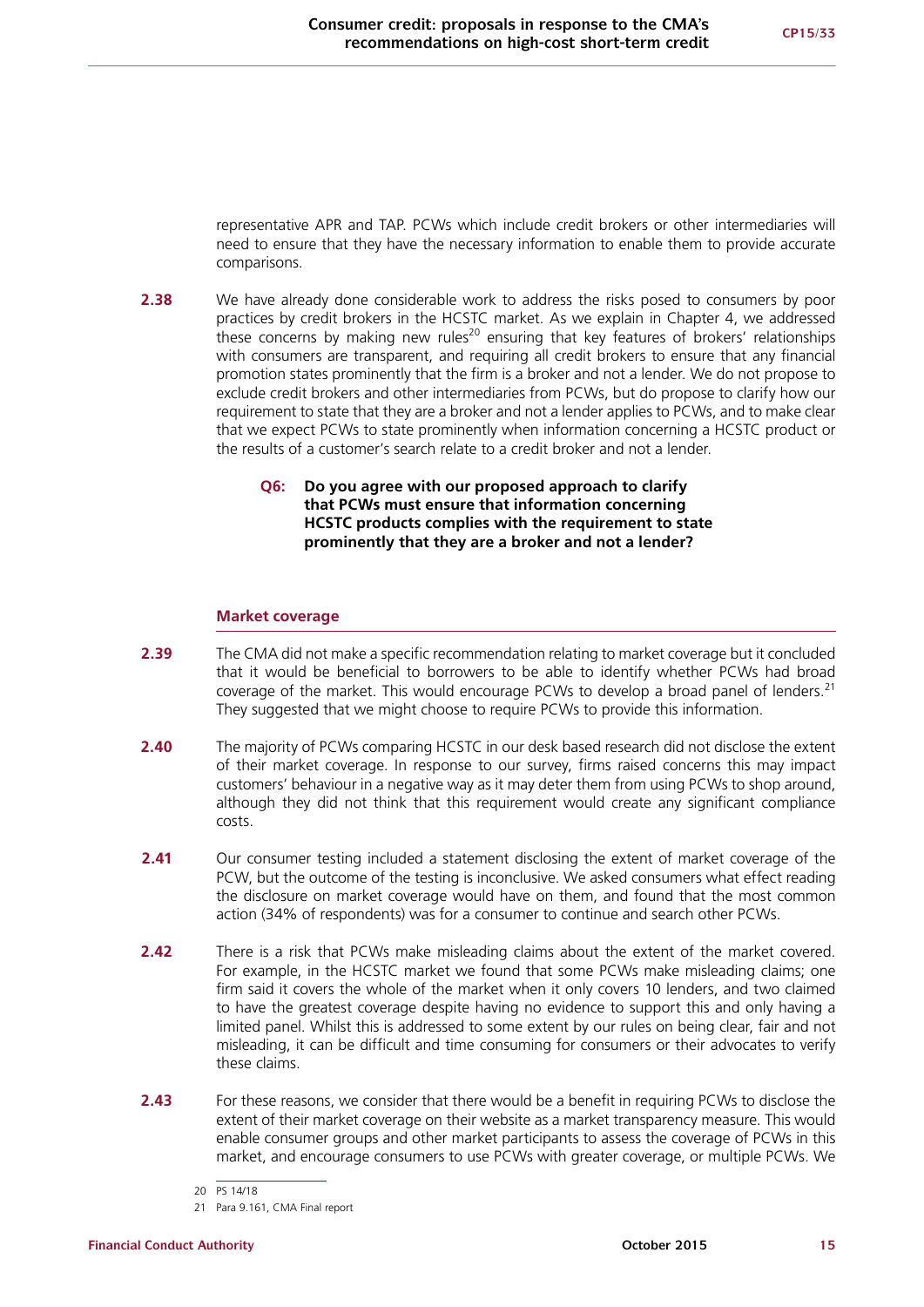are therefore proposing to require PCWs to display a list of the HCSTC lenders that they cover. As this is intended to be a market transparency measure rather than consumer disclosure, we do not propose to prescribe the format of the disclosure, or the prominence.

**2.44** We propose to include guidance on the requirement that financial promotions are clear, fair and not misleading, highlighting that making misleading claims regarding market coverage is likely to be in breach of this rule.

#### **Q7: Do you agree with our proposed approach to require PCWs to disclose the names of lenders they have on their website?**

#### **Portal linking to PCWs**

**2.45** The CMA considered that the creation of a web portal containing hyperlinks to all PCWs comparing HCSTC would enhance the effectiveness of the price comparison website remedy. The recommendation was that the FCA consider how best such a web portal could be implemented and which body would be most appropriate to host the portal. While the Financial Services Register provides information about firms that are regulated by the FCA, we do not think that the FCA is best placed to provide a web portal as described by the CMA. Instead, we propose to increase transparency around market coverage to assist those consumer advocates which rate and recommend PCWs for consumers.

#### **Unreasonable exclusion from PCWs**

- **2.46** The CMA was concerned about the possibility that PCWs might unreasonably exclude payday loan providers or their products, and the impact that this would have on those lenders. They recommended that the FCA considered how to ensure that this does not happen.
- **2.47** It is for each PCW to decide its own business strategy and there may be circumstances in which it is reasonable to exclude certain providers, if for example they are focussed on a particular segment of the market.
- **2.48** The CMA has made provision in its Order for a situation where an online lender is unreasonably excluded from all PCWs comparing HCSTC which are authorised by the FCA. In this case the duty to appear on a PCW (and the subsequent prohibition by the Order) will not apply during the period in which the lender remains unreasonably excluded. The CMA will take the decision whether a firm has been unreasonably excluded in line with its monitoring of the Order.
- **2.49** Where a PCW was unreasonably excluding HCSTC lenders as a result of its dominant market position, we also have concurrent competition powers<sup>22</sup> which would enable us to enforce against breaches of competition law.

<sup>22</sup> Finalised Guidance 15/08: [www.fca.org.uk/static/documents/finalised-guidance/fg15-08.pdf](http://www.fca.org.uk/static/documents/finalised-guidance/fg15-08.pdf)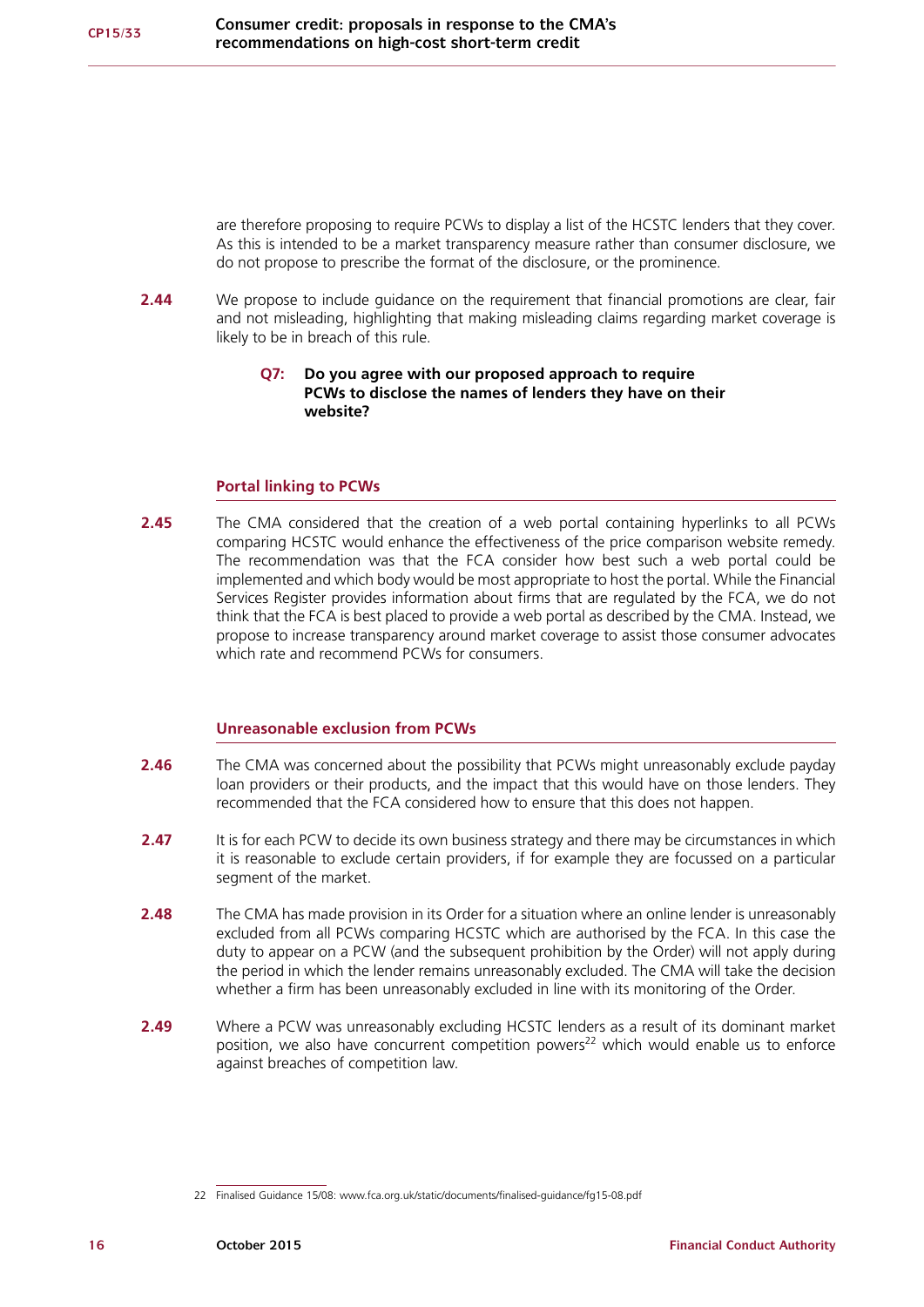#### **Compliance**

**2.50** The CMA recommended that we consider how to ensure that authorised payday loan PCWs comply with all relevant laws and regulations. We require authorised firms to comply with our requirements – this includes our principles, rules and guidance. We supervise in line with our risk prioritisation framework and use a variety of tools to ensure that firms comply with our standards. We do not propose to change our approach.

#### **Commencement date**

**2.51** We expect to make our final rules and publish a policy statement next year. We propose that the rules and guidance containing the additional standards should come into effect six months after we make our final rules. In the firm survey, firms estimated the length of time needed to implement any changes. The most significant change was thought to be the proposals to rank by TAP, which at most amounted to under 10 working weeks for one firm. For the other changes the time required was immaterial. Six months from the date we make our final rules should therefore allow firms sufficient time to make any changes to their systems necessary to comply with the requirements. This would mean that PCWs would need to comply with our additional requirements before the CMA Order requires lenders to supply the detailed information included in the Order<sup>23</sup>. Given that PCWs active in this market already require firms to provide detailed product information, we do not anticipate that this would impose a particular burden on firms or PCWs, but we would welcome your views.

### **Q8: Do you have any comments on the proposed start date?**

#### **PCWs in the wider market**

- **2.52** While we recognise that these standards will be of interest to PCWs which operate in the consumer credit market more widely, the focus of our work has been on the CMA recommendations and HCSTC. The results of the consumer testing will, however, inform our wider understanding of the impact that PCWs can have on the ability of consumers to make effective decisions, and we will consider their role in relation to other markets in upcoming work.
- **2.53** In light of our findings, we would expect PCWs to consider whether their practices are in line with our requirements and in particular Principle 6 (Customers' interests) and Principle 7 (Communicating with clients).

<sup>23</sup> The provisions of the CMA Order relating to PCWs will come into force on the later of the date when the FCA's additional standards become effective or the date 12 months after the date that the FCA makes its rules concerning PCWs for HCSTC.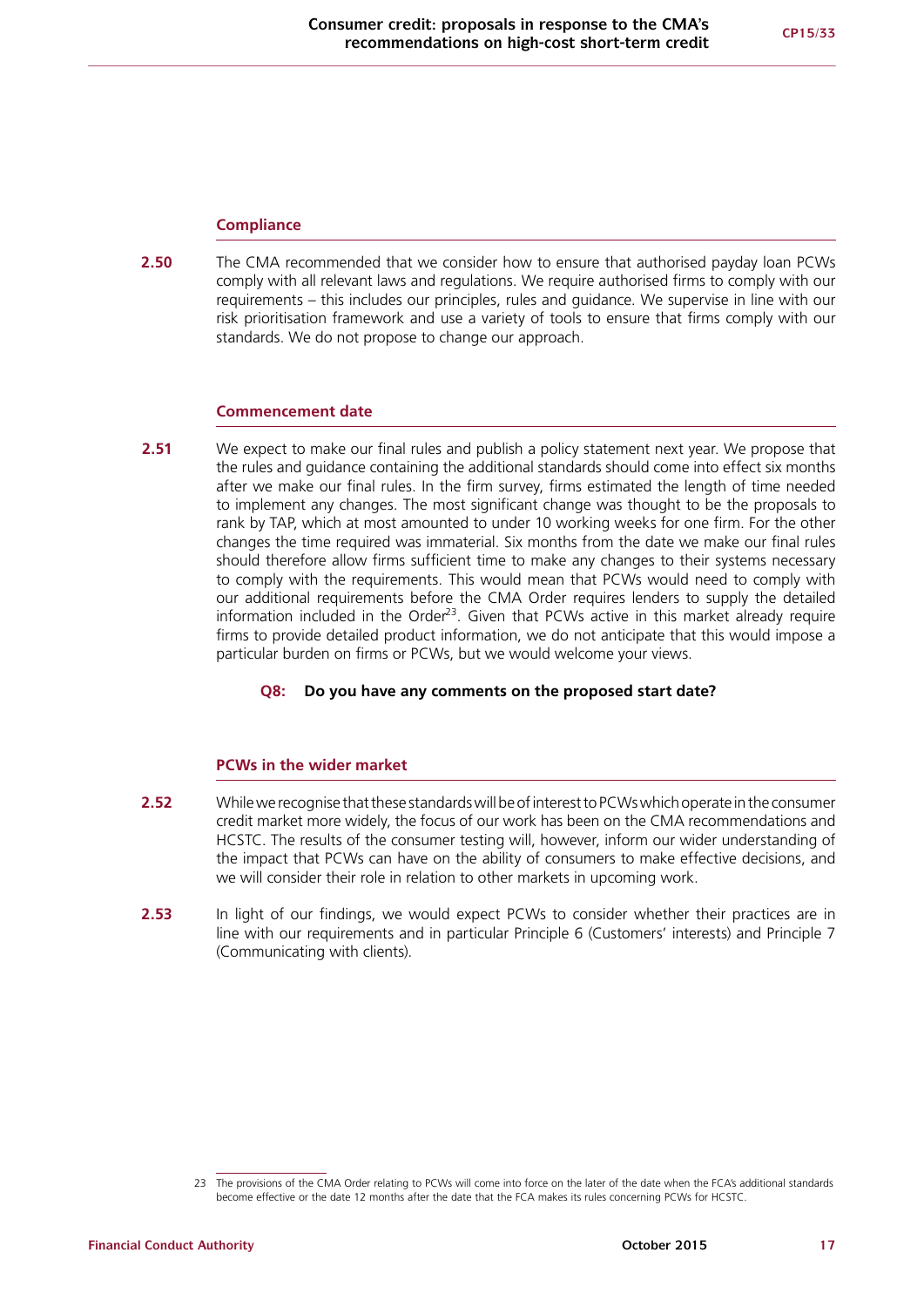# <span id="page-19-0"></span>**3. Lead generators and credit brokers**

#### **Introduction**

- **3.1** Lead generation is a form of credit broking which acts as a customer acquisition channel for lenders or other credit brokers. Lead generators typically offer their services online, where consumers are asked to enter basic information about the type of loan they are looking for, sometimes alongside a request for payment details. This information is then auctioned off to lenders or other credit brokers who seek the details of the consumer as a business 'lead', generally to the firm who bids the highest price<sup>24</sup>.
- **3.2** The CMA had significant concerns about the conduct and competition impact of lead generators within the HCSTC market. A lack of transparency in how lead generators were describing their services led to two-thirds of consumers believing they were applying directly to a lender.<sup>25</sup> The CMA were also concerned that many consumers believed they were being matched with the best value loan, but instead were being shown products ranked based on commercial incentives (such as commission). Most details entered by a consumer around what features of a loan he might want (for example, loan term, loan duration and/or price) did not generally enter the auction process. Instead, most lead generators identified by the CMA would display to consumers the lender who had paid them most, providing little incentive for lenders to compete on price.
- **3.3** As a result of these factors, the CMA concluded that the price competition that lead generators placed on existing firms was limited.

### **CMA recommendations**

- **3.4** To address these issues, the CMA recommended that the FCA take the necessary steps to ensure that all lead generators passing customer details to lenders and/or other lead generators in return for payment:
	- **•** disclose clearly, prominently and concisely (using a means that ensures customer interaction) that they are not a lender, and
	- **•** state explicitly (using a means that ensures customer interaction) that the sale of customer details they collect is on the best commercial terms for the lead generator rather than the customer, and may not result in an offer of the cheapest loan that is available to meet the customer's needs

<sup>24</sup> Paragraph 6.102, CMA Final Report.

<sup>25</sup> Paragraph 6.102-6.108, CMA Final Report.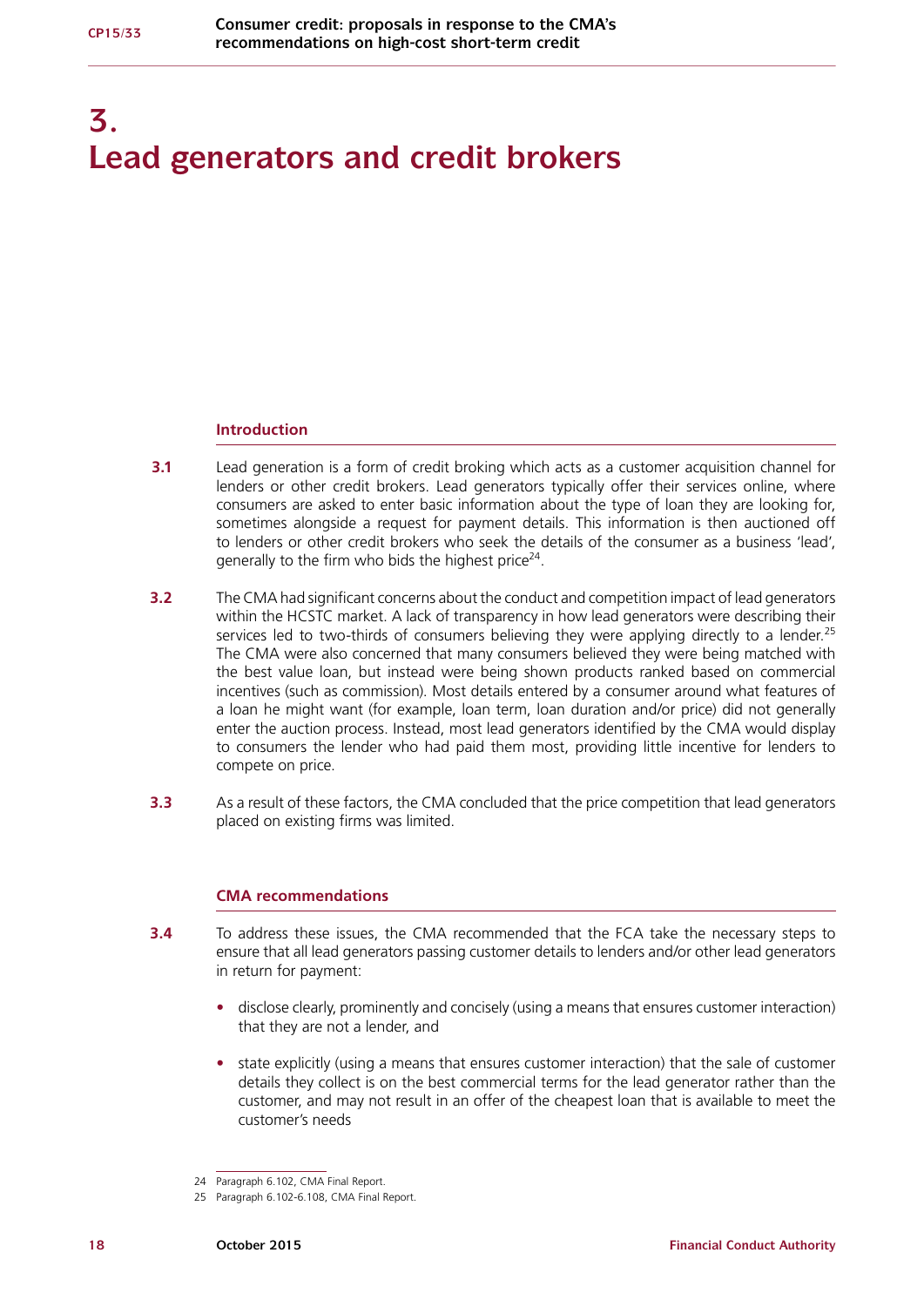**3.5** The CMA also considered that we should continue to focus on the operation of lead generators and their compliance with CONC, and to prioritise consideration of the activities of lead generators in future credit consultations.

#### **Our response**

- **3.6** We have had similar significant concerns about the practices of some credit brokers, particularly in HCSTC and other sub-prime credit markets where upfront fees are being charged. There was evidence in 2014 that such practices were causing substantial harm to consumers, including vulnerable consumers and those in financial difficulty. To address our concerns we introduced new rules that banned firms from charging fees, and from requesting payment details from customers for that purpose, unless the firm has provided an explicit notice to the customer in a durable medium (an 'information notice'), setting out, amongst other requirements, a prominent statement that the firm is a credit broker (not a lender).  $26^{\circ}$
- **3.7** The new rules also state that consumers must acknowledge receipt of the information notice and have awareness of its contents in a durable medium (the 'customer confirmation') to ensure some form of interactivity between the consumer and the firm. We also placed requirements on credit brokers with respect to transparency, including that *all* brokers (irrespective of whether they charge a fee) must state prominently in any financial promotion or consumer communication that they are a credit broker and not a lender $27$ .
- **3.8** We believe that these rules address the first limb of the CMA's proposed disclosure remedy. They have equipped us with stronger tools with which to challenge poor practice in firms. We have taken robust supervisory and enforcement action against lead generation/credit broking firms in the HCSTC market who were breaching our rules, guidance and/or principles.
- **3.9** We formally consulted in February 2015 on these rules.<sup>28</sup> We have published the results in PS15/23 with our final rules on credit brokers, concluding that the new rules appear to have made a difference<sup>29</sup>. This conclusion is supported by data which mostly shows a downward trend in consumer detriment from December 2014.
- **3.10** However, we did find evidence to suggest that some firms are attempting to avoid the rules by moving to alternative business models or changing practices in ways that could themselves cause detriment.
- **3.11** Before proposing any other significant policy action, we consider it important to do some further work to understand the range and impact of different remuneration models. We are therefore commissioning some work to help analyse the wider credit broking market. This will help us to consider whether there are any gaps in the current rules that need filling, and whether additional rules are required, and if so, in what areas (including what action to take, if any, on the second bullet of the CMA's recommended additional disclosure that a consumer's details are collected on a commercial basis and may not lead to the cheapest loan for that consumer).

<sup>26</sup> Or if it is both, a statement that it is acting as a broker not a lender.

<sup>27</sup> CONC 3.7. This is unless the financial promotion or communication indicates clearly that it is made solely in relation to the broking of credit agreements secured on land, or that is it solely promoting credit agreements for the purposes of a customer's business. See also CONC 3.1.6R.

<sup>28</sup> CP15/6:<https://www.fca.org.uk/news/cp15-06-consumer-credit-consultation-paper>

<sup>29</sup> PS15/23: <https://www.fca.org.uk/your-fca/documents/policy-statements/ps15-23>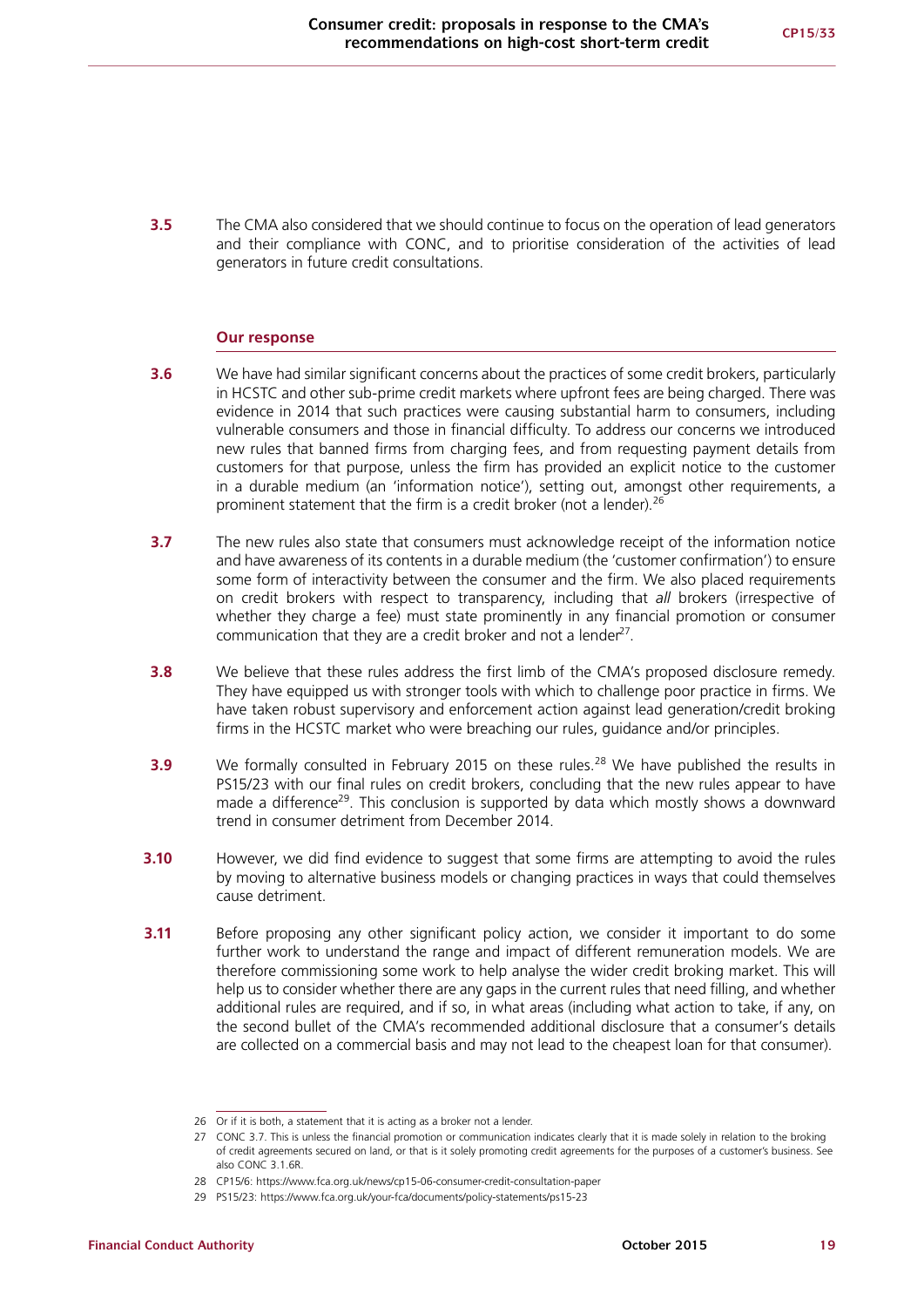- **3.12** In the meantime, supervisory and enforcement action will continue where firms breach our rules or in relation to unauthorised broking activity. We supervise regulated firms in line with our supervisory risk prioritisation framework and we will continue to do so, taking action where we feel this is merited.
	- **Q9: Do you have any comments on our proposed approach to lead generators?**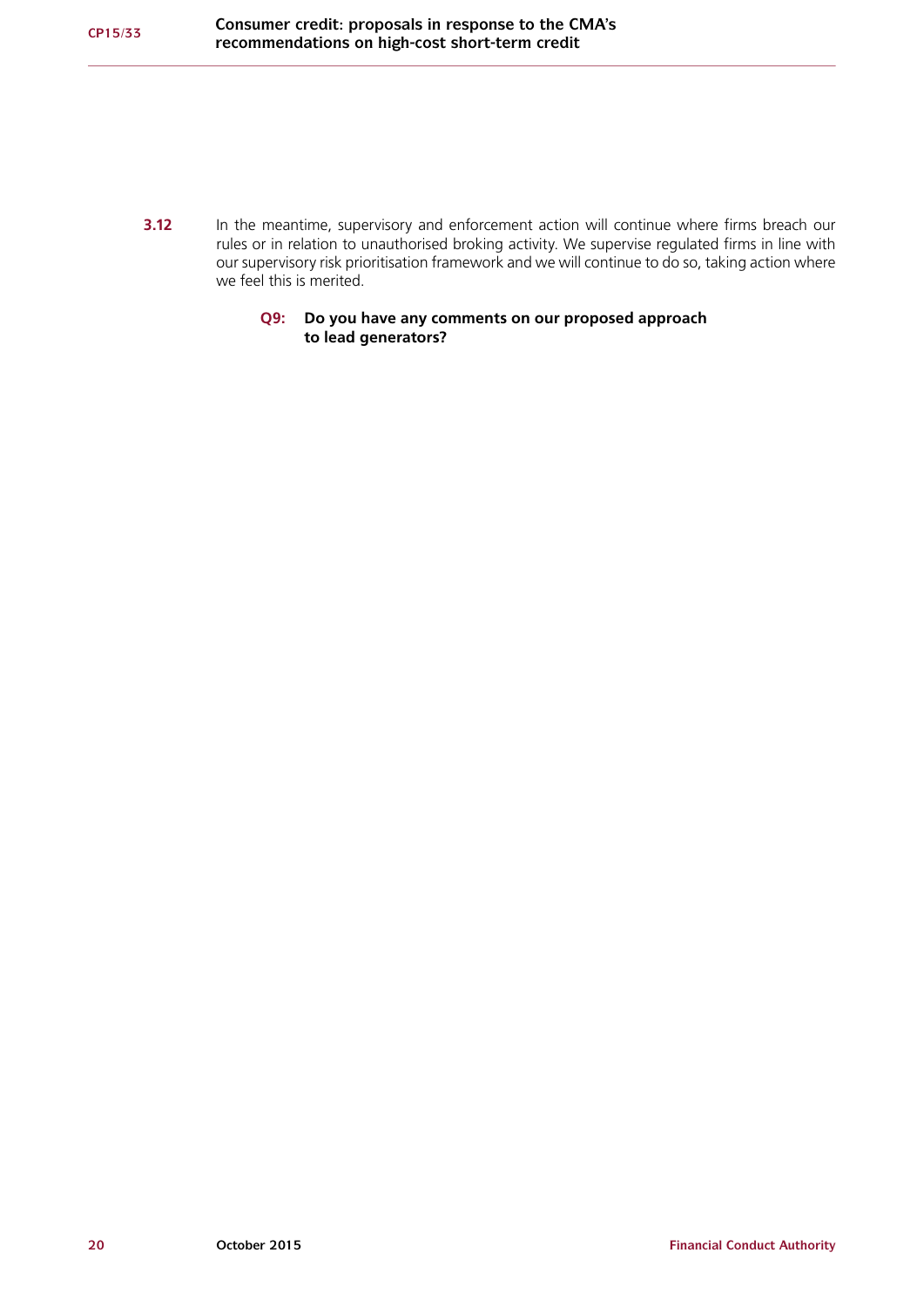# <span id="page-22-0"></span>**4. Shopping around**

#### **Introduction**

**4.1** The CMA found limited evidence of shopping around and switching in the HCSTC market, with the attempts of those who did try being 'very cursory'.<sup>30</sup> The CMA were keen to promote measures which would complement the PCW remedy and improve the extent to which consumers shop around. They recommended two measures - better credit check disclosure and the use of quotation searches – to improve the confidence of HCSTC consumers that they can shop around and switch without having an adverse impact on their credit files.

#### **CMA findings**

**4.2** The CMA found that, instead of shopping around on price, HCSTC consumers most often choose loans based on access, convenience and speed. The CMA also considered that borrowers may be discouraged from shopping around, and from switching providers, if they perceive that this may have an impact on their credit file. $31$ 

#### **CMA recommendations**

- **4.3** The CMA concluded that consumers would be more likely to shop around if they can understand their potential eligibility for a loan, and/or the price at which they might be offered credit (where the product is risk-priced or variably-priced) without having to make a full application for credit which may impact their credit score. They also found there to be benefit in additional disclosure on the nature and potential impact of credit checks.
- **4.4** To address this, the CMA recommended that we continue to work closely with lenders, credit reference agencies (CRAs) and operators of PCWs to encourage initiatives to enable consumers to search the market without adversely affecting their access to credit. Based on their analysis, they suggested that the following specific issues merited further exploration:
	- **•** whether disclosures made to borrowers by both lenders and intermediaries are sufficient, in respect of the point at which credit checks will be done, their nature, and whether a 'footprint' of the credit search will be left on the consumer's credit file

<sup>30</sup> Paragraph 6.25, CMA Final Report.

<sup>31</sup> Where a consumer applies for credit, a credit check is generally undertaken, leaving an 'application search' (or 'hard footprint') of that application for credit recorded on the consumer's credit file. The CMA found some evidence (in both submissions from industry, and analysis of their own data) that the presence of multiple application searches in a short period of time affects how firms view the credit and/or the fraud risk posed by that particular consumer, impacting whether their subsequent applications for credit are approved or declined. CMA Final Report paragraphs 6.62, 9.237-9.239, 9.251.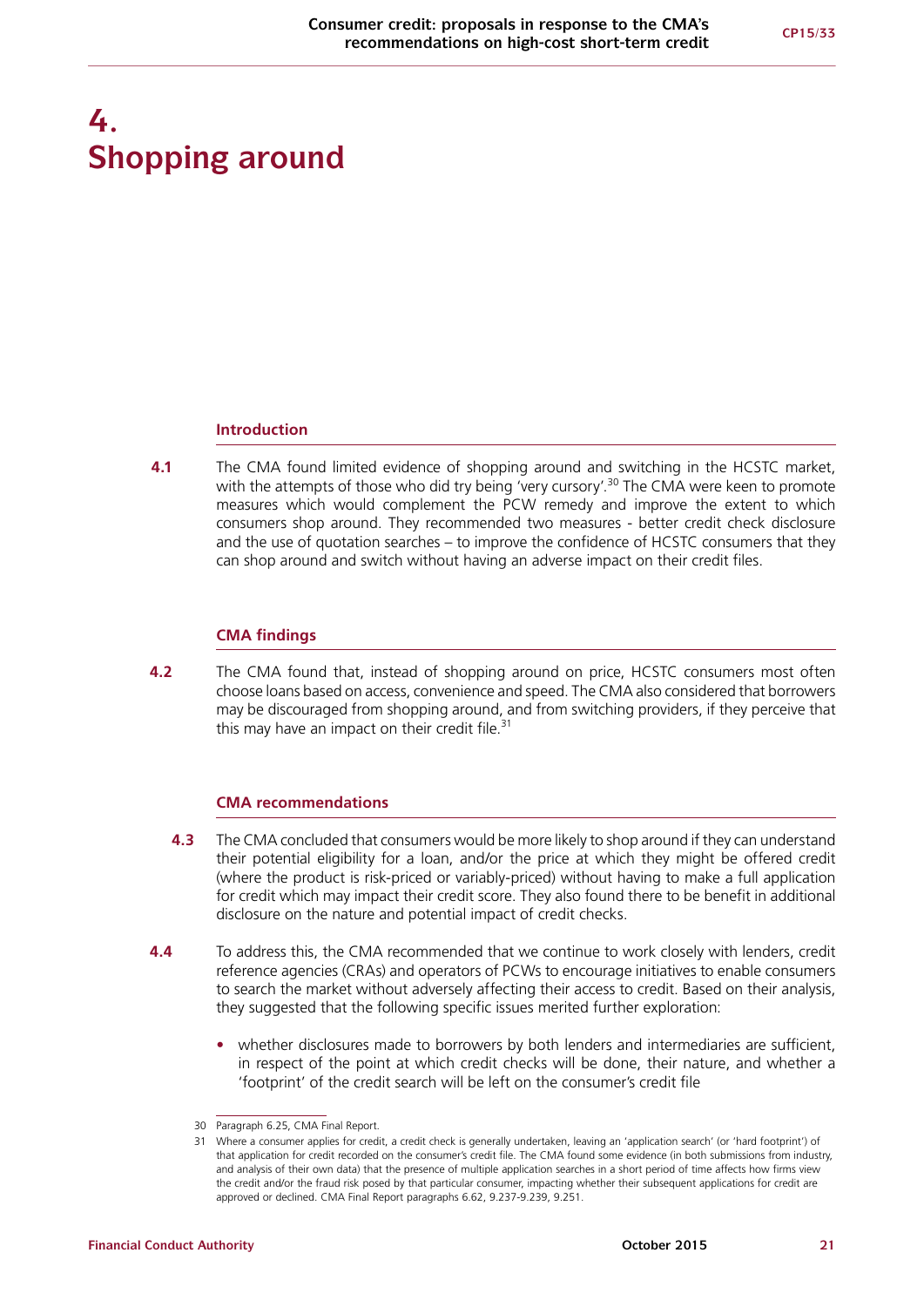- **•** whether consumers should be informed immediately prior to a credit check being undertaken that one would be performed
- **•** whether our guidance on quotation searches should become a rule where lenders use variable or risk-based pricing structures, and
- whether there is consistency in the availability, format and visibility of quotation searches, and whether guidance to CRAs and lenders could be developed

#### **Credit checks**

- **4.5** Lenders are required by us to assess creditworthiness on the basis of sufficient information, obtained from the customer where appropriate and from a CRA 'where necessary'. Whilst we have not issued guidance on what constitutes 'where necessary', we understand that most firms see a CRA check as a necessary part of their lending decision.<sup>32</sup>
- **4.6** The Information Commissioner's Office (ICO) is the regulator of the Data Protection Act 1998, which firms must comply with when collecting and using personal data to conduct credit checks. The Act does not require a lender to seek consent from consumers before they conduct a credit check. Instead, some of the Act's requirements include that firms process personal data fairly and lawfully, and that firms ensure that there is a condition for processing that they can rely on. Firms can satisfy these requirements where they have a legitimate reason for processing the data and they inform a potential borrower what is going to happen in relation to his or her personal data.<sup>33</sup> This may be done through the option of giving individuals Privacy Notices<sup>34</sup> for the purposes of transparency.<sup>35</sup>
- **4.7** We have examined the Privacy Notices of firms which represent 97 per cent of the HCSTC market (by revenue) to better understand how these inform customers.<sup>36</sup> We found that:
	- **•** The majority of firms included a Privacy Notice as part of the terms and conditions for applying for credit. Most firms require consumers to click a check-box that they have read the terms and conditions (provided on a separate 'click-through' page) before their application for credit will be processed, with the terms and conditions page providing a further 'click-through' to a separate Privacy Notice page. These generally outline how the information collected may be used in conducting a credit check, and further information on contacting CRAs
	- **•** Some firms also have stand-alone alerts to the existence of Privacy Policies, most frequently in 'FAQ' pages or other pages explaining how lending decisions are made
	- **•** A small number of firms also have a second check-box on the final page of an application for credit which must be ticked to explicitly accept the Privacy Notice

<sup>32</sup> As we discussed when consulting on the price cap. Paragraph 7.10, FCA CP14/10.

<sup>33</sup> ICO Guidance on Credit, available at<https://ico.org.uk/for-the-public/credit/>. When a credit application is declined on the basis of the check, a firm must notify the consumer of the particulars of the CRAs used. s157, CCA

Consumers also have a right to see their CRA file and rectify any errors. Principle 6, Data Protection Act.

<sup>34</sup> Also known as 'Fair Processing Notices' or 'How We Use Your Data Notices'.

<sup>35</sup> ICO Guide to Data Protection, available at<https://ico.org.uk/for-organisations/guide-to-data-protection/principle-1-fair-and-lawful/>

<sup>36</sup> Desktop research undertaken mid-2015 after the publication of the CMA's Final Report.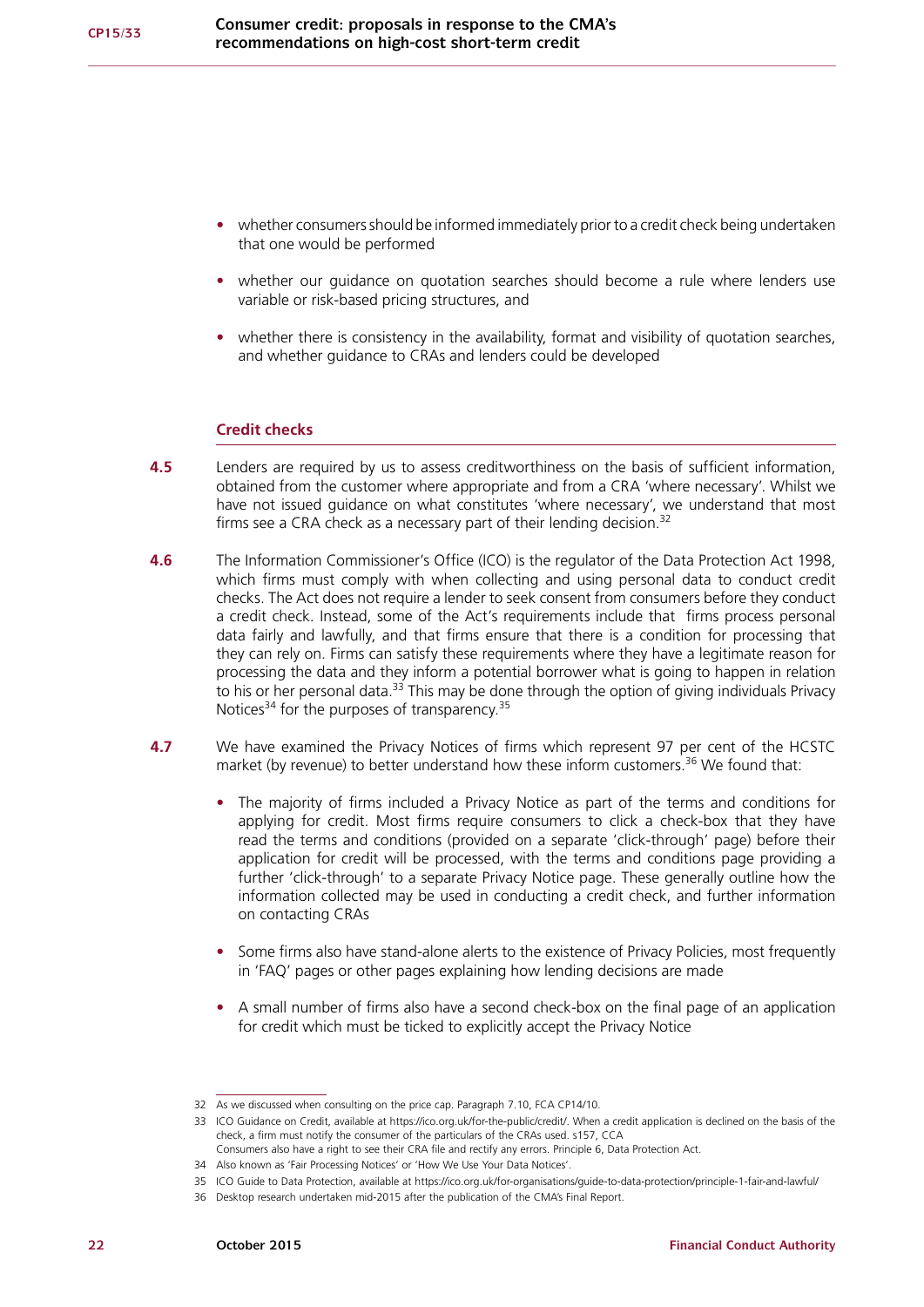- **•** A small number of firms use their Privacy Notice to explicitly flag that conducting a credit check will leave a footprint on the consumer's credit file; and/or that having a large number of footprints in a short period of time may affect a consumer's credit score, but this is not the norm, and
- **•** Only one HCSTC firm provided a check-box on the final page of an application for credit which explicitly stated that a credit check would be undertaken as a result of applying for credit without needing the consumer to click-through further to other pages, but this did not include information about any potential impact of multiple footprints on a credit file
- **4.8** We also included in the PCW consumer testing a question on the extent to which consumers are aware of the existence and potential impact of credit checks. $37$  Results showed that:
	- **•** 90.5 percent of respondents were aware that, in applying for an HCSTC loan, a credit check would be done, which would be recorded on their credit file, and
	- **•** nearly 80 per cent of all respondents reported that they were aware that multiple footprints on a credit file could have a negative impact on whether a lender would consider that consumer reliable to lend to

## **The effectiveness of additional disclosure**

- **4.9** Given that awareness of the existence and potential impact of credit checks was already very high amongst HCSTC consumers, we also wanted to explore what effect the CMA's recommendation to us to introduce additional disclosure requirements on firms (in addition to the ICO's requirements) would have.
- **4.10** We asked consumers what action they would take if in applying for a loan they were informed that 'applying for more than one loan (or other credit product) within a short period of time could make it harder for you to access credit'. Respondents were able to select more than one answer. The results showed:
	- **•** approximately two thirds (almost 63 per cent) responded that additional disclosure would not change their behaviour, and/or that the statement would make little difference given their credit score was already low, and
	- around one third (37 per cent) of respondents stated that they would apply for fewer loans as a result of the disclosure
- **4.11** The results suggest that additional disclosure may make some difference in changing consumer behaviour. However, we also consider that disclosure which results in consumers applying for fewer loans – rather than encouraging them to shop around amongst other lenders for better deals - may in fact reduce price competition between lenders by concentrating market share amongst lenders who are perceived to have low eligibility thresholds for accepting new consumers.
- **4.12** We also recognise the importance of transparency for consumers in understanding how credit applications may impact their score. It may be that promoting *more informed* applications for credit by consumers, for example, by indicating to consumers their likely eligibility for a product

<sup>37</sup> [YouGov/LE Technical Report](http://fca.org.uk/your-fca/documents/consultation-papers/cp15-33-behavioural-study  ) - http://www.fca.org.uk/your-fca/documents/consultation-papers/cp15-33-behavioural-study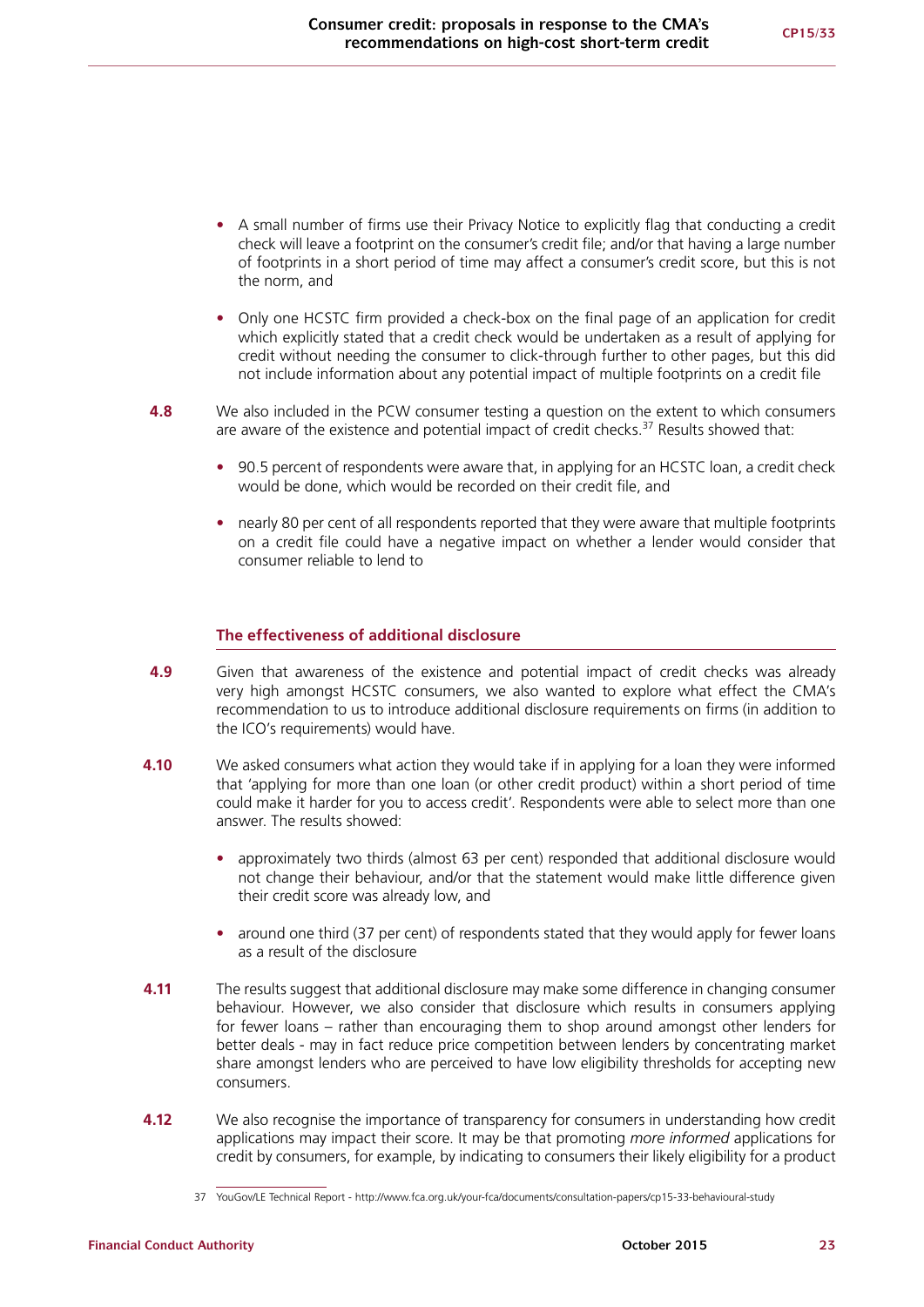and/or its potential price (such as via a quotation search) would be a more effective way of promoting shopping around and switching.

- **4.13** We have engaged with the ICO on these issues and continue to liaise with them regarding their regulation of the use of consumer data by CRAs and lenders, including how firms inform consumers when gathering data to conduct credit checks.
- **4.14** In light of our findings and analysis, we are not proposing to introduce any new disclosure requirements at this time. Instead, we are seeking stakeholder views on the potential merits or drawbacks of disclosure in this area.

#### **Q10: In light of our findings, do you have any views on the effectiveness of disclosure about credit checks?**

#### **Quotation searches**

- **4.15** A quotation search allows a consumer to see an *indication* of their eligibility and/or the potential price of a product (where it is risk-priced or variably-priced) before undertaking a full application for credit. Whilst there are not currently many instances of risk-based or variable pricing in the HCSTC market, we recognise that this might change in the future. Rather than leaving an application search (or 'hard footprint') on a credit file, a quotation search only leaves a 'soft footprint' which cannot be seen by firms. Hence, quotation searches should not affect a credit score, nor the decision to lend.
- **4.16** We currently have guidance in CONC that firms should 'not leave evidence of an application on a credit file where a customer is not yet ready to apply, [and that] where practicable, firms should facilitate customers shopping around for credit by offering a 'quotation search' facility<sup>'.38</sup> We have previously committed to monitoring developments after the introduction of our quidance, $39$  and to promoting and facilitating the use of quotation searches across all credit sectors.<sup>40</sup>
- **4.17** There has been considerable progress towards a market-based approach to quotation searches in the past few years across the wider consumer credit market. Quotation searches were originally intended to be used to indicate the price, or the likely price, of credit; but are increasingly being used to indicate eligibility. In particular, PCWs have begun to offer quotation searches giving consumers an indication of their likely eligibility for some types of products.<sup>41</sup> When combined with the price functionality of a PCW, a consumer is therefore shown both a price and an eligibility indicator for each specific product (although it is not clear that the prices shown are risk-based). Further, a small number of retail banks and P2P lenders offer quotation searches which indicate eligibility only.
- **4.18** We see these market-based solutions as positive, but note that their prevalence in HCSTC markets is currently limited. This may change with the introduction of the CMA's Order on HCSTC PCWs. We believe there is real benefit in consumers being able to get an accurate indication of their eligibility for specific products and the potential price at which they may access credit, reflecting our commitment in CP15/6 to look at how to promote and facilitate the use of quotation searches across all credit markets.

<sup>38</sup> CONC 2.4.3G for firms, with equivalent provisions at CONC 2.5.7G for credit brokers.

<sup>39</sup> Table A5.1, FCA PS14/3

<sup>40</sup> Paragraph 7.5, CP15/6

<sup>41</sup> For example, MoneySuperMarket for credit cards and GoCompare for loans.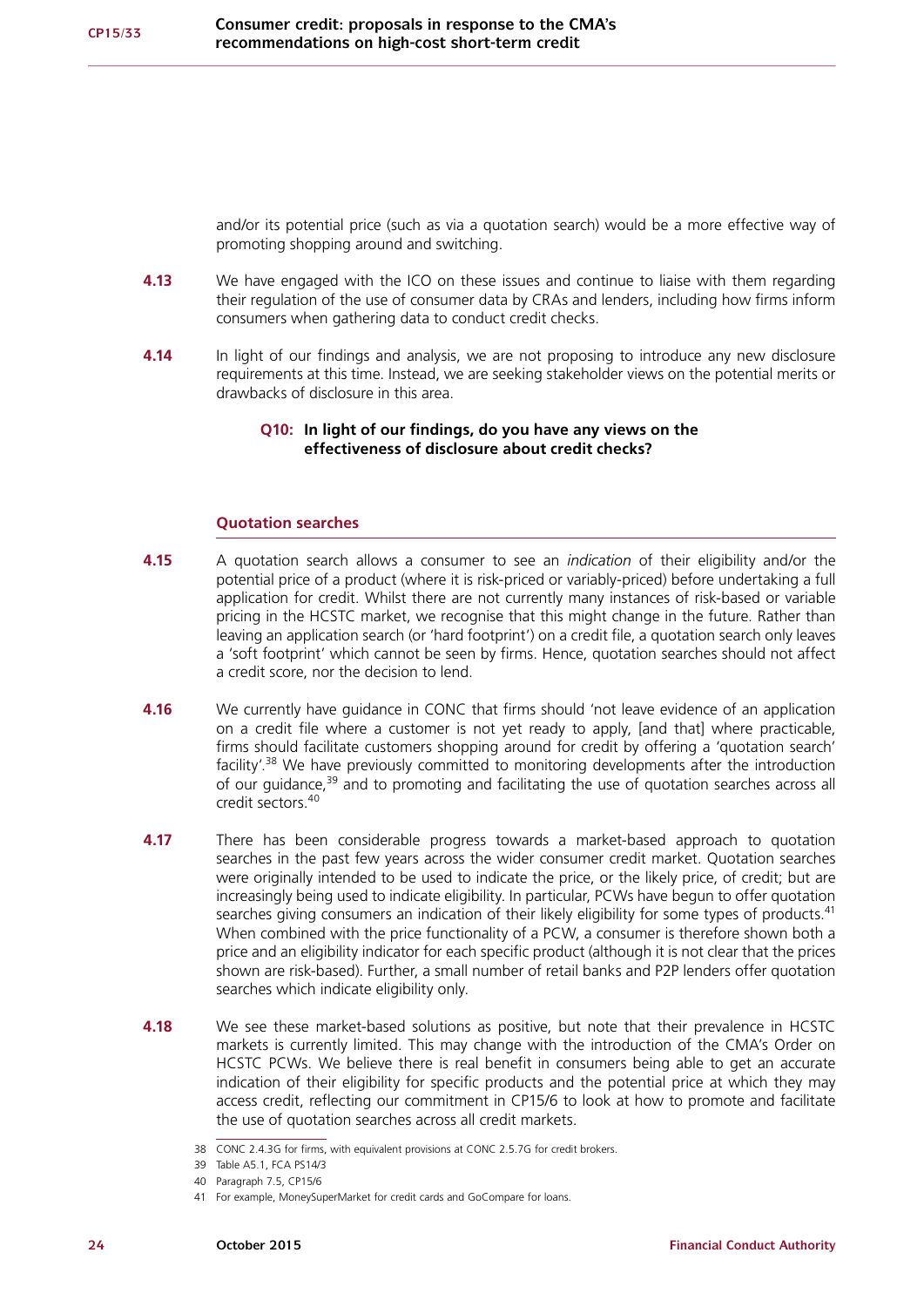- **4.19** We are seeking to engage with stakeholders on how these market-based solutions can be further promoted (for example, whether to consult on elevating our guidance on the use of quotation searches to a rule, and/or through developing guidance on when we would expect quotation searches to be offered and what we would expect them to cover).
	- **Q11: Do you wish to comment on the value of quotation searches in addressing the issues raised by the CMA? Are there specific issues or risks with the use of quotation searches across consumer credit markets?**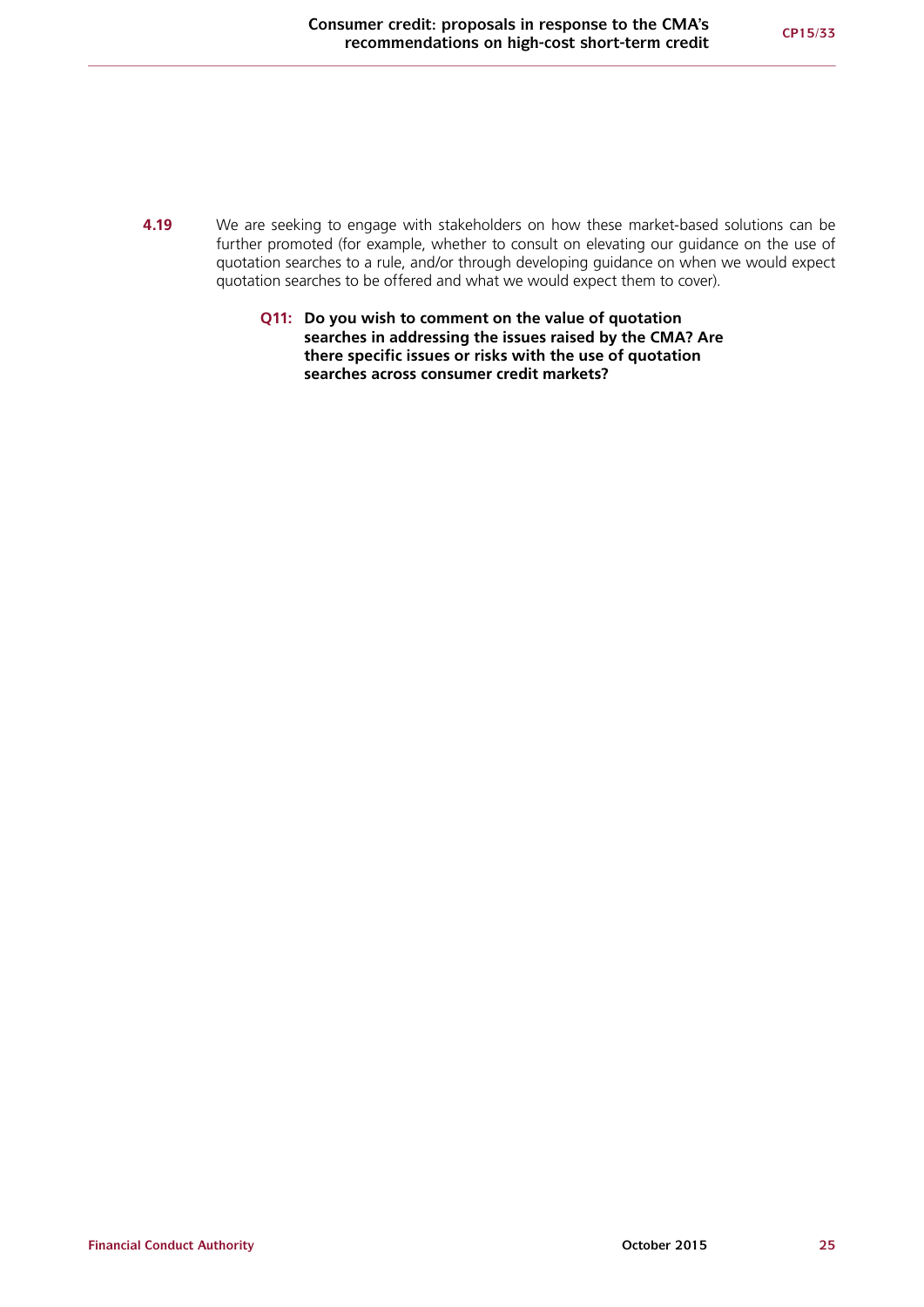# <span id="page-27-0"></span>**5. Real-time data sharing**

#### **Introduction**

- **5.1** The CMA had concerns about the availability of accurate and up-to-date data on the payment performance of HCSTC consumers.<sup>42</sup> It found that, compared to market incumbents, new entrants to the HCSTC market faced barriers to entry and expansion resulting from their lack of access to comprehensive CRA data allowing informed lending decisions regarding credit risk, reducing the ability for them to compete on price.
- **5.2** It also saw increased real-time data sharing between lenders and CRAs as a way to increase shopping around by consumers (by reducing the risk that, in the absence of other data, lenders see multiple footprints from shopping around as a sign of credit desperation).

### **CMA recommendations**

- **5.3** The CMA recommended that the FCA continue to work closely with lenders and CRAs to encourage the development and use of real-time data sharing systems that are open to all HCSTC lenders and other credit providers. In particular, the CMA suggested that the following issues are likely to merit further exploration as part of any further work in this area:
	- **•** developments in the supply and use of real-time credit information to ensure that customers are not penalised for shopping around, including the frequency that data is refreshed
	- **•** the sharing of credit information by HCSTC lenders with more than one CRA, and
	- **•** the terms of access to real-time data sharing schemes, to ensure these do not act as a barrier to entry or expansion
- **5.4** The CMA considered but did not impose a requirement on lenders regarding real-time data sharing. It was concerned that a requirement to share data in real time (specifically, requiring that lenders share data with all CRAs) could reduce the competitive dynamic of CRAs, who currently compete on the extent of their market coverage. It also found that, as real-time systems are still evolving, seeking to achieve change by imposing a requirement through an Order risked further distorting competition. It also said it did not have the power to require CRAs to offer a real-time product.
- **5.5** It highlighted the progress the FCA has already made in this area, including our commitment to challenging lenders that are not sharing data in real-time as part of our ongoing authorisations

<sup>42</sup> Paragraph 9.273 - 9.29, CMA Final Report.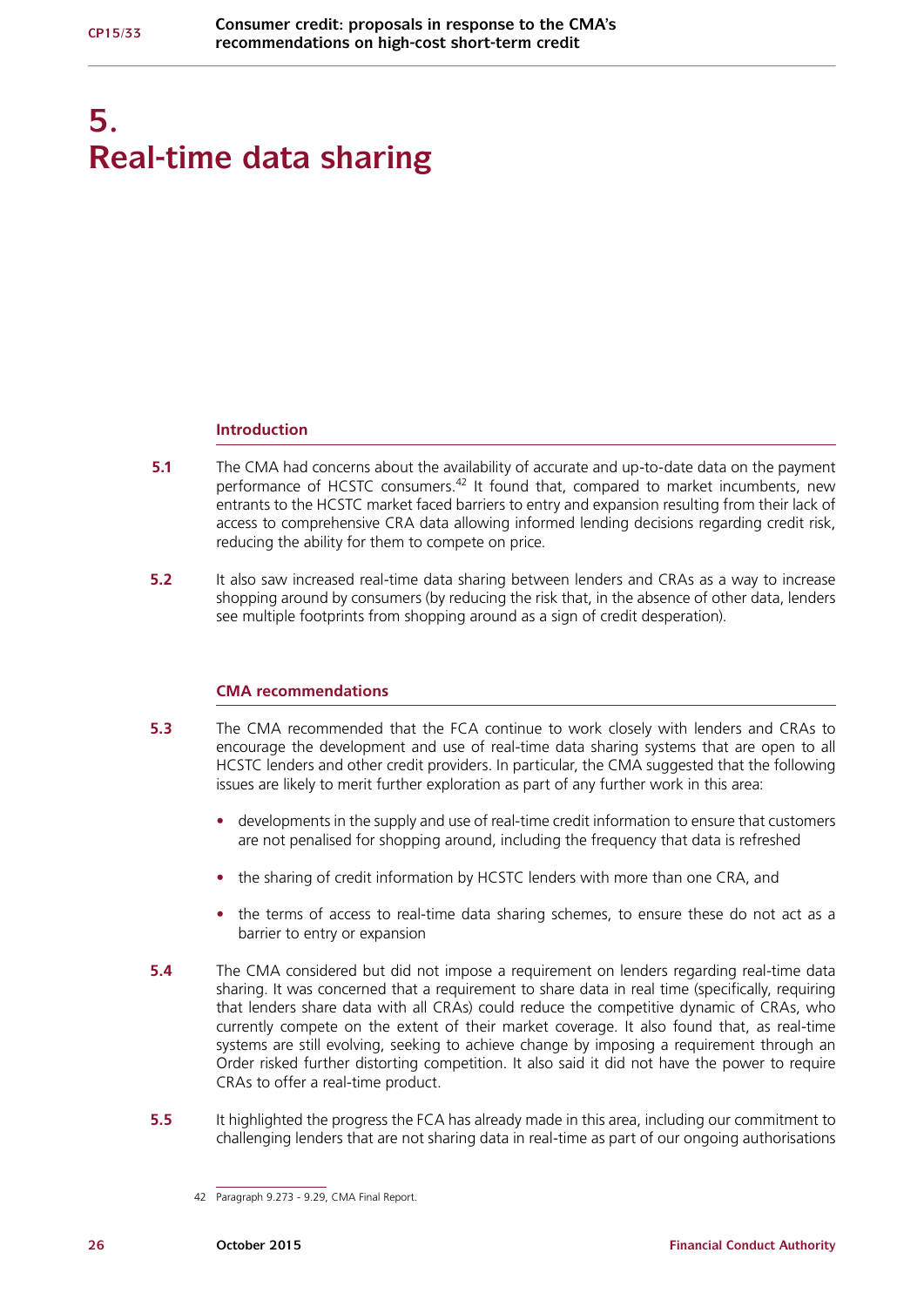process, and concluded that the most proportionate and effective remedy would be for us to continue to monitor further developments.<sup>43</sup>

#### **Our response**

- **5.6** We agree with the CMA on the importance of real-time data sharing to enable firms to adequately assess creditworthiness, and enable challenger firms to compete more easily with incumbents (thereby providing incentives to improve price competition). Since taking over the regulation of consumer credit, we have strongly encouraged the industry to improve real-time data sharing in the HCSTC market, resulting in 90% of lenders by market share meeting our expectation to share data in real time by November 2014.<sup>44</sup>
- **5.7** However, as demonstrated by the CMA's analysis, challenges remain. As we said in CP14/16, not all lenders report data to more than one CRA in real time. Further, there is no standard industry definition of what constitutes real-time data sharing, and trigger events for reporting differ across some firms.
- **5.8** Although we see clear benefits to real-time data sharing, we do not propose to consult on introducing real-time data sharing requirements at this time. We have seen significant progress and we expect restructuring in this market as a result of ongoing HCSTC regulatory interventions and the authorisation process to lead to further improvements. The proportion of firms participating in real-time data sharing (including participating across more than one CRA) should increase by the time the authorisation process is complete for most HCSTC firms. As we said in PS14/16, we will monitor progress closely to ensure there continue to be improvements in this area and come forward with rules if we detect any loss of momentum.

#### **Q12: Do you have any comments on our approach to real-time data sharing?**

<sup>43</sup> Paragraph 9.280-9.291, CMA Final Report.

<sup>44</sup> Paragraph 5.12, PS14/16: [www.fca.org.uk/static/documents/policy-statements/ps14-16.pdf](http://www.fca.org.uk/static/documents/policy-statements/ps14-16.pdf).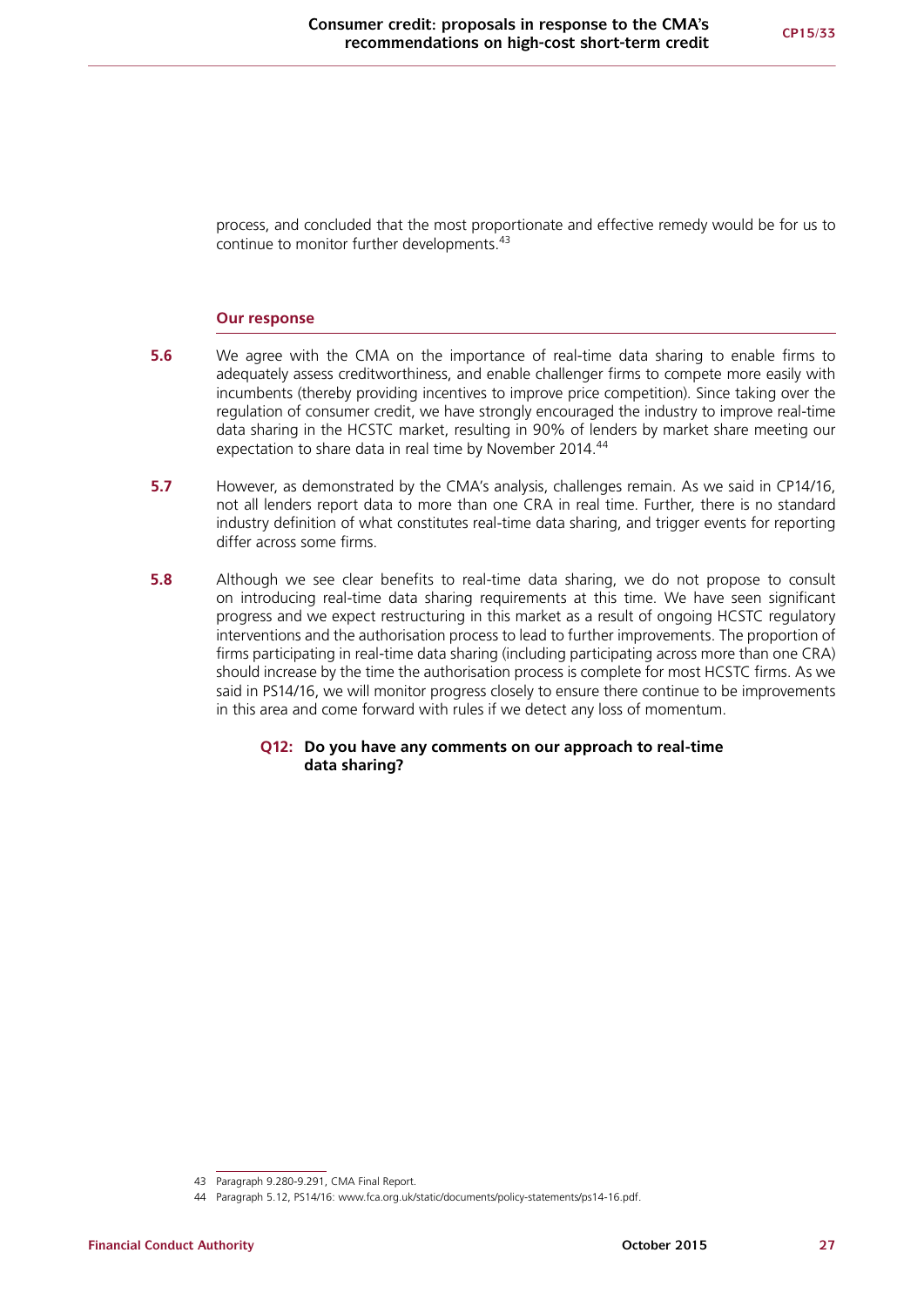# <span id="page-29-0"></span>**6. Improving disclosure of the costs of borrowing**

#### **Introduction**

- **6.1** The CMA had concerns that consumers were not sufficiently aware of the potential costs of using HCSTC products. To address this, it made two recommendations to improve the disclosure of the costs associated with borrowing, covering:
	- **•** improving the disclosure of late fees and other additional charges, and
	- **•** mandatory statements summarising the total cost of borrowing

#### **Improving the disclosure of late fees and other additional charges**

- **6.2** The CMA found that consumers were particularly insensitive to the fees and charges incurred if they did not repay their loans in full and on time, due to three factors:  $45$ 
	- **•** information asymmetries between providers and lenders on late fees, where there was limited information provided by lenders on these costs
	- **•** the difficulty consumers were facing in making comparisons between different lenders given different charging structures, and
	- **•** some consumers being overconfident about their ability to repay loans
- **6.3** To address this, the CMA proposed that the FCA:
	- **•** take the necessary steps to ensure lenders and intermediaries are fully aware of their obligations to disclose to customers prominently and on a timely basis details of fees and other charges payable if a loan is not repaid in full and on time
	- **•** review proposals by HCSTC PCWs for complying with these obligations as part of the authorisations process, and
	- **•** monitor actively the presentation by HCSTC lenders and relevant intermediaries of information about fees and other charges payable if a loan is not repaid in full on time and the accessibility of this information to customers, and take enforcement action where necessary

<sup>45</sup> Paragraph 9.214 CMA Final Report.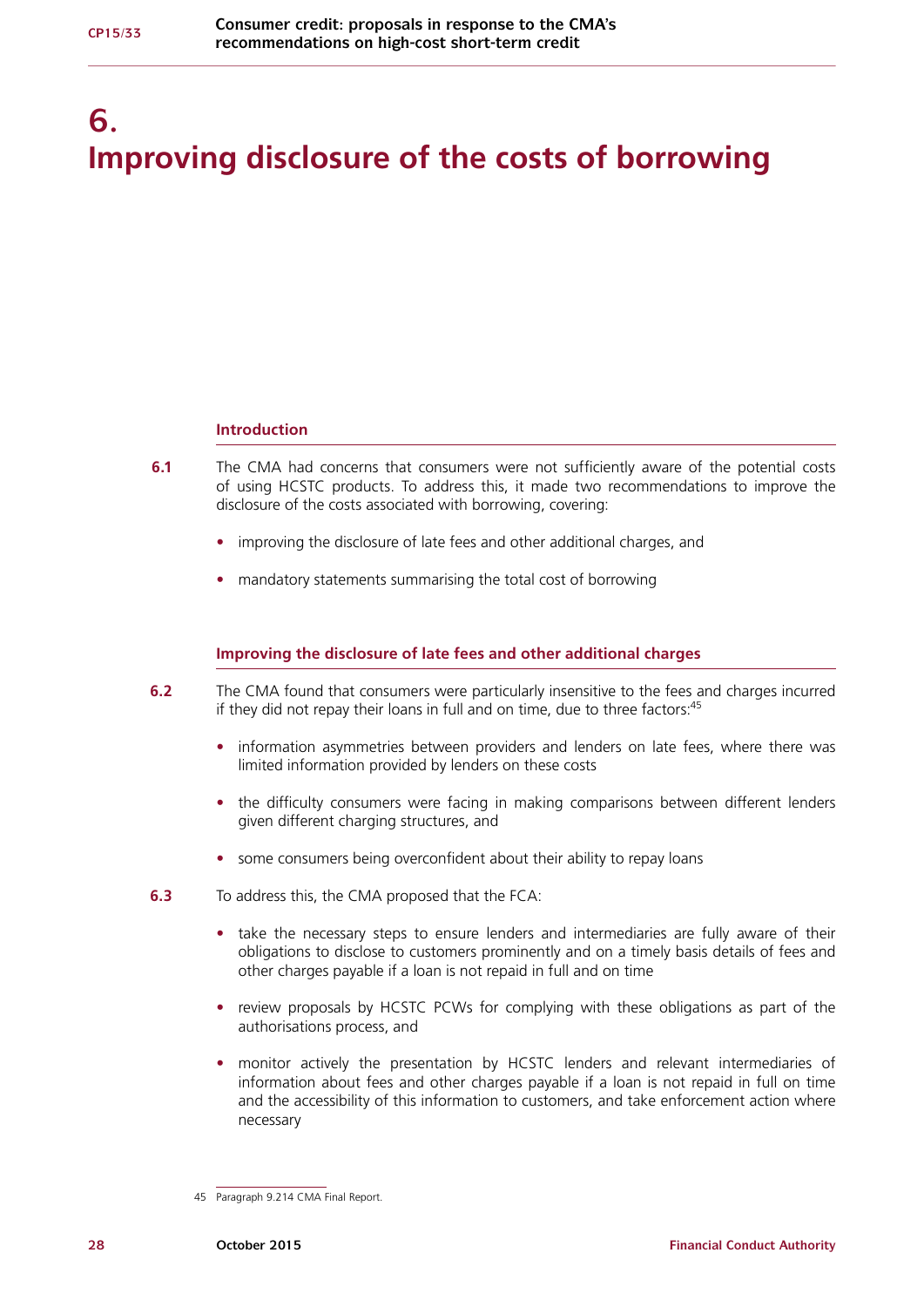### **Current disclosure obligations**

- **6.4** There are rules in place which require firms to disclose charges, including default fees, in good time before a credit agreement is entered into. Firms should be aware of their obligations in this area, in particular, the disclosure rules which are set out in the Consumer Credit (Disclosure of Information) Regulations.46 These obligations apply to lenders, unless an intermediary (such as a credit broker) has already complied and we expect firms to comply with them. Failure to comply also gives rise to unenforceability under the CCA 1974. The Regulations prescribe the information to be included in the standard pre-contract credit information form (the 'SECCI'). This must include the total amount payable, any default charges and any other fees and charges. Firms may show cost scenarios of fees and default charges on a voluntary basis.
- **6.5** Firms are also required to comply with our financial promotions rules, which are set out in Part 3 of CONC. Again, this applies to both lenders and intermediaries. Although we do not oblige firms to include late fees and charges in their financial promotions, we would like to remind them of their obligation to ensure that all financial promotions are clear, fair and not misleading.47 This includes any information relating to fees or charges that they choose to include. Furthermore, firms advertising HCSTC products specifically are also required to include a risk warning on all financial promotions. The risk warning highlights the potentially serious problems which can be caused by late payment.<sup>48</sup> and must be sufficiently prominent.<sup>49</sup>
- **6.6** In addition, there are specific rules that apply to credit brokers. Intermediaries with credit broking permissions are required to comply with the additional credit broking rules that came into force on 2 January 2015. This includes HCSTC PCWs. We discuss in greater detail our framework for credit brokers in Chapter 3 of this paper.

### **Our response**

- **6.7** We agree with the CMA that disclosure needs to be targeted and effective. Disclosure can be an important tool enabling consumers to make more informed decisions. We are not, however, planning to mandate further disclosure at this stage. Rules governing the SECCI derive from the CCD which is maximum harmonised in this area, and therefore firms cannot add to the SECCI itself, nor be required to do so by us. Moreover, we expect the price cap, alongside effective disclosure and our other HCSTC interventions, to alleviate consumer detriment resulting from the impact of late fees and charges.
- **6.8** All HCSTC firms will have to demonstrate that they meet our minimum standards to become fully authorised, known as the threshold conditions. These include (amongst other requirements) that firms are capable of being effectively supervised by us, have appropriate resources in place, and that the firm's affairs are conducted in an appropriate manner; for example, having regard to the interests of consumers.
- **6.9** We supervise regulated firms in line with our supervisory risk prioritisation framework. We will continue to do so, taking action where we feel this is merited.

<sup>46</sup> Available at: [http://www.legislation.gov.uk/uksi/2010/1013/pdfs/uksi\\_20101013\\_en.pdf](http://www.legislation.gov.uk/uksi/2010/1013/pdfs/uksi_20101013_en.pdf) 

<sup>47</sup> CONC 3.3.

<sup>48</sup> CONC 3.4.1 also requires cross-referral to the Money Advice Service, which provides impartial and independent advice to consumers.

<sup>49</sup> CONC 3.4.1(3)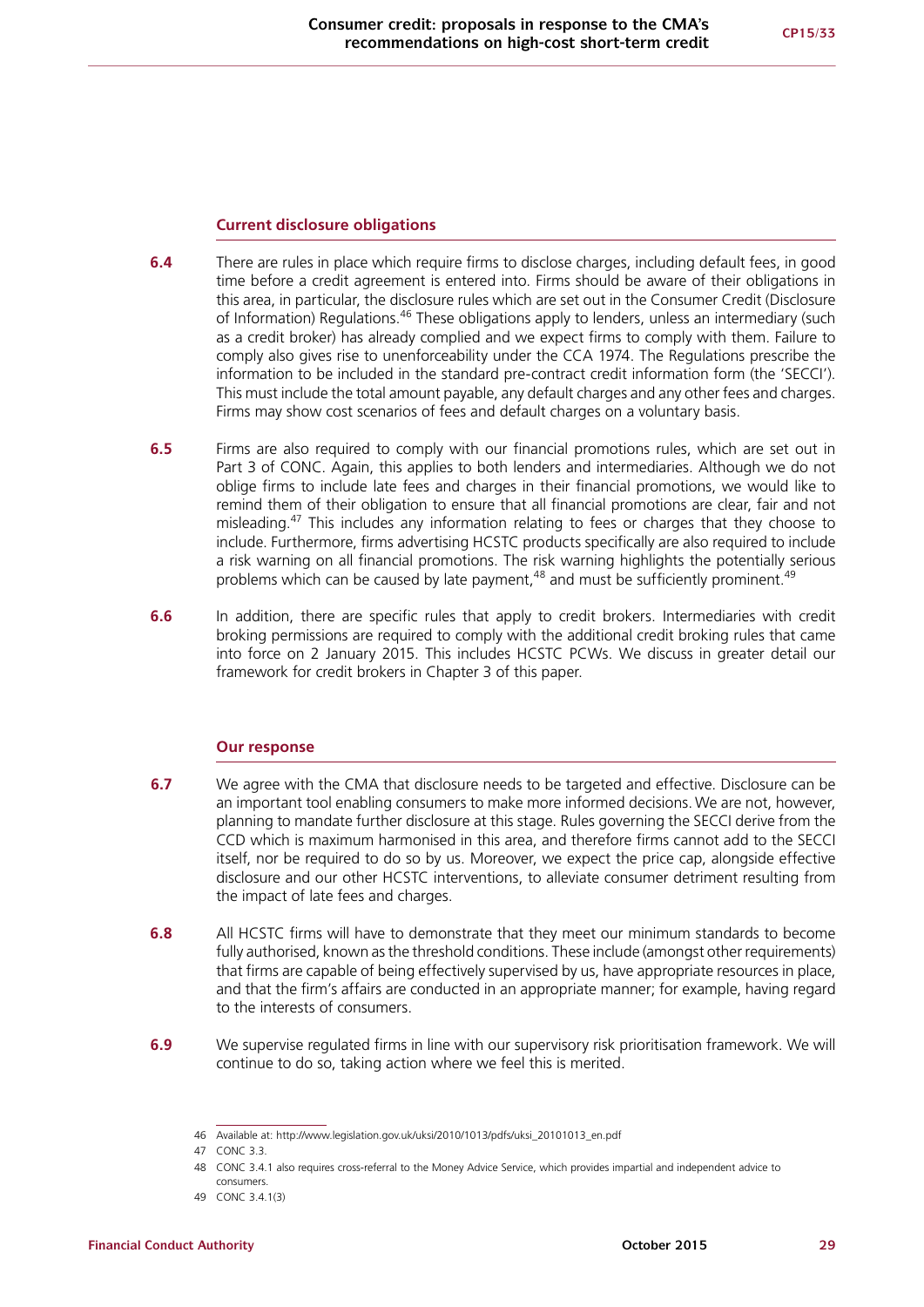### **Improving disclosure through mandatory statements summarising the cost of borrowing**

**6.10** The CMA considered that HCSTC consumers, particularly repeat borrowers, were having difficulty understanding the potential full cost of products which they were choosing to borrow. It also found evidence that consumers were overconfident in their ability to afford to service their debts to repay loans. It also observed that many borrowers tend not to switch due to perceived risk of non-acceptance and lose of convenience. Where borrowers do switch it is only when they become less able to access credit from that lender, rather than as a result of shopping around. $50$ 

#### **CMA Order**

- **6.11** The CMA has therefore decided to introduce a summary of the cost of borrowing to improve disclosure, providing consumers with the information they need to compare firms based on the price of a loan. It has issued an Order<sup>51</sup> to the effect that HCSTC lenders will be prohibited from providing loans to UK customers unless they make available to borrowers a statement summarising their borrowing history with that lender, and they inform borrowers of how to obtain this summary. This Order is intended to complement the recommendation to us on disclosure of late fees and charges.
- **6.12** The summary must state (amongst other disclosures):<sup>52</sup>
	- the principal, fees, charges and payments made for the borrower's most recent loan
	- **•** the fees, charges and additional costs incurred as a result of partial payment incurred over the past 12 months preceding the date of accessing the summary
	- **•** information on how borrowers can access more detailed information on their loans, and
	- **•** the web address of one or more HCSTC PCWs authorised by the FCA (or a portal listing all HCSTC PCWs authorised by the FCA)
- **6.13** The CMA's Order requires firms to regularly provide the CMA with compliance reports. The CMA has also recommended that the FCA support it in monitoring compliance as part of our routine supervision of FCA authorised firms, to the extent that our powers allow.

#### **Our response**

**6.14** We consider that the scope for consumer detriment in this area has been reduced by our regulatory interventions, in particular the price cap. Notwithstanding this, like the CMA, we are keen to facilitate price competition under the cap and welcome the Order as part of their remedies package to further improve alerting consumers to the costs of borrowing.

<sup>50</sup> Paragraph 9.214, 9.923-9.294, CMA Final Report.

<sup>51</sup> Final Order published following consultation on 13 August 2015.

The Explanatory Note: [https://assets.digital.cabinet-office.gov.uk/media/55cc61aeed915d5346000022/Payday\\_lending\\_explanatory\\_](https://assets.digital.cabinet-office.gov.uk/media/55cc61aeed915d5346000022/Payday_lending_explanatory_note.pdf) [note.pdf](https://assets.digital.cabinet-office.gov.uk/media/55cc61aeed915d5346000022/Payday_lending_explanatory_note.pdf)

<sup>52</sup> The full list of content for what must be included in summary is available on page 13 of the CMA's Order.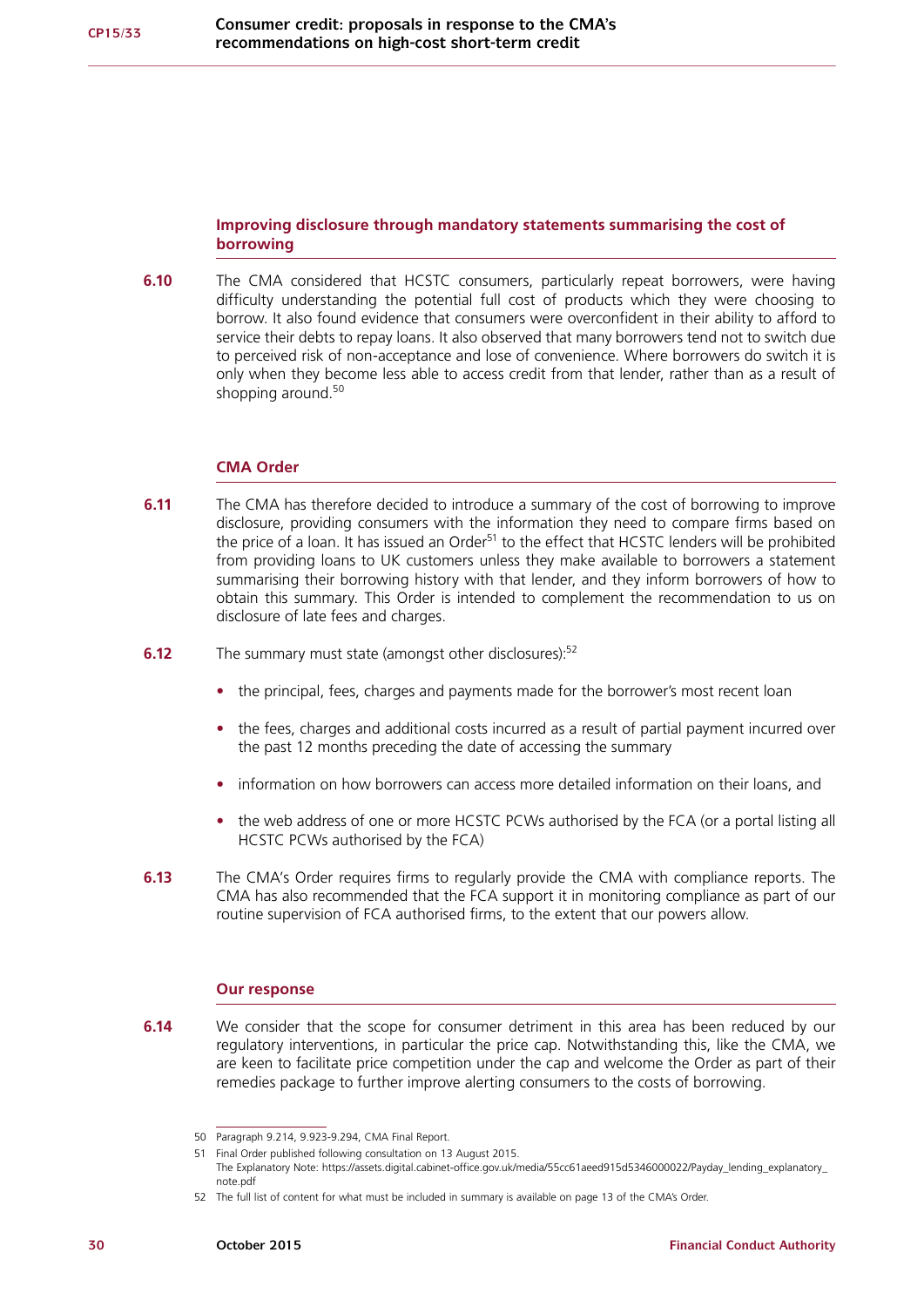**6.15** It is primarily for the CMA to monitor and enforce its Order, but it has recommended that we support this work. We will decide what priority to give to this in line with our normal supervisory prioritisation processes.<sup>53</sup> We have the necessary gateways and an MoU with the CMA, plus general supervisory powers under FSMA, to request these reports from firms should our authorisation, supervisory and/or enforcement action require this.

#### **Q13: Do you have any comments on our proposed approach to disclosure of the cost of borrowing?**

<sup>53</sup> Our standard supervisory approach is explained in the following document: [www.fca.org.uk/static/documents/consumer-credit](http://www.fca.org.uk/static/documents/consumer-credit-being-regulated-guide.pdf)[being-regulated-guide.pdf](http://www.fca.org.uk/static/documents/consumer-credit-being-regulated-guide.pdf)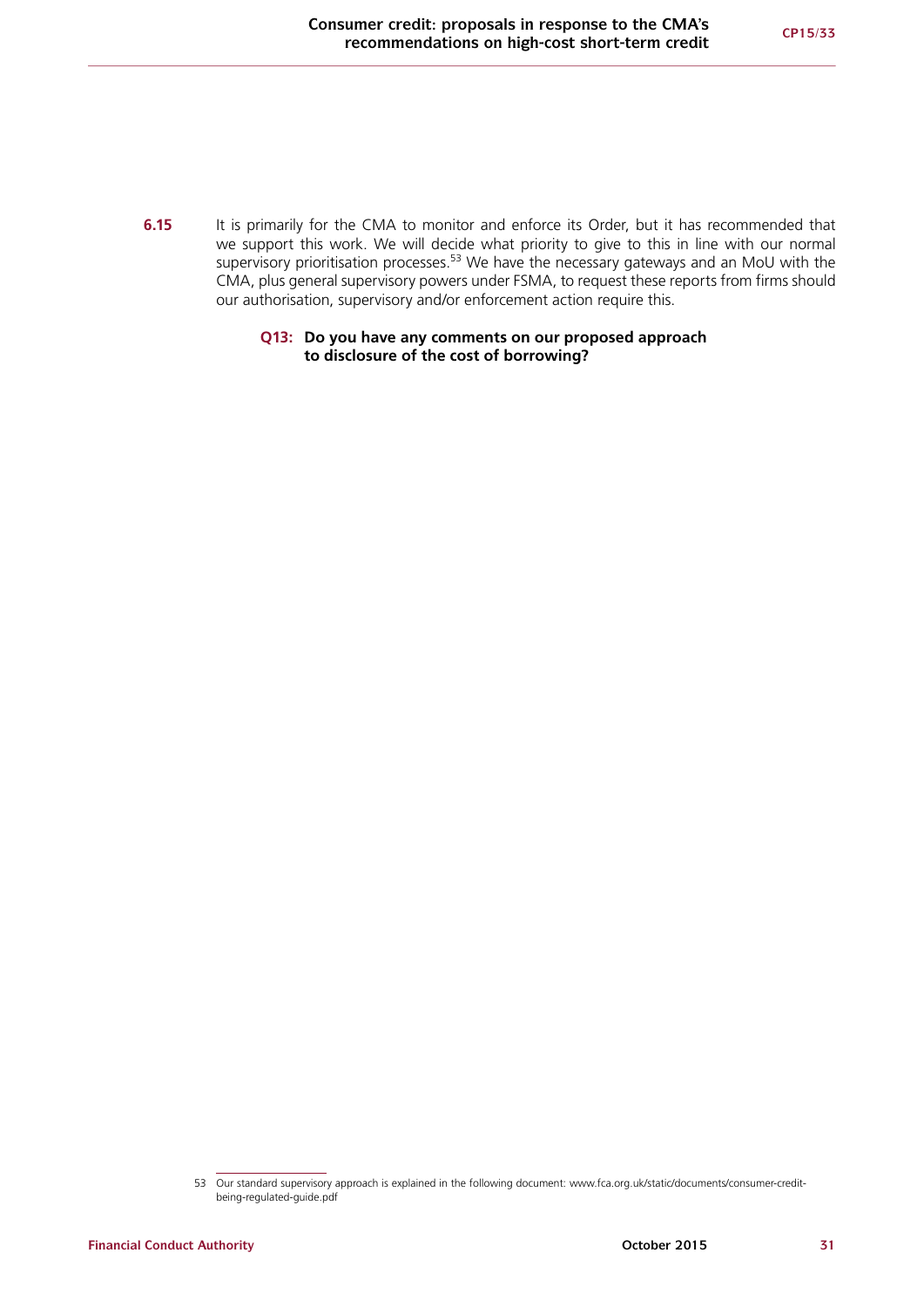# <span id="page-33-0"></span>**7. Next steps**

#### **Consultation period**

- **7.1** The consultation closes on 28 January 2016. We will then review responses and publish our feedback, policy decisions and final rules and guidance.
- **7.2** The rules and guidance we are consulting on are set out in the draft instrument in Appendix 1.

#### **Policy statement on consumer credit issues**

- **7.3** We published a policy statement (PS15/23)<sup>54</sup> on 28 September 2015 in response to our CP15/6 consultation (February 2015) on regulatory changes, covering in particular:
	- **•** credit brokers
	- **•** guarantor lending, and
	- **•** debt issues

#### **Future consumer credit policy work**

- **7.4** We said in the PS that we plan to take forward further work on credit broking and guarantor lending with a view to potentially consulting on new rules and guidance in 2016.
- **7.5** We have also previously announced:<sup>55</sup>
	- **•** a review of how our consumer credit rules apply to cold calling and unsolicited marketing of credit products and services
	- **•** a review of repeat and multiple borrowing in the HCSTC market
	- **•** work on how firms assess creditworthiness (including affordability), with a view to consulting on changes to our rules and guidance, and
	- **•** a review of the HCSTC price cap in early 2017 we will announce nearer the time how we propose to involve consumers, industry and other stakeholders

<sup>54</sup> <https://www.fca.org.uk/your-fca/documents/policy-statements/ps15-23>

<sup>55</sup> Chapter 7 of CP15/6.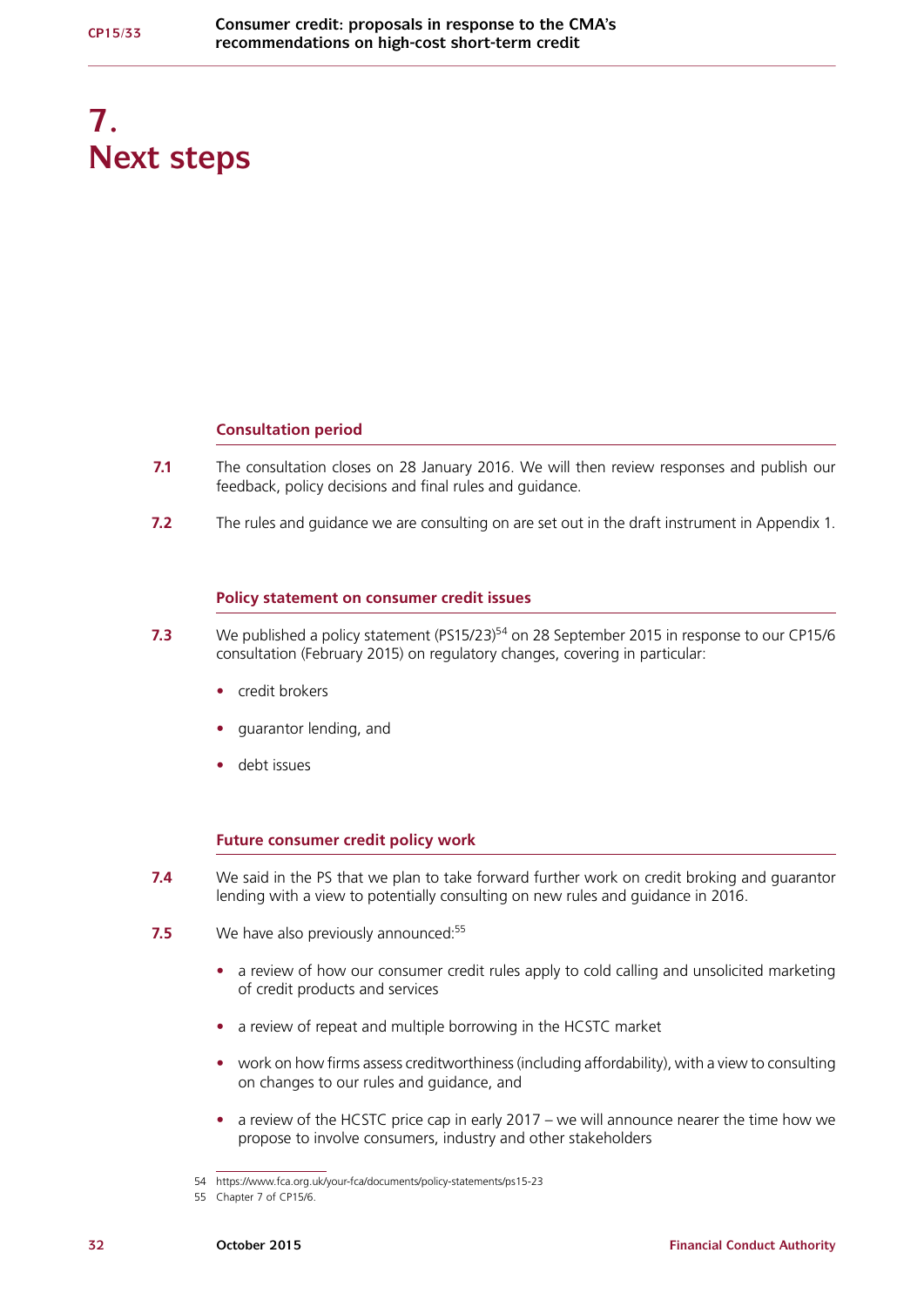**7.6** In addition, we are required to review the remaining provisions of the CCA and report to the Treasury by 1 April 2019. Before that we must publish and consult on an interim report. We are starting preparatory work for this major review, including considering how to involve industry and consumer stakeholders.

#### **Consumer credit thematic reviews**

- **7.7** We announced two thematic reviews in our Business Plan<sup>56</sup> for 2015-16:
	- **• Staff remuneration**: The review will cover a broad range of sub-sectors including firms where consumer credit is secondary to their main business. The first stage will review firms' incentives policies, remuneration arrangements and controls. The second stage will involve on-site visits and more detailed testing on a selection of firms. The review work will take place throughout the year with the findings at each stage shaping our approach going forward.
	- **• Early arrears management in unsecured lending:** The project will look at early arrears – from the identification of customers in probable difficulties at a pre-arrears stage to the point at which the lender formally defaults the customer and/or 'charges off' the debt. The project aims to test whether firms have due regard to the interests of their customers and appropriately exercise forbearance. It will also assess firms to see whether they are compliant with our existing rules and principles, and consider whether good and poor practices are employed.
- **7.8** More information on both thematic reviews is available on our website.<sup>57</sup>

#### **Consumer credit market studies**

**7.9** We are undertaking a market study to build up a detailed picture of the credit card market and identify what, if any, action we might take.<sup>58</sup> We plan to publish our interim report outlining our initial findings in Autumn 2015.

#### **Authorisation**

**7.10** We continue to assess the applications of firms with interim permission who apply for full permission and new applications. Firms started applying for full permission from October 2014 with each interim permission firm allocated to an application period.<sup>59</sup>

<sup>56</sup> [www.fca.org.uk/static/channel-page/business-plan/business-plan-2015-16.html](http://www.fca.org.uk/static/channel-page/business-plan/business-plan-2015-16.html)

<sup>57</sup> [http://fca.org.uk/news/tr-early-arrears-management-in-unsecured-lending;](http://fca.org.uk/news/tr-early-arrears-management-in-unsecured-lending)

<http://fca.org.uk/news/tr-staff-remuneration-and-incentives> 58 [www.fca.org.uk/news/credit-card-market-study](http://www.fca.org.uk/news/credit-card-market-study)

<sup>59</sup> <https://small-firms.fca.org.uk/authorisation-consumer-credit>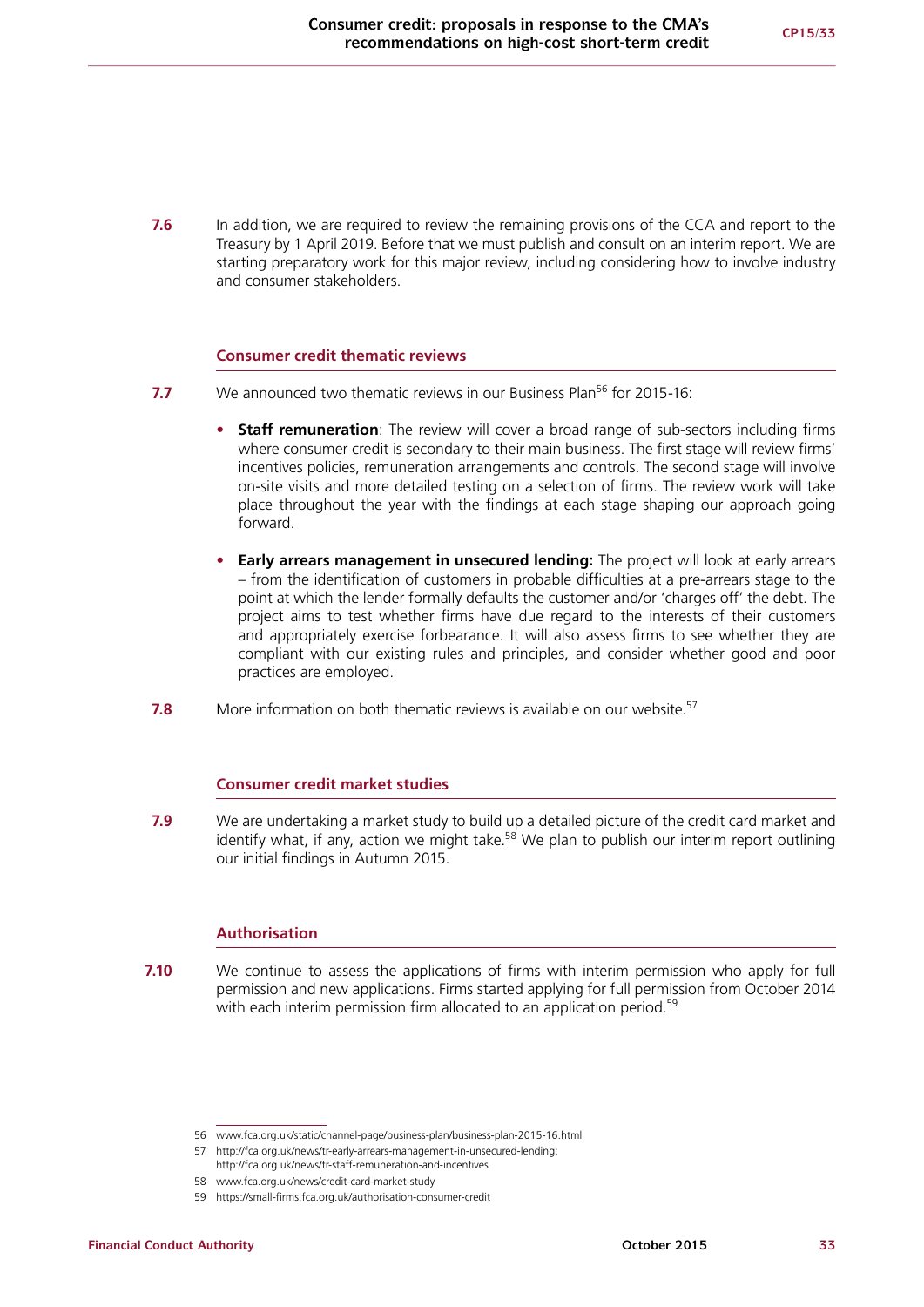# <span id="page-35-0"></span>**Annex 1: List of questions**

- **Q1: Do you have any comments on the proposed application of our rules for PCWs comparing HCSTC products?**
- **Q2: Do you agree with our proposal to prevent PCWs from displaying information about HCSTC products or including search results on the basis of commercial relationships?**
- **Q3: Do you have any comments on our proposed rule that a PCW for HCSTC should enable customers to search for a specified loan amount and duration?**
- **Q4: Do you agree with our proposal to require HCSTC PCWs to rank the results of a consumer's search in ascending order of price according to the Total Amount Payable?**
- **Q5: Do you agree with our proposals on additional advertising on a PCW that compares HCSTC?**
- **Q6: Do you agree with our proposed approach to clarify that PCWs must ensure that information concerning HCSTC products complies with the requirement to state prominently that they are a broker and not a lender?**
- **Q7: Do you agree with our proposed approach to require PCWs to disclose the names of lenders they have on their website?**
- **Q8: Do you have any comments on the proposed start date?**
- **Q9: Do you have any comments on our proposed approach to lead generators?**
- **Q10: In light of our findings, do you have any views on the effectiveness of disclosure about credit checks?**
- **Q11: Do you wish to comment on the value of quotation searches in addressing the issues raised by the CMA? Are there specific issues or risks with the use of quotation searches across consumer credit markets?**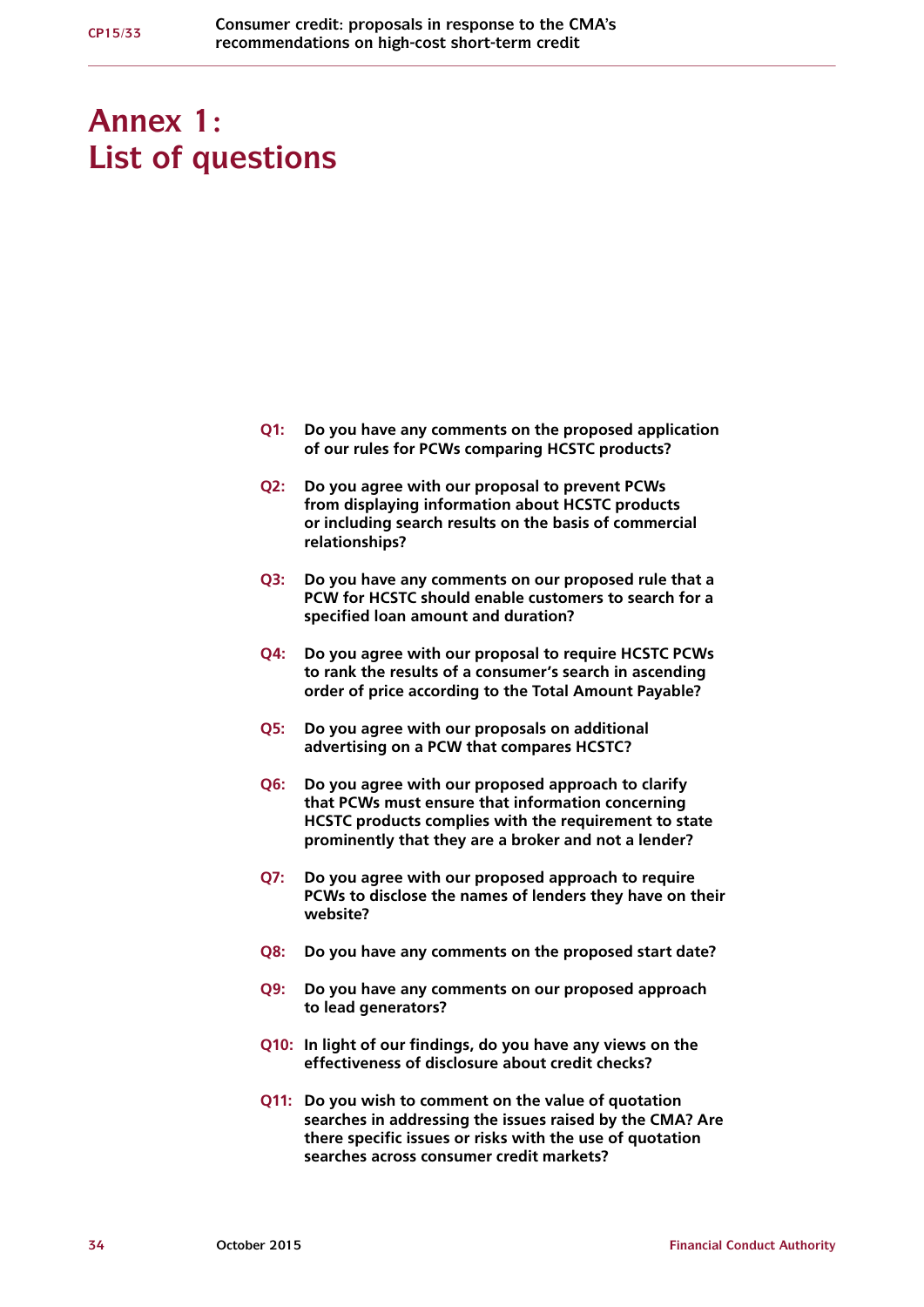- **Q12: Do you have any comments on our approach to real-time data sharing?**
- **Q13: Do you have any comments on our proposed approach to disclosure of the cost of borrowing?**
- **Q14: Do you have any comments on our cost benefit analysis?**
- **Q15: Do you agree with our assessment of the impacts of our proposals on the protected groups? Are there any other groups we should consider?**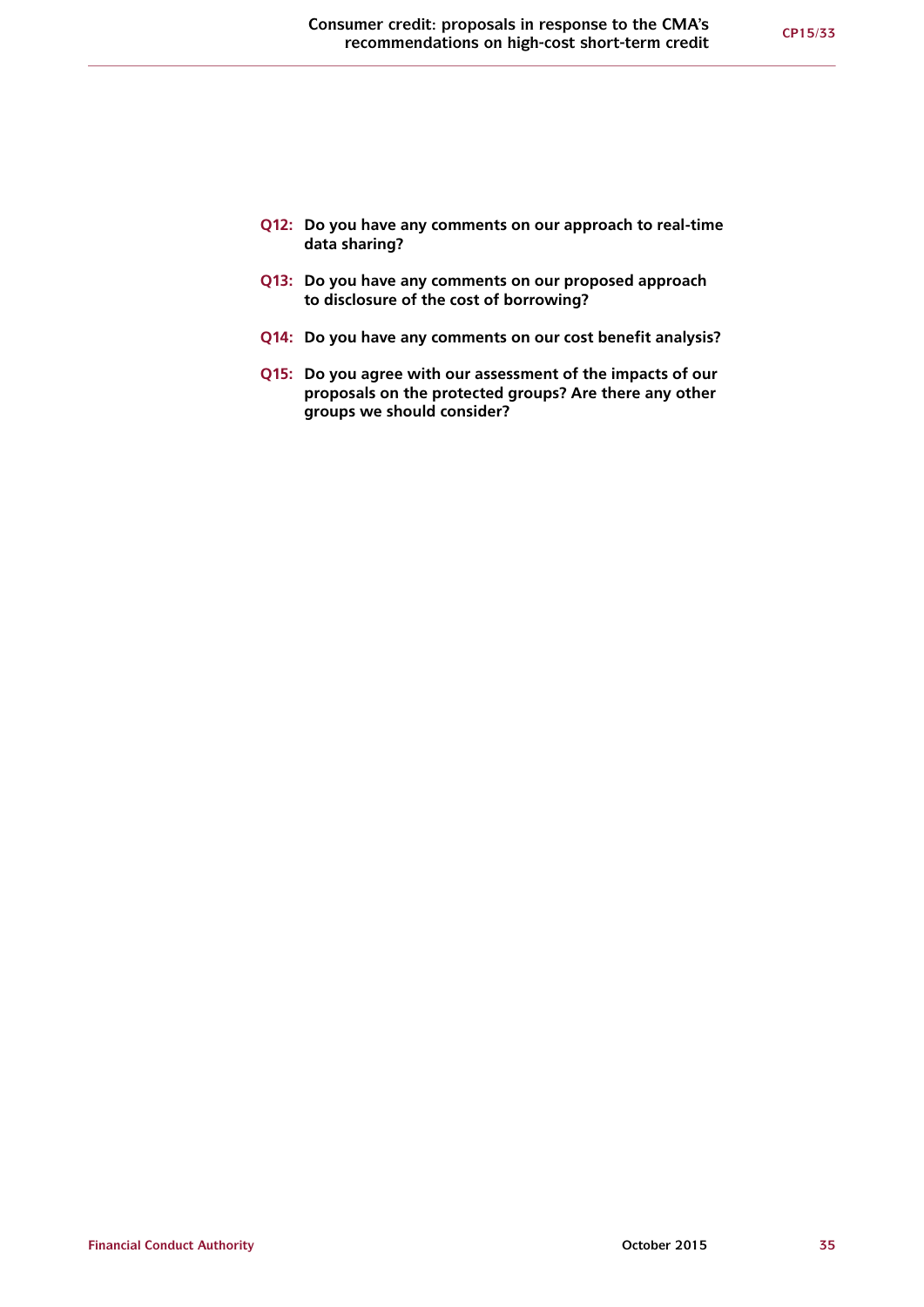# <span id="page-37-0"></span>**Annex 2: Cost benefit analysis**

- **1.** FSMA, as amended by the Financial Services Act 2012, requires us to publish a cost benefit analysis (CBA) of our proposed rules. Specifically, section 138l requires us to publish 'an analysis of the costs, together with an analysis of the benefits' that will arise if the proposed rules are made. It also requires us to include estimates of those costs and benefits, unless they cannot reasonably be estimated or it is not reasonably practicable to produce an estimate.
- **2.** This chapter provides:
	- **•** a summary of the findings from our CBA and our conclusion
	- **•** background on the market failure analysis and resulting remedies recommended by the Competition and Markets Authority (CMA) with respect to the high cost short term credit (HCSTC) market and price comparison websites (PCWs)
	- **•** an overview of the analytical approach that we took towards the CBA, and
	- **•** details of the impacts that we expect to observe for consumers, HCSTC firms and PCWs

### **Summary**

- **3.** Following its review of the Payday Lending market, the CMA proposed a series of remedies for HCSTC. The CMA's analysis cites potential scope for price competition between payday lenders at a level below the HCSTC price cap which could be stimulated by the use of PCWs and improve customer outcomes. The CMA therefore published an Order requiring payday lenders to publish details of their loans on a PCW that is authorised by the FCA. The CMA also recommended that we review our requirements for PCWs comparing HCSTC (HCSTC PCWs) and use our regulatory tools to raise those standards. The interventions we are proposing, in setting additional standards for these PCWs, are aimed at addressing market failures associated with consumers' inability to make informed loan choices when shopping around which give rise to consumer detriment.
- **4.** This CBA assesses the incremental impact that proposed additional standards for HCSTC PCWs could have over and above the CMA's Order. As a result, the baseline to measure the incremental impacts of our proposed interventions is a hypothetical one, where the CMA's Order which obliges HCSTC lenders to publish on authorised PCWs is in force, but these PCWs operate without additional regulatory standards (or with minimal additional regulatory standards).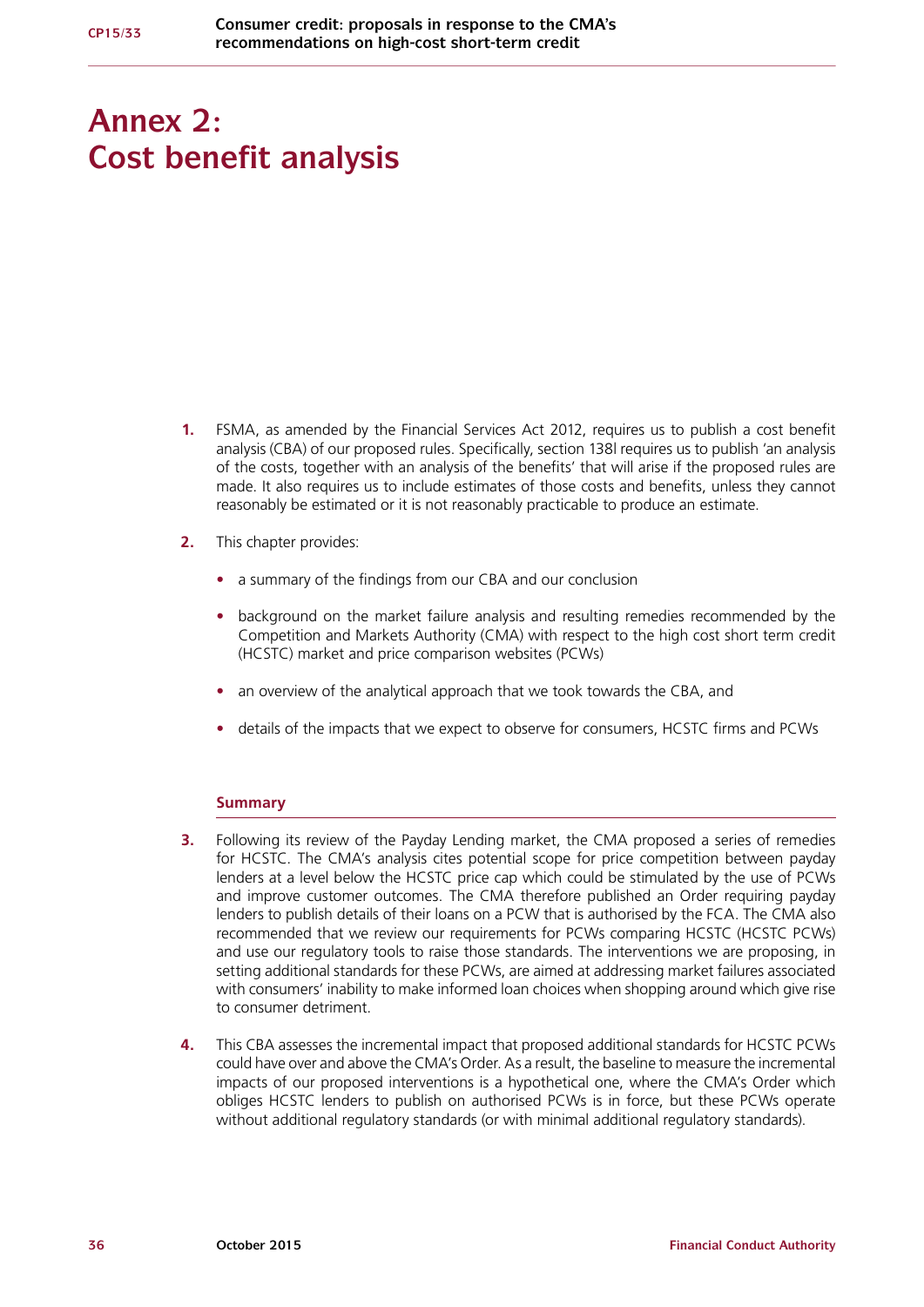- **5.** The analysis completed for this CBA comprised three separate elements to enable us to assess the impacts on consumers, HCSTC firms and HCSTC PCWs. This included:
	- **•** an online behavioural experiment with customers to understand the effect that different potential regulatory interventions would have
	- **•** a survey of HCSTC PCWs and mainstream PCWs to assess the additional costs that they would face where they were required to comply with the proposed interventions and the impact on their business model, and
	- **•** a survey of HCSTC lenders to assess current use of PCWs as an acquisition channel and associated costs
- **6.** The consumer testing clearly showed that customers were likely to make significantly poorer decisions in their choice of loans in the absence of some of our proposed standards. The main benefit of the standards is therefore expected to be a cost saving for individuals continuing to use HCSTC loans due to greater transparency around the merits of competing HCSTC offers which will help them choose lower price loans. Potential savings range between £4m and £19m per year; with the variation in benefits attributable to differences in assumptions around the extent to which the CMA requirement and our standards lead to greater use of PCWs.
- **7.** This cost saving is in part a transfer, because it implies a parallel drop in the revenue of lenders. However, we believe that beyond the transfer this leads to welfare gains for consumers where lower HCSTC costs have positive benefits due to a reduced risk of financial distress. We note that many HCSTC customers may be in financial distress and would therefore further benefit from the reduced risk of suffering payment problems. In line with section 138I(8) of FSMA, we do not consider it to be reasonably practicable to produce an estimate of these benefits because they relate to welfare outcomes for consumers which are yet to occur and we base our analysis on an hypothetical scenario. To attempt a sophisticated quantification exercise would not be a proportionate use of FCA resources.
- **8.** We expect the main impact for HCSTC lenders to be a reduction in revenue as a result of the reduced prices that customers pay. As outlined above, this is, in effect, a transfer from HCSTC firms to consumers of between £4m and £19m per year. However, the increased use of PCWs may also lower barriers for new entrants and smaller firms, allowing them to compete directly on price.
- **9.** We expect the main impact for PCWs to be revenue related as ranking of HCSTC offers on the basis of commission paid to the PCW would no longer be allowed and this would likely reduce revenue around 15%. However, this will in part represent a transfer from PCWs to HCSTC lenders as it will lower listing costs on PCWs *on average*. In addition, there will be oneoff compliance costs for the industry of around £150,000 and on-going incremental costs of around £40,000 per year to implement the standards. Some benefits for PCWs may also arise where the PCW standards deliver better outcomes for consumers, making it a more attractive acquisition channel and encouraging more HCSTC firms to list on multiple PCWs, thereby increasing revenues for the PCW.
- **10.** We also considered whether our additional standards might influence PCWs' decisions to enter the HCSTC comparison space. However, our survey of PCW firms suggests that this would not be the case.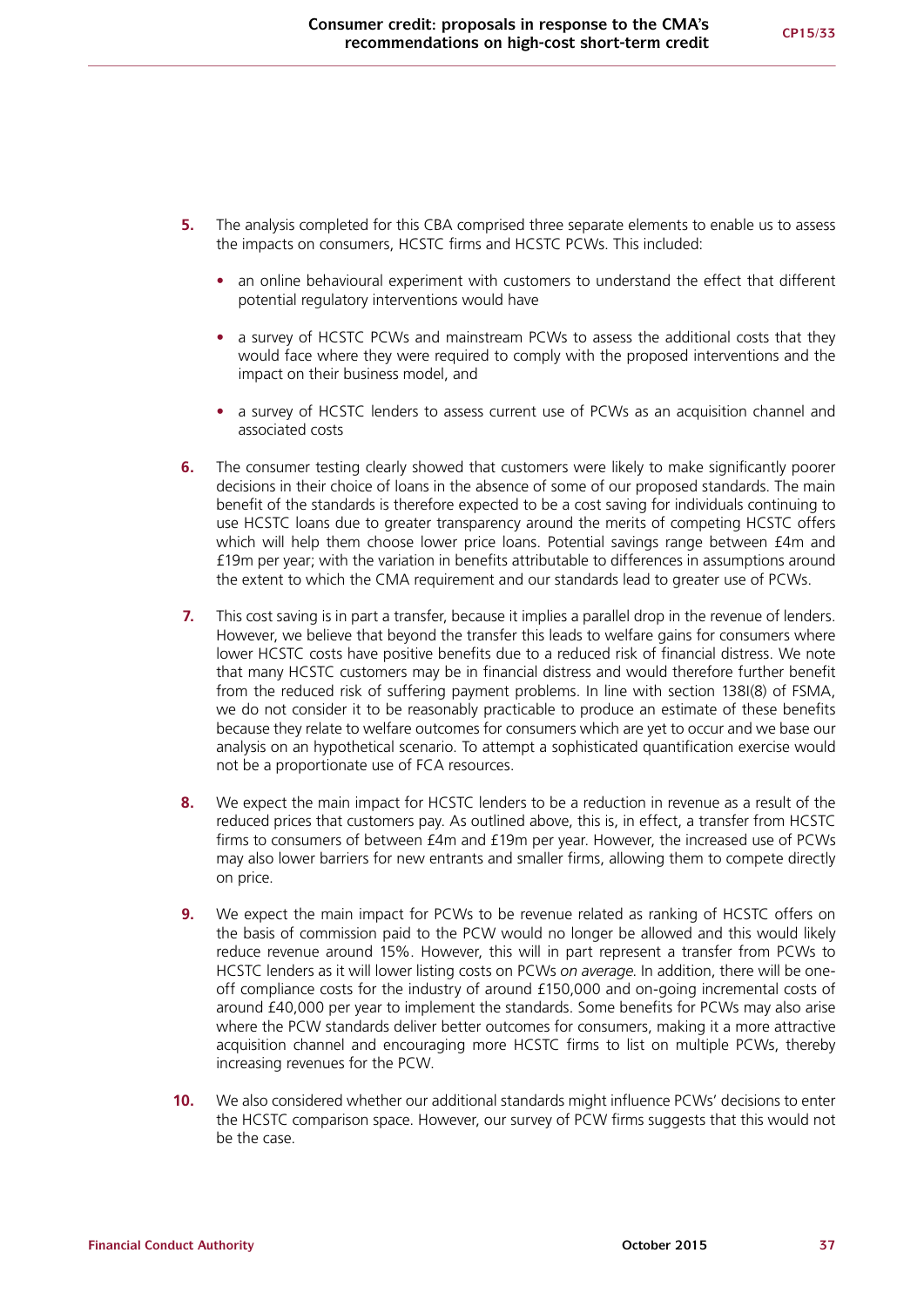#### **Market failure analysis**

- **11.** In CP14/10 (proposals for a price cap on high-cost short-term credit) the main market failures we identified in the HCSTC market were behavioural biases, information asymmetries and limited price competition. We argued that these market failures in combination led to borrowers taking out loans that were too expensive and which they were unable to afford. We attempted to address these problems through setting a price cap in the market.
- **12.** In its Payday Lending Market Investigation the CMA found that, due to structural and conduct features in the HCSTC market giving rise to an adverse effect on competition:
	- **•** some customers were paying more for their loans than they would if price competition were more effective, and
	- **•** there was potentially less pricing innovation (for example in relation to the introduction of risk-based or flexible pricing models) than in a market in which price competition was more effective
- **13.** The CMA acknowledged that by forcing down the prices of payday loans, the price cap would mitigate some of the harm to customers that had arisen from high prices. However, the CMA's analysis, in line with the FCA's in PS14/16, argued that there continues to be scope for price competition between payday lenders at a level below the price cap and that further competition to improve customer outcomes would be achievable. In particular, the CMA found:
	- **•** a risk that the price cap may become the benchmark for the pricing of payday loans (price ceiling)
	- **•** more effective competition is likely to increase the pressure on lenders to compete for lowercost customer groups (i.e. lower risk customers), for example through increased innovation in pricing structures (for example, differential prices), and
	- without effective price competition, longer term cost reductions from cost efficiencies and innovation will not be passed on to customers
- **14.** The CMA's Order on payday lenders requiring them to appear on a PCW that is authorised by the FCA is designed to contribute to addressing these market failures. However, the efficacy of the Order depends on consumers' ability to choose more appropriate loan products. The CMA raised concerns about poor practices in the current PCW market for HCSTC comparison which might hinder good customer outcomes. Such practices include, for example, PCWs ranking results based on commercial relationships instead of price, or PCWs not allowing users to enter loan amount and/ or duration when searching for loans.
- **15.** The CMA therefore recommended that the FCA review the current conduct of HCSTC PCWs and address any concerns using our rule making powers. Having reviewed the practices of PCWs providing HCSTC comparisons we share some of the CMA's concerns. There is a material risk that while more consumers would use PCWs as a result of the CMA's Order, significant detriment might still be experienced if standards are not introduced to address the current practices of PCWs in this market. The interventions we are proposing are aimed at addressing the market failures associated with consumers' inability to make informed loan choices when shopping around.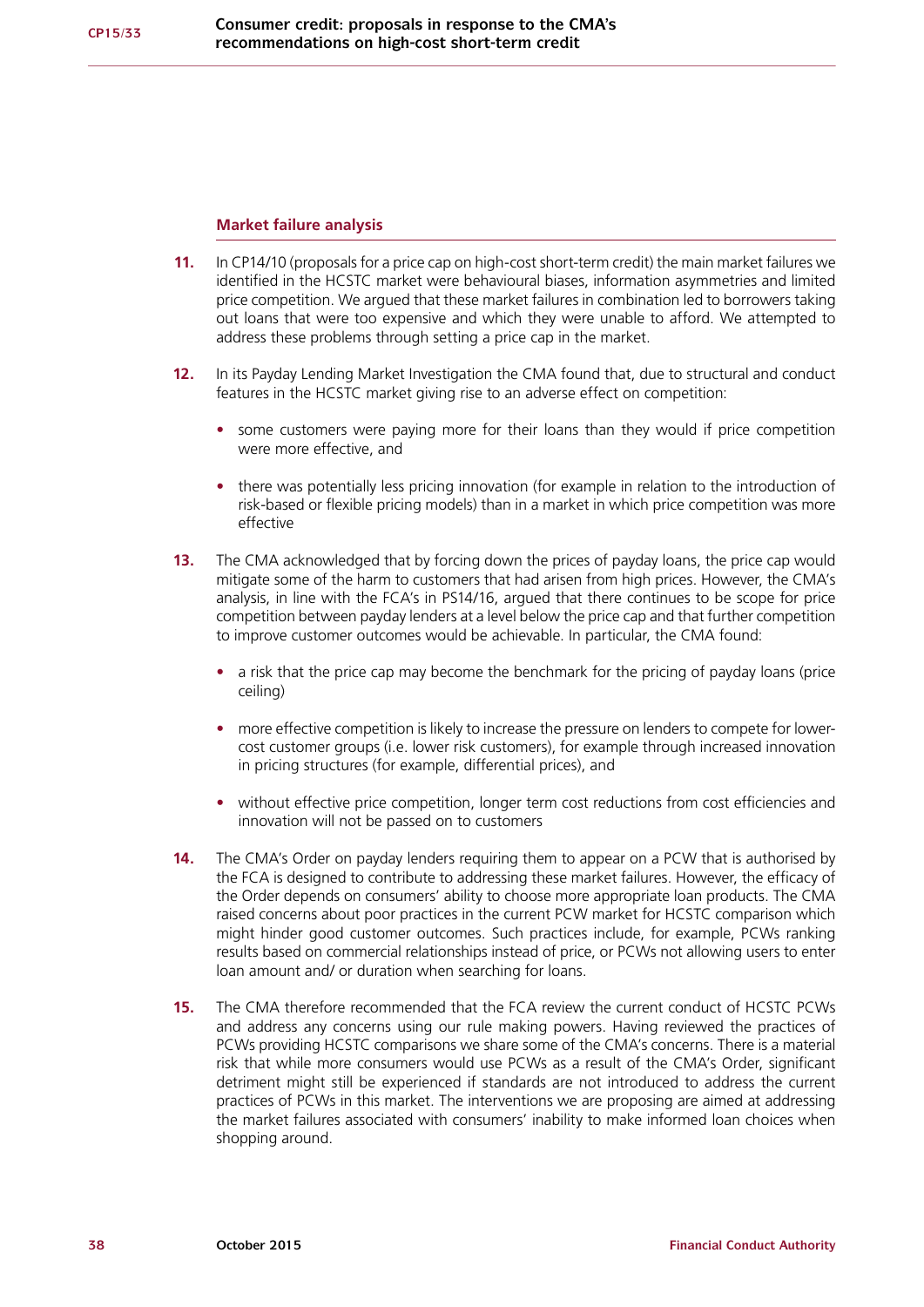#### **CMA recommended remedies on HCSTC and PCWs**

**16.** The CMA recommended several different elements that the FCA might want to consider in setting standards for PCWs comparing HCSTC loans. After further refinement of these elements we initially considered the set of potential interventions listed in Table 1 below. After further thought and analysis, we have narrowed down the set of standards we propose for this market. These are the white rows in the table below. We denote in grey, in this table and throughout this chapter, potential interventions that we considered but which we are not proceeding with. The details of the proposed interventions which we are consulting on are set out in Chapter 2 alongside a discussion around the rationale for not proceeding further with the proposed remedies highlighted in grey in Table 1 below.

| Area covered                                                             | <b>Potential</b><br>intervention<br>number | <b>Detail of potential intervention</b>                                                                                                                                                                                                                     |
|--------------------------------------------------------------------------|--------------------------------------------|-------------------------------------------------------------------------------------------------------------------------------------------------------------------------------------------------------------------------------------------------------------|
| How PCWs rank<br>results                                                 | 1                                          | PCWs should not return results in a way that is influenced<br>by the commercial relationship between the PCW and<br>the HCSTC lender. This includes only showing 'featured<br>products' or forcing the consumer to click through to view<br>other products. |
|                                                                          | 2                                          | Results should be, in the first instance, ranked by ascending<br>order of price.                                                                                                                                                                            |
|                                                                          | 3                                          | The measure of price should be Total Amount Payable (TAP)                                                                                                                                                                                                   |
| Additional                                                               | $\overline{4}$                             | No additional advertising should be present on comparison<br>pages                                                                                                                                                                                          |
| advertising on a<br><b>PCW</b>                                           | 5                                          | There should be no additional advertisements inside<br>comparison tables (this includes featured products)                                                                                                                                                  |
| Input functionality<br>of the PCW                                        | 6                                          | PCWs should allow users to search by specific loan amounts<br>and terms                                                                                                                                                                                     |
| Allowing or<br>identifying credit<br>brokers on PCW<br>comparison tables | $\overline{7}$                             | Brokers or other intermediaries should not be included in<br>comparison tables                                                                                                                                                                              |
| Disclosures a PCW<br>should include                                      | 8                                          | Extent of market coverage of the PCW should be disclosed<br>on the PCW site                                                                                                                                                                                 |

#### *Table 1: Potential interventions for HCSTC PCWs*

*Notes: We do not intend to take forward proposals 4 and 7 which are flagged by the rows in grey.*

### **Our analytical approach**

- **17.** Our analytical approach was designed to evaluate the impact of our proposed interventions on:
	- **•** consumers' ability to make informed choices on PCWs when shopping around for HCSTC
	- **•** the PCW market for HCSTC, in terms of the costs to comply with any proposals, any impact on revenue, and possible impact on firms' decisions to remain in, or enter, the HCSTC comparison market, and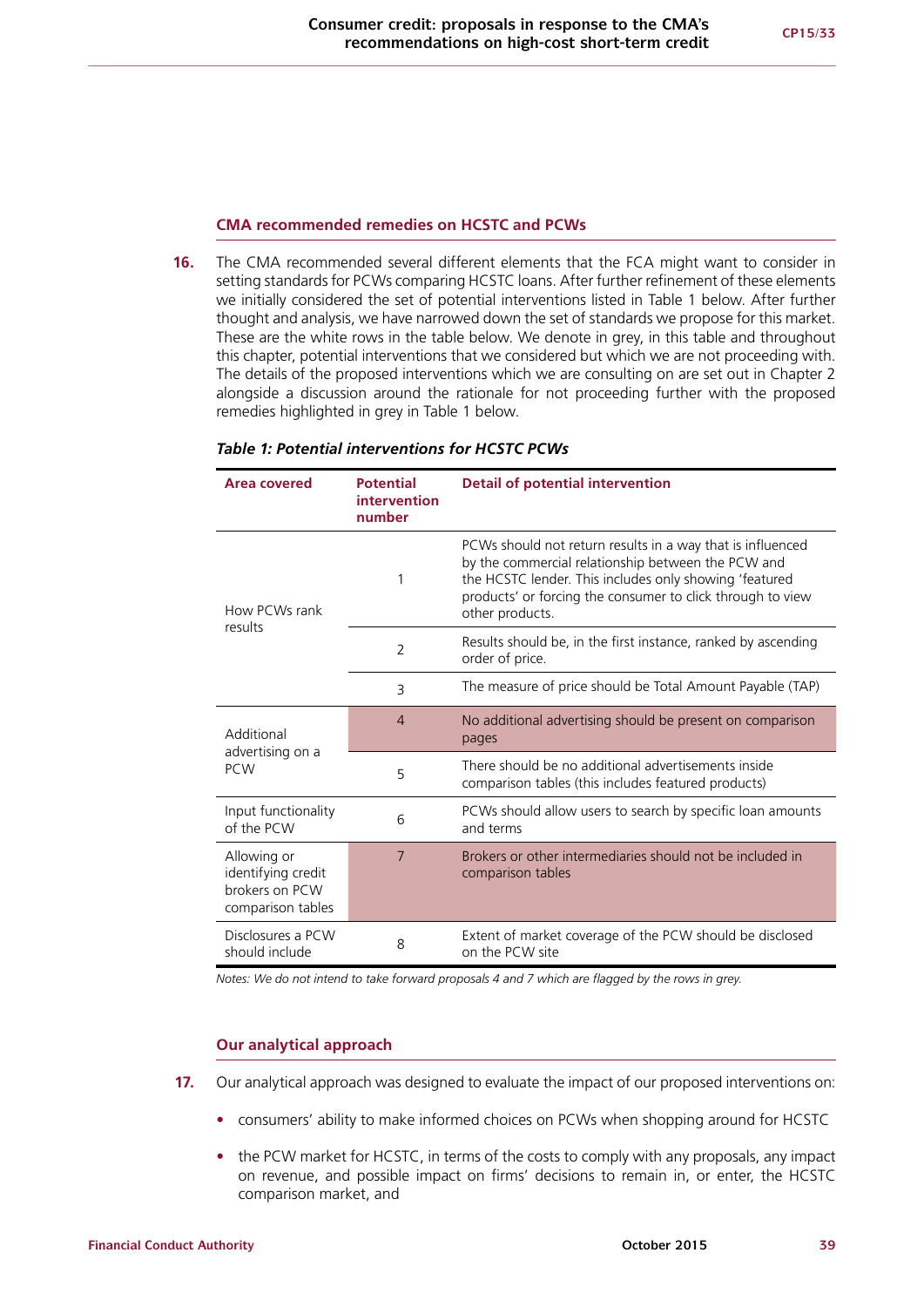- **•** HCSTC lenders primarily in terms of the impact of potential price changes on revenues
- **18.** We used a mix of approaches to understand the impact of individual elements. The approach taken for each element analysed is summarised in Table 2. As illustrated in Table 1, the majority of the focus was directly aligned to the remedies that the CMA recommended but as part of the analysis, consideration was also given to the combined impact of all of these proposed interventions as well as the outcomes that would be seen in the absence of the implementation of these standards (the baseline). The role of these elements of the assessment can be seen at the top and bottom of Table 2.

| No.            | <b>Potential intervention</b>                                                                                    | <b>Desk</b><br>research | <b>Consumer</b><br>testing | <b>Survey</b><br>of PCWs | <b>Survey</b><br>of HCST<br><b>lenders</b> |
|----------------|------------------------------------------------------------------------------------------------------------------|-------------------------|----------------------------|--------------------------|--------------------------------------------|
|                | Combined impact of potential<br>intervention                                                                     | ✓                       | ✓                          |                          |                                            |
| 1              | The ranking of returned results<br>should not be influenced by<br>commercial relationships                       | ✓                       | ✓                          | ✓                        |                                            |
| $\overline{2}$ | Results should be, in the first<br>instance, ranked by ascending order<br>of price                               | ✓                       | ✓                          | ✓                        |                                            |
| 3              | The measure of price should be Total<br>Amount Payable                                                           | ✓                       | ✓                          | ✓                        |                                            |
| $\overline{4}$ | No additional advertising should be<br>present on comparison pages                                               | ✓                       | ✓                          | ✓                        |                                            |
| 5              | There should be no additional<br>advertisements inside comparison<br>tables (this includes featured<br>products) | ✓                       | ✓                          | ✓                        |                                            |
| 6              | PCWs should allow users to search by<br>specific loan amounts and terms                                          | ✓                       | ✓                          | ✓                        |                                            |
| $\overline{7}$ | Brokers or other intermediaries<br>should not be included in comparison<br>tables                                | $\checkmark$            |                            | $\checkmark$             | ✓                                          |
| 8              | Extent of market coverage should be<br>disclosed on the PCW site                                                 | ✓                       | ✓                          | ✓                        |                                            |
|                | Baseline (in the absence of standards)                                                                           | ✓                       | ✓                          | ✓                        |                                            |

#### *Table 2: Approach to analysing potential interventions*

**19.** As outlined in Table 2 above, when assessing the impact of the proposed standards, it was important to have a clear baseline against which to measure incremental effects. The CMA Order on payday lenders will prohibit them from lending online to customers in the UK unless they cause details of their loan products to be published on at least one PCW that is authorised by the FCA. The baseline to measure the incremental costs and benefits of our proposed interventions then is a hypothetical one: where the CMA's Order obliges HCSTC lenders to list on authorised PCWs but these comparison websites operate within the current regulatory standards and without any of the proposed additional standards.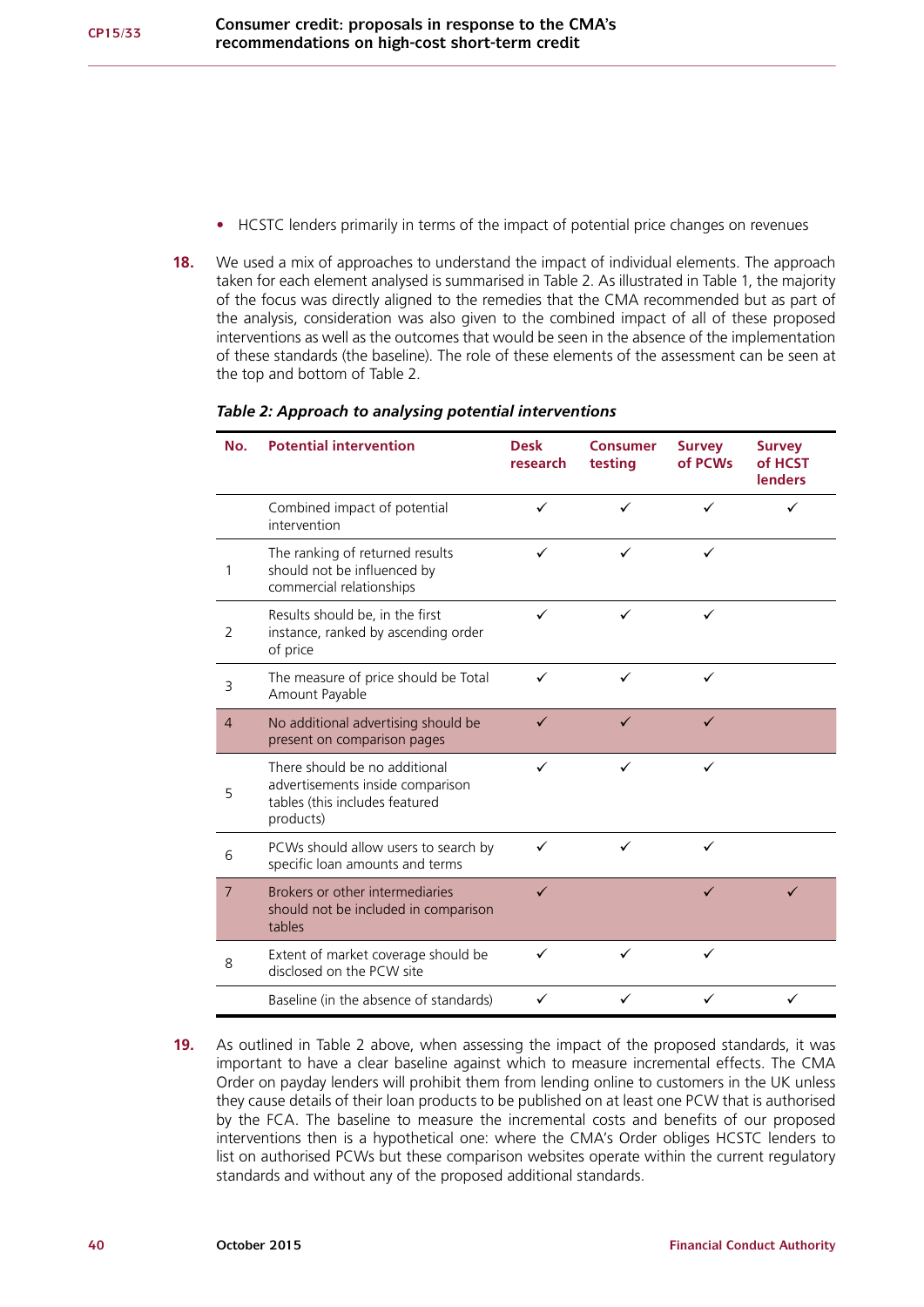- **20.** In trying to establish this hypothetical baseline we need to understand how PCWs comparing HCSTC products might act if we did not introduce additional standards for their operation. We address this question below. It is important to realise the implication of setting this hypothetical baseline for the scope of our CBA. In this annex we are not attempting to measure the likely impact of the CMA's Order on HCSTC lenders, but rather the likely incremental impact of the additional standards we propose to introduce for PCWs comparing HCSTC products, since our duty under section 138I of FSMA concerns rules that we propose to make. We acknowledge there is a significant degree of uncertainty around what the market might look like in the absence of our additional regulation (the baseline). This makes assessing the incremental impact of additional regulation a difficult exercise.
- **21.** In assessing the incremental impact of the proposals against the baseline, our analytical approach was designed to evaluate the impact that the proposed CMA interventions would have on consumers, on HCSTC lenders and on PCWs. Our analysis therefore focused on consumer testing, HCSTC firm surveys and a survey of PCWs to enable us to assess and fully understand the impact that the proposals would have on each of these groups respectively. In addition, we completed a survey of the major PCW operators that do not currently operate in the HCSTC market to assess the impact the proposals may have on their willingness to enter the market. Each of these elements of the assessment is discussed in the following sections.

### **Consumer testing**

- **22.** To assess the impact on consumers we designed and carried out an online experiment working with London Economics and YouGov. Respondents were shown a number of hypothetical PCWs (reflecting potential outcomes under different standards) and were asked to choose their preferred loan in each setting. Respondents also completed a questionnaire.
- **23.** 791 respondents took part in the experiment.<sup>60</sup> YouGov's online panel was used to provide the sample. Screening questions were used to recruit respondents who had either taken out a payday loan in the past 12 months, or had not taken out a payday loan but expected to do so in the next 12 months. Table 3 summarises the sample groups achieved below.

| Sample group                                                                                                   | <b>Respondents (n)</b> | <b>Proportion (%)</b> |
|----------------------------------------------------------------------------------------------------------------|------------------------|-----------------------|
| Taken out a payday loan in past 12 months                                                                      | 690                    | 87                    |
| Not taken out a payday loan in past 12 months but<br>expect to take out a payday loan in the next 12<br>months | 101                    | 13                    |
| Total                                                                                                          | 791                    | 100                   |

#### *Table 3: Sample groups in consumer testing*

*Note: Of the 690 respondents in the first sample sub-group, 184 respondents expected to also take out another payday loan in the next 12 months*

**24.** Each respondent was shown three different hypothetical PCWs. For each of the three cases they were asked to choose the loan that best suited their needs. We tested seven different PCW 'treatments', designed to isolate the effect of different potential regulatory interventions.

<sup>60</sup> The sample size of ~800 individuals was chosen to allow sufficient coverage to be reasonably confident in extrapolating impacts to the relevant population, without the exercise becoming disproportionally costly.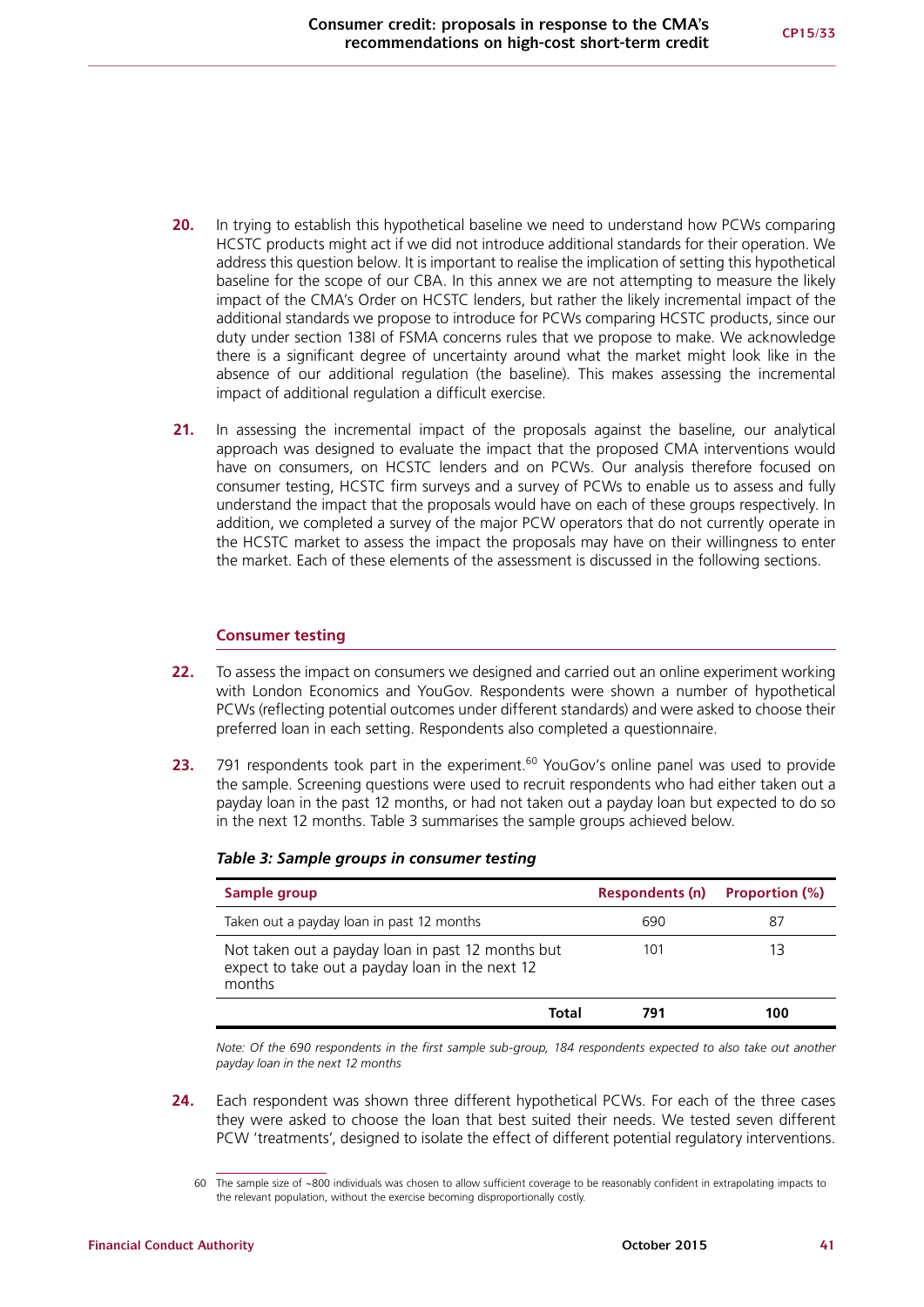Table 4 below summarises how these treatments map to the potential interventions we were examining and the features of these treatments. More details of the experiment design and treatments can be found in the supporting technical report.<sup>61</sup>

*Table 4: Mapping of potential interventions to experiment treatments, and features of treatments<sup>62</sup>*

| Interven-<br>tion nr. | <b>Potential</b><br>intervention                                                                                         | <b>Treatment</b> | <b>All loans</b><br>displayed<br>on one<br>page | <b>TAP or</b><br><b>RAPR</b><br>in Ioan<br>table<br>header | Loans<br>ordered<br>by TAP<br>ascending | Loans<br>sorted<br>by RAPR<br>ascending | <b>Banner</b><br>ads<br>included | <b>Searchable</b><br>by loan<br>amount<br>and term |
|-----------------------|--------------------------------------------------------------------------------------------------------------------------|------------------|-------------------------------------------------|------------------------------------------------------------|-----------------------------------------|-----------------------------------------|----------------------------------|----------------------------------------------------|
| Combined              | Combined impact of<br>potential intervention                                                                             | A                | $\checkmark$                                    | TAP                                                        | $\checkmark$                            |                                         | $\mathbf{x}$                     | $\checkmark$                                       |
| $\mathbf{1}$          | The ranking of<br>returned results should<br>not be influenced<br>by commercial<br>relationships                         | B                | ×                                               | <b>TAP</b>                                                 | $\checkmark$                            |                                         | $\mathbf{x}$                     | $\checkmark$                                       |
| 2,5                   | • Results should be,<br>in the first instance,<br>ranked by ascending<br>order of price                                  | $\mathsf{C}$     | ✓                                               | <b>TAP</b>                                                 | ×                                       |                                         | ×                                | ✓                                                  |
|                       | • There should be<br>no additional<br>advertisements<br>inside comparison<br>tables (this includes<br>featured products) |                  |                                                 |                                                            |                                         |                                         |                                  |                                                    |
| 3                     | The measure of price<br>should be Total Amount<br>Payable                                                                | D                | $\checkmark$                                    | <b>RAPR</b>                                                |                                         | ×                                       | ×                                | ✓                                                  |
| $\overline{4}$        | No additional<br>advertising should be<br>present on comparison<br>pages                                                 | E                | $\checkmark$                                    | <b>TAP</b>                                                 | $\checkmark$                            |                                         | ✓                                | $\checkmark$                                       |
| 6                     | PCWs should allow<br>users to search by<br>specific loan amounts<br>and terms                                            | F                | $\checkmark$                                    | TAP                                                        | $\checkmark$                            |                                         | ×                                | ×                                                  |
| <b>Baseline</b>       | Baseline (in the absence G<br>of standards)                                                                              |                  | ×                                               | <b>RAPR</b>                                                | ×                                       | ×                                       | ü                                | $\pmb{\times}$                                     |

*Notes: TAP refers to Total Amount Payable, RAPR refers to representative annual percentage rate of charge.*

<sup>61</sup> [www.fca.org.uk/your-fca/documents/consultation-papers/cp15-33-behavioural-study](http://www.fca.org.uk/your-fca/documents/consultation-papers/cp15-33-behavioural-study)

<sup>62</sup> In addition intervention number 8 (Extent of market coverage should be disclosed on the PCW site) is tested across treatments in the experiment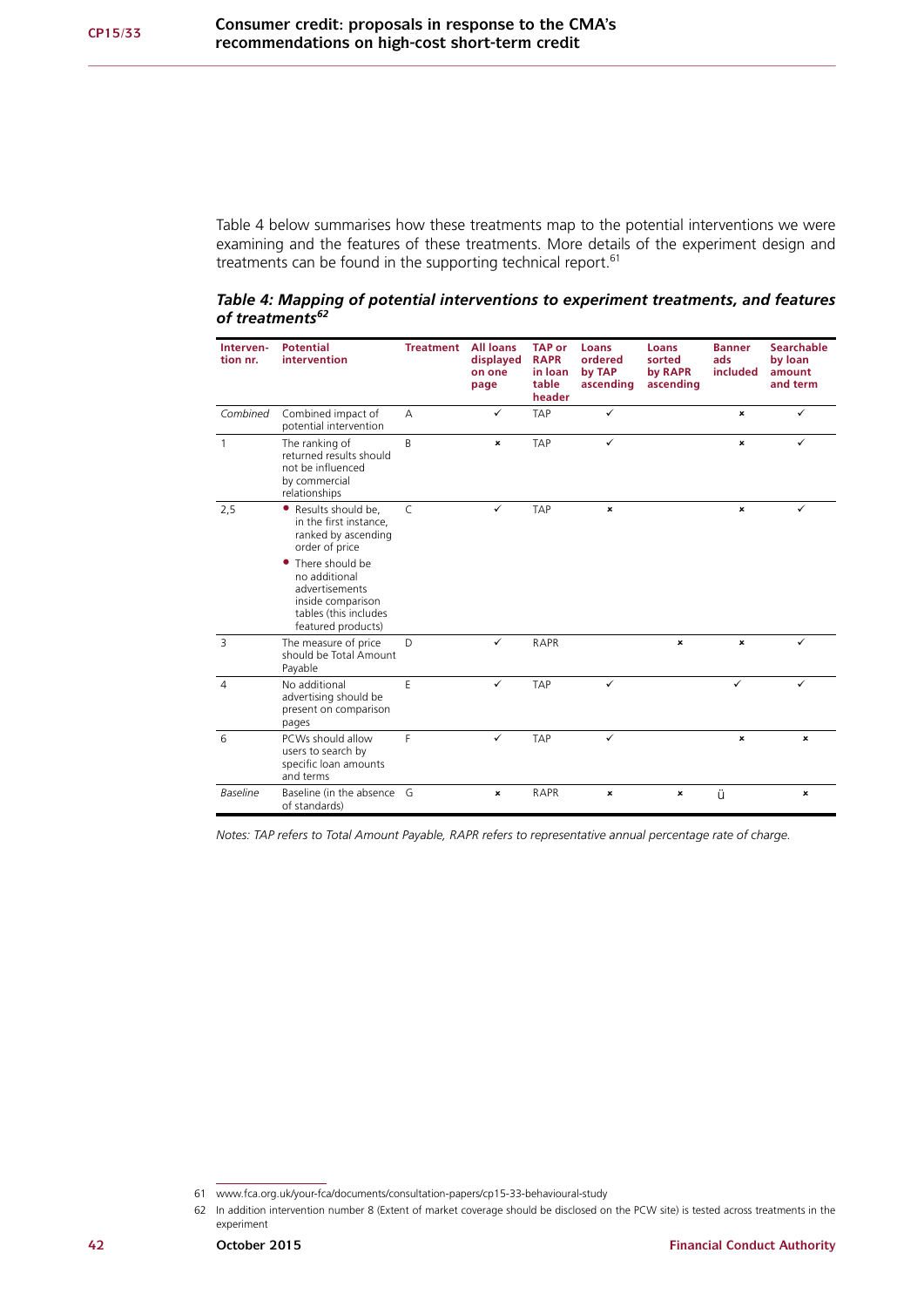#### **Firm surveys**

- **25.** To assess compliance costs, impact on profits, and likely impact that the proposals could have on entry or exit of HCSTC firms from the market, we conducted surveys of three different types of firms: PCWs which currently compare HCSTC, PCWs active in financial services which do not currently provide HCSTC, and HCSTC lenders.
- **26.** Responding firms are responsible for significant volumes of business in their sectors (see Table 5), which gives us confidence that our assessment of supply side impacts is based on information provided by an appropriate set of market participants. However, because the baseline (a world where we have not introduced standards but the CMA order for HCSTC lenders to list products on PCWs is in force) is a hypothetical one, there is a material degree of uncertainty in firms' responses and our consequent extrapolation of impacts to the wider market.

| Sample group                                                | <b>Number of firms</b><br>that received the<br>survey (n) | <b>Number of firms</b><br>that responded to<br>the survey (n) | <b>Responding firms as an</b><br>estimated proportion of<br>population (by volume<br>of business) |
|-------------------------------------------------------------|-----------------------------------------------------------|---------------------------------------------------------------|---------------------------------------------------------------------------------------------------|
| PCWs that compare<br><b>HCSTC</b> loans                     | 15                                                        | 5                                                             | 50% of HCSTC comparisons                                                                          |
| PCWs that do not<br>currently compare<br><b>HCSTC</b> loans | 16                                                        | 9                                                             |                                                                                                   |
| <b>HCSTC</b> lenders                                        | 14                                                        | 10                                                            | 85% of all online HCSTC<br>lendina                                                                |

#### *Table 5: Overview of firm surveys*

27. In addition to the firm surveys we reviewed practices of PCWs that currently offer a comparison of HCSTC to help establish the baseline. In total we reviewed the practices of 10 HCSTC PCWs.

#### **Practices of HCSTC PCWs**

**28.** The larger, better known PCWs that provide comparisons for financial services (for example insurance, credit and banking products) do not currently compare HCSTC products. It could be that changes in the HCSTC market, reputational concerns about HCSTC products and limited opportunities in what is presently a small market are the main factors influencing the decision not to enter the market and may make entry by larger PCWs unlikely in the future. The current PCW market for HCSTC comparison is small. PCWs that compare HCSTC carry out the regulated activity of credit broking. We reviewed the websites of 10 firms providing comparisons of HCSTC products over the period June to July 2015 to understand current practices in this sector. We further obtained survey responses from five of these firms which are active in HCSTC comparison, which helped us understand their practices in greater depth. This provides an indication of the scale of practices that could lead to potential detriment for customers that might occur in the absence of our regulation. The practices of the ten firms reviewed are summarised in Table 6 below.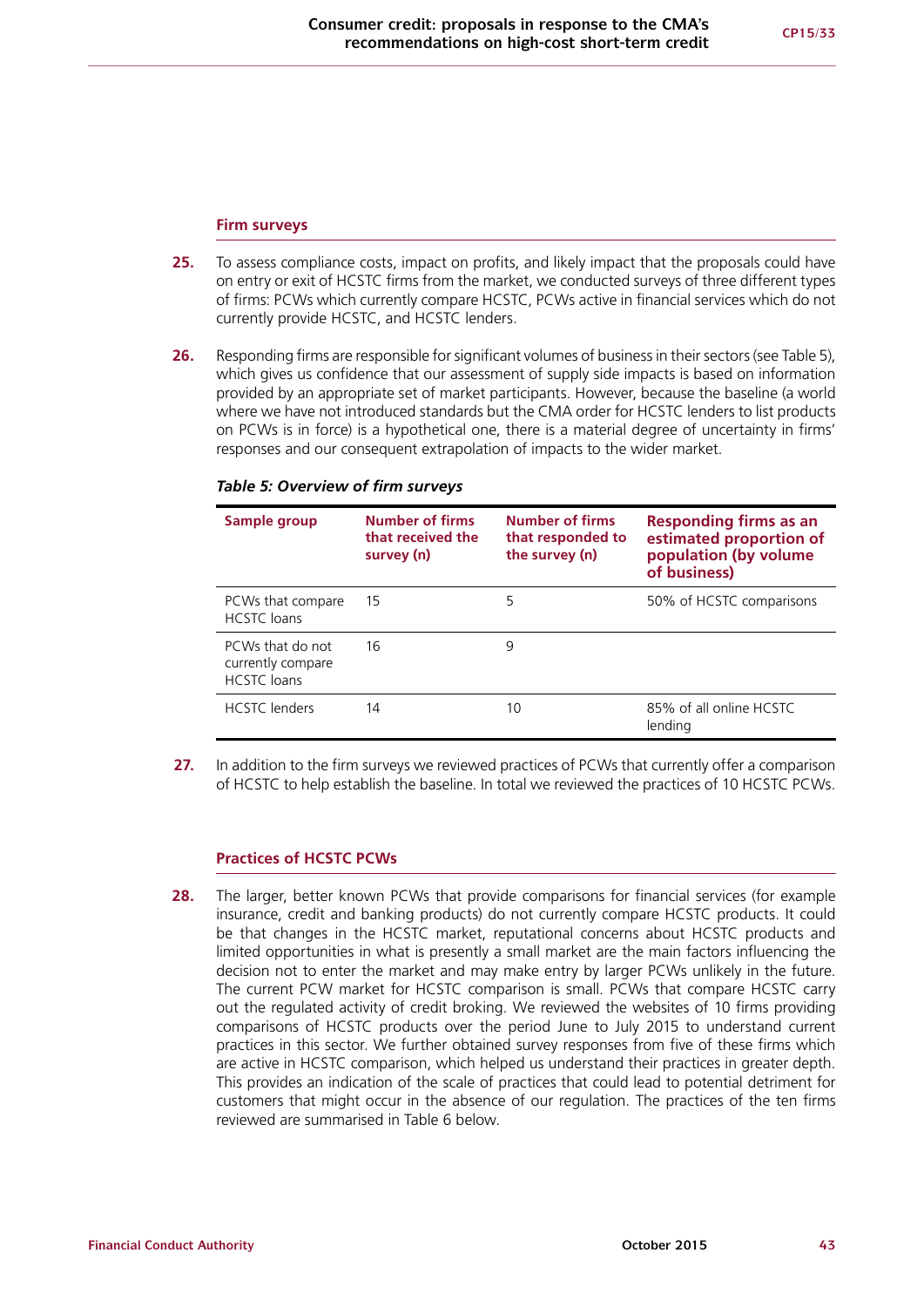| <b>Current practice</b>                                                                      |   | <b>Relatively</b><br>larger<br><b>HCSTC</b><br><b>PCWs</b> |                  | <b>Relatively smaller HCSTC PCWs</b> |                  |                           |                | Scale of<br>potentially<br>detrimental<br>practices |                  |              |  |
|----------------------------------------------------------------------------------------------|---|------------------------------------------------------------|------------------|--------------------------------------|------------------|---------------------------|----------------|-----------------------------------------------------|------------------|--------------|--|
|                                                                                              | 1 | $\overline{2}$                                             | 3                | 4                                    | 5                | 6                         | $\overline{7}$ | 8                                                   | 9                | 10           |  |
| Ranking of returned<br>results influenced by<br>commercial relationships                     |   |                                                            | ×                | $\mathbf x$                          | ×                | ×                         |                | $\mathbf{x}$                                        |                  | $\checkmark$ |  |
| Total Amount Payable<br>not used as the measure<br>of price to make<br>comparisons           |   |                                                            | $\checkmark$     | $\checkmark$                         | $\mathbf{x}$     | $\boldsymbol{\mathsf{x}}$ |                | $\mathbf{x}$                                        |                  | $\checkmark$ |  |
| Additional advertising<br>present on comparison<br>pages                                     | × | ×                                                          | ×                |                                      | $\boldsymbol{x}$ | ×                         |                | $\mathbf{x}$                                        | $\boldsymbol{x}$ | ×            |  |
| Additional<br>advertisements inside<br>comparison tables<br>(including featured<br>products) |   |                                                            | $\mathbf x$      | ×                                    | ×                | ×                         | ×              | ×                                                   | ×                | ×            |  |
| Does not allow users to<br>search by specific loan<br>amounts and terms                      |   | ✓                                                          | $\boldsymbol{x}$ | $\mathbf x$                          | ×                | ×                         | ✓              | $\mathbf{x}$                                        |                  |              |  |
| Credit brokers or other<br>intermediaries included<br>in comparison tables                   | × | ×                                                          | ×                | ×                                    | ×                | ×                         |                | ×                                                   | ×                | ×            |  |
| Extent of market<br>coverage not disclosed<br>on the PCW site.                               |   |                                                            |                  | ×                                    | ×                |                           |                |                                                     |                  |              |  |

#### *Table 6: Summary of practices at 10 PCWs that compare HCSTC products*

*Notes: ✓ = Evidence of potentially detrimental practices* 

 û *= No evidence of potentially detrimental practices*

- **29.** From the current practices of PCWs providing HCSTC comparisons it is clear that rankings in a significant portion of the market are influenced by commercial relationships, and that the lack of input functionality provided combined with inadequate price information makes shopping around for better deals a difficult task for consumers.
- **30.** The information summarised in Table 6 provides an indication of the likely behaviour of PCWs in the hypothetical baseline. Of course current behaviour is not equivalent to how this sector might look in the presence of the CMA Order (and in the absence of further intervention to introduce additional standards from our end).

#### **Impacts of the proposed approach**

**31.** In the preceding section we presented the analytical approach that we took towards the assessment of costs and benefits associated with the implementation of the HCSTC PCW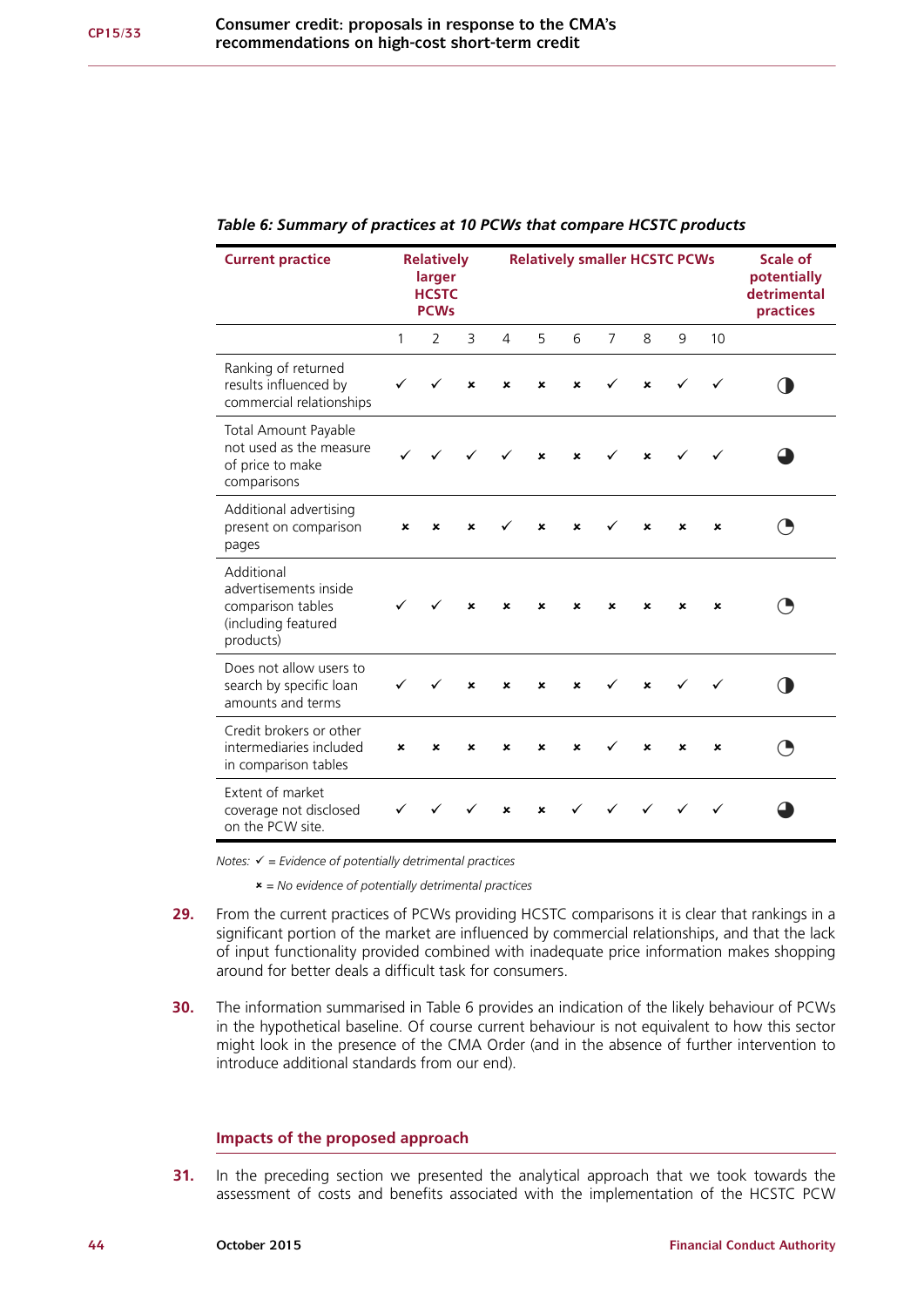standards proposed by the CMA. In the following sections, we provide an overview of how our research shows how the market may be impacted in terms of:

- **•** benefits that customers will attain
- **•** impacts on HCSTC firms, and
- **•** impacts on HCSTC PCWs

#### **Impacts on consumers**

**32.** To understand impacts on consumers we relied mainly on the consumer experiment carried out. The primary performance measure used in the study was the proportion of respondents in each treatment who selected the cheapest deal for each loan amount and term. These results are summarised in Table 7.

| <b>Intervention</b><br>nr. | <b>Potential intervention</b>                                                                                                                                                                                   | <b>Treatment</b> | <b>Proportion</b><br>choosing<br>loan with<br><b>lowest TAP</b><br>(%) | Percentage<br>point<br>difference<br>relative to<br><b>Treatment A</b> | <b>Median rank</b><br>of loan for<br>respondents<br>who did not<br>choose the<br>cheapest loan |
|----------------------------|-----------------------------------------------------------------------------------------------------------------------------------------------------------------------------------------------------------------|------------------|------------------------------------------------------------------------|------------------------------------------------------------------------|------------------------------------------------------------------------------------------------|
| Combined                   | Combined impact of<br>potential intervention                                                                                                                                                                    | A                | 63.0                                                                   |                                                                        | 3                                                                                              |
| 1                          | The ranking of<br>returned results<br>should not be<br>influenced by<br>commercial<br>relationships                                                                                                             | B                | 3.1                                                                    | $-59.9***$                                                             | 4                                                                                              |
| 2,5                        | Results should be,<br>in the first instance,<br>ranked by ascending<br>order of price<br>There should be<br>no additional<br>advertisements inside<br>comparison tables<br>(this includes featured<br>products) | $\subset$        | 26.7                                                                   | $-36.2***$                                                             | 5                                                                                              |
| 3                          | The measure of<br>price should be Total<br>Amount Payable                                                                                                                                                       | D                | 13.5                                                                   | $-49.5***$                                                             | 4                                                                                              |
| $\overline{4}$             | No additional<br>advertising should<br>be present on<br>comparison pages                                                                                                                                        | E                | 66.3                                                                   | 3.4                                                                    | 3                                                                                              |

#### *Table 7: Proportion of respondents choosing cheapest loan*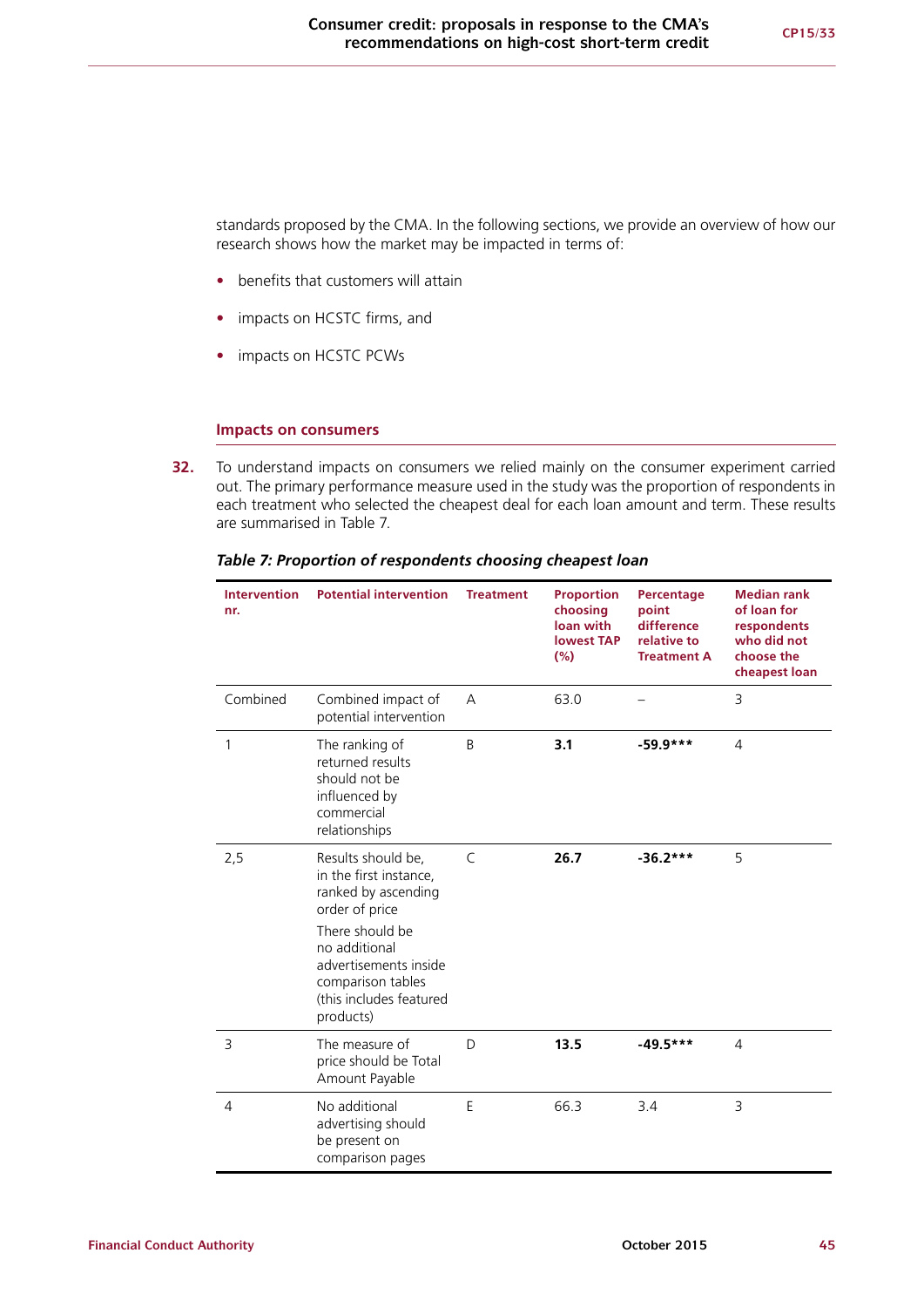| <b>Intervention</b><br>nr. | <b>Potential</b><br>intervention                                                    | <b>Treatment</b> | <b>Proportion</b><br>choosing loan<br>with lowest<br>TAP<br>(%) | Percentage<br>point diffence<br>relative to<br><b>Treatment A</b> | <b>Median rank</b><br>of loan for<br>respondents<br>who did not<br>choose the<br>cheapest loan |
|----------------------------|-------------------------------------------------------------------------------------|------------------|-----------------------------------------------------------------|-------------------------------------------------------------------|------------------------------------------------------------------------------------------------|
| 6                          | PCWs should<br>allow users<br>to search by<br>specific loan<br>amounts and<br>terms | F                | 60.3                                                            | $-2.6$                                                            | 3                                                                                              |
| Baseline                   | Baseline (in<br>the absence<br>of standards)                                        | G                | 0.8                                                             | $-62.2***$                                                        | 7                                                                                              |

*Note: N=791. Items in bold are statistically significant at least at the 90% confidence level (i.e. \*\*\* = significant at 99%; \*\* = significant at 95%; \* = significant at 90%). Results use a two-sample difference in proportion test.*

#### **33.** We find:

- **•** Even with all standards in place, individuals do not make perfect decisions. To the extent that the experiment is reflective of the real world, this suggests that if all our standards were in place, 63% of individuals would choose the best priced loans.
- **•** The individual standard that has the most significant impact in isolation is treatment B, where rankings are not influenced by commercial relationships. Where PCWs present only featured products that represent preferential commercial relationships on initial comparison pages, only showing wider coverage of products when individuals click through to reveal these, we find only 3% of individuals manage to choose the best priced loan.
- **•** Similarly to the preceding finding, where loans were not ordered by TAP and hence the cheapest loans never appeared at the top of the comparison table (treatment C) there was also a significant decline in the proportion of respondents selecting the cheapest loan (27%). This situation mirrors current practices where PCWs rank results according to commercial relationships and additional advertisements interspersed within the comparison table (such as 'featured products').
- **•** When loans are ranked by Representative Annual Percentage Rate of Charge (RAPR) as opposed to TAP (treatment D), the proportion of respondents that chose the cheapest loans was only 13.5%. This suggests that TAP is a more useful measure of price for consumers to select the cheapest loan.
- **•** Banner advertisements (treatment E) outside of comparison tables do not appear to make significant differences to customer outcomes. The experiment allowed respondents to choose advertised loans instead of loans inside comparison tables, but take-up of this option was close to zero, and did not impact outcomes within the table.
- The headline figures initially suggest that treatment F, providing users the functionality to search by loan terms and amounts, does not lead to significantly improved outcomes. However, drilling down into the choices made by individuals who do choose the best deal we find the results are explained by respondents predominantly choosing the topmost loan in the comparison table rather than actively choosing the cheapest loan that is also consistent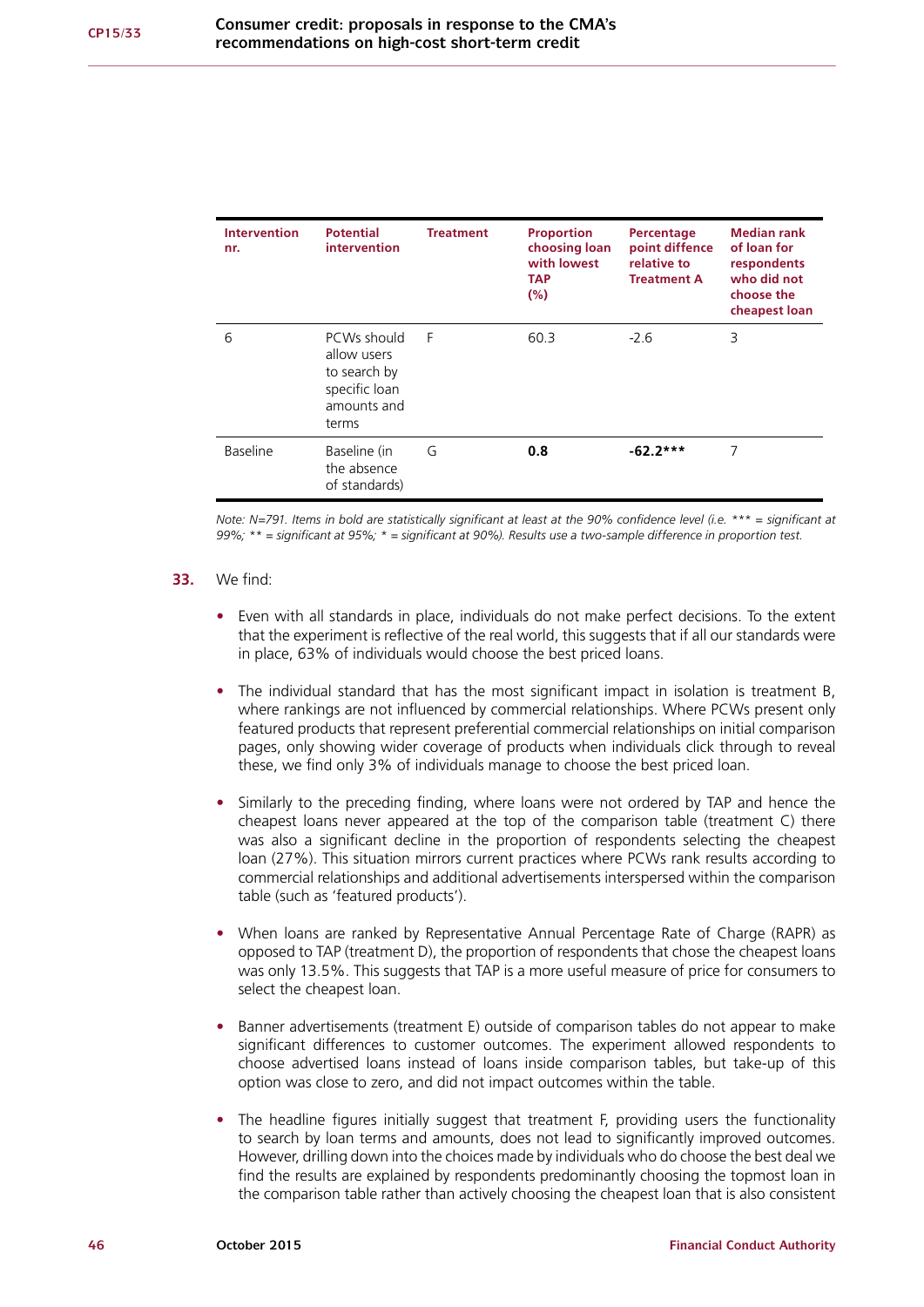with their preferences around loan term and amount. We think this strongly indicates the benefit of such input functionality for individuals.<sup>63</sup> We tested treatment G where none of the standards proposed were applied, to reflect the baseline. In this treatment less than 1% of respondents managed to choose the best priced option. Further examining outcomes for respondents who did not manage to choose the best priced loan (the rightmost column in Table 7), we find the absence of any standards (treatment G) leads to significantly poorer outcomes than when standards are applied. On average such respondents chose the 7th cheapest loan available compared to treatment A (with all standards applied) where the median was the 3rd cheapest.

- **34.** With regards to our proposals on market coverage disclosure, on the hypothetical website, we included a statement disclosing the number of lenders compared on the PCW<sup>64</sup>. Whilst 69% of respondents reported that they had seen this statement, these respondents also tended to answer that they had seen other statements which were in fact not on the website. However, in the consumer questionnaire, when consumers were asked how they would respond if they knew the extent of the market covered by the PCW, more respondents indicated that they would search other PCWs than taking any other action. While these results do not provide us with confidence that consumers would notice disclosure around market coverage, the provision of this information will make PCWs more transparent and accountable to other market participants (such as consumer groups and the Money Advice Service), leading to increased competition amongst PCWs and ultimately benefits for consumers.
- **35.** Because of the experiment design, outcomes can be translated into potential price difference for consumers. In the experiment 9 loans (duplicated to make 18) for each combination of loan amount and term range were available, from a cost of 20% per month to 24% per month in 0.5% increments. The range in cost was consistent regardless of the loan amount or term that customers chose and this allowed us to estimate how much consumers could save when choosing the cheapest loan. Moving from the baseline of treatment G (where no standards are applied) to treatment A (where all proposed standards are applied) we estimate an 11% decrease in prices for customers, arising from the improved ability to compare loans and hence choose better priced options. Two points about interpretation and a caveat to note about this number:
	- **•** This is an estimated *percentage* difference in price, and should not be read as a *percentage point* difference from current (or baseline) equilibrium price.
	- **•** This is the estimate of the percentage difference in price between a world where no PCW applies our standards, and where all PCWs apply our standards. However, we know that several PCWs already act in ways that are consistent with our standards. Therefore the incremental impact in prices we would actually expect would be materially smaller than this. To derive an estimate of the actual impact we build two scenarios described below.
	- **•** Our estimate is based on a hypothetical level of price dispersion modelled in the experiment, which has a degree of uncertainty around it (as any such hypothetical scenario would).<sup>65</sup> A discussion of how we reached this hypothetical level of price dispersion is presented below in Box 1.

<sup>63</sup> In treatment A, of those who choose the best priced loan (within any loan term or amount category) 52% do so by choosing the top most loan in the comparison table. In treatment F, this number rises to 85%. In both treatments because the products in the comparison table are ranked by TAP by default, the topmost loan is the best priced one among the category with the lowest amount (£100) and the shortest term (30 days) tested in the experiment.

<sup>64</sup> 'We cover N lenders. We aim to provide a reasonable coverage of relevant products, but we do not cover the whole of the market. Other products may be available that you will not find on this Price Comparison Website'. N was randomised across participants such that 50% saw N=5 and 50% saw N=25.

<sup>65</sup> For details of the hypothetical price dispersion used in the experiment see LE/ YouGov report.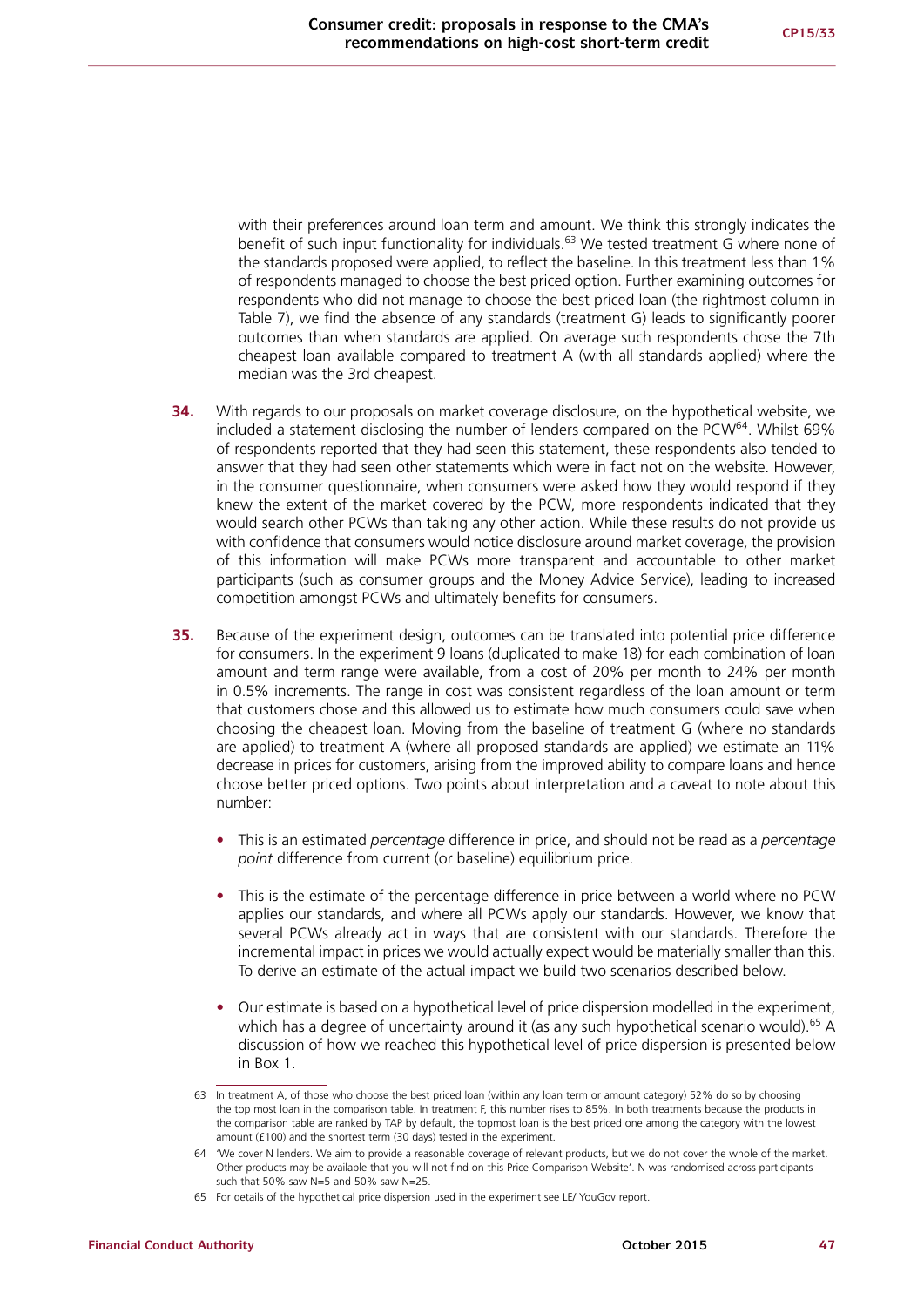#### **Box 1: Price dispersion**

The CMA Order and our standards in combination are likely to lead to some price dispersion below the price cap level. It is difficult to be certain about the level of dispersion. Before the price cap there was significant price dispersion. After the price cap prices are mostly clustered around 24%. In our hypothetical scenario we used a uniform distribution of loans between 20 and 24%. The mid-point, 22%, is not too different from the competitive monthly interest benchmark of 22.5% the CMA indicates prices in a more competitive scenario might reduce to.

There are in any case reasonable arguments for prices being lower than the current clustering (and possibly the CMA's 22.5% benchmark): regulatory intervention (for example mandating listing on PCWs) reducing marketing costs (particularly important for potential entrants), increased competition, and a reduction in the ceiling (clustering) effect around the cap.

Because of the reasons above and the CMA remedies, there is likely to be some price dispersion in the intermediate period, with the market eventually mostly clustering around a lower (than £24) competitive equilibrium. This exercise would go towards quantifying benefits during the intermediate period of expected price dispersion

But in the longer term the standards that we set should help maintain prices closer to a lower priced competitive equilibrium (i.e. in the absence of our rules this is not a state that would be permanently achieved). Consequently our estimation of benefits should provide a scale for continuing benefits in the longer term (though this is not a precise method of measuring these longer term benefits)

### **Translating impacts on consumers into benefits**

- **36.** To calculate the scale of the cost saving for individuals we built two scenarios summarised in Table 8 below. As outlined above, the main difference between the low and high scenario is based on assumptions around the extent to which the CMA order increases the use of PCWs by HCSTC firms.
	- **•** Under the lower impact scenario the CMA Order and our standards have a relatively small impact in terms of increased use of PCWs as a distribution channel by HCSTC lenders. Consequently decreases in price (and therefore cost savings for individuals) are largely limited to individuals actually using PCWs to access HCSTC loans.
	- **•** Under the higher impact scenario there is a significant increase in the use of PCWs as a distribution channel for HCSTC loans. Drivers for this include: individuals becoming increasingly aware of PCWs for HCSTC as a result of the CMA's requirement for lenders to put a link to the PCW where they are listed prominently on their websites and the greater salience of price on a distribution channel with relatively low marketing costs attracting new entrants to the lending market. In this scenario, reductions in price (and therefore cost savings) are not largely restricted to those using PCWs to access loans as in the lower impact scenario, but filter across to the wider market in a significant way.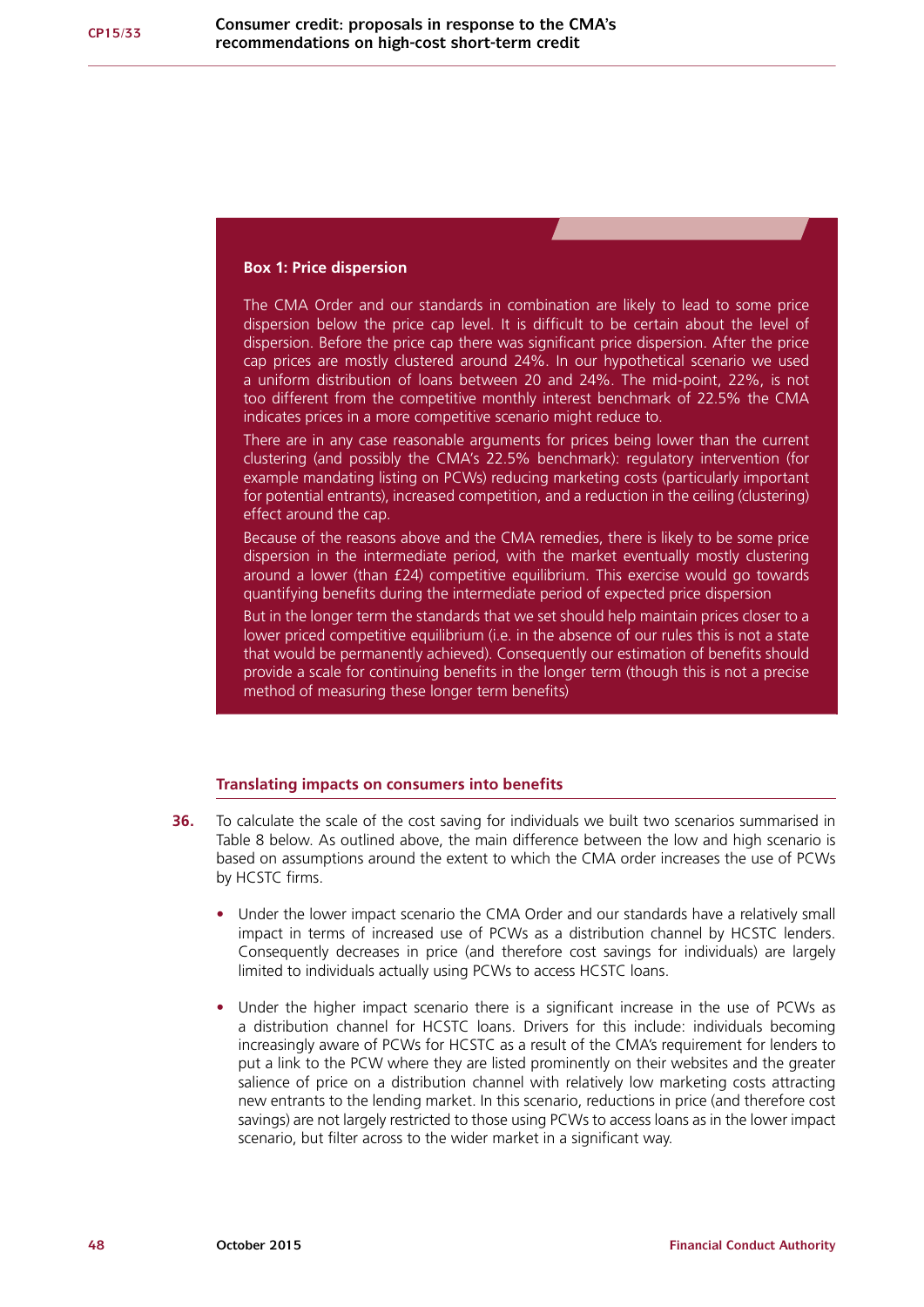#### *Table 8: Scenarios to calculate impacts for consumers*

to the wider group of borrowers, i.e. those who access online HCSTC loans through other

distribution channels

| <b>Common assumptions</b>                                                                                                                                           |                                                                                                          |                                                                                           |
|---------------------------------------------------------------------------------------------------------------------------------------------------------------------|----------------------------------------------------------------------------------------------------------|-------------------------------------------------------------------------------------------|
| <b>Annual value and price of online HCSTC Loans</b>                                                                                                                 |                                                                                                          |                                                                                           |
| Annual £ value of HCSTC loans made                                                                                                                                  | £1.3 billion (Source: data collected at the time of<br>CP 14/10)                                         |                                                                                           |
| Price of loans                                                                                                                                                      | £315 million (Calculated based on observed<br>clustering of prices around cap limit of 24% per<br>month) |                                                                                           |
| Use of PCW as a distribution channel                                                                                                                                |                                                                                                          |                                                                                           |
| Current proportion of loans sold through PCW<br>distribution channel by HCSTC lenders                                                                               | 4.7% (Source: survey of HCSTC lenders for this<br>analysis)                                              |                                                                                           |
| Percentage of HCTSC lenders currently using at<br>least one PCW as a distribution channel                                                                           | 90% (Source: survey of HCSTC lenders for this<br>analysis)                                               |                                                                                           |
| Consequent minimal increase of PCWs as a<br>distribution channel after CMA Order                                                                                    | 5.2% (Calculated by multiplying the two<br>numbers above)                                                |                                                                                           |
| PCW practices in the absence of proposed standards                                                                                                                  |                                                                                                          |                                                                                           |
| Degree of potentially detrimental practice<br>across main elements of detriment that would<br>otherwise occur in PCWs (therefore degree of<br>possible improvement) | 66% (Based on systematic assessment of current<br>practices at PCWs - see Table 6 for a summary)         |                                                                                           |
| Price difference as a consequence of standards                                                                                                                      |                                                                                                          |                                                                                           |
| Mean degree of price improvement from the<br>baseline to applying the set of standards                                                                              | 11.3% (Source: consumer experiment conducted<br>for this analysis)                                       |                                                                                           |
| <b>Differing assumptions</b>                                                                                                                                        |                                                                                                          |                                                                                           |
|                                                                                                                                                                     | Low scenario                                                                                             | <b>High scenario</b>                                                                      |
| Increase in PCW use as a distribution channel<br>after the CMA Order and our standards                                                                              | Limited increase:<br>1.5 times minimal<br>baseline (to 7.8%<br>of all online HCSTC<br>loans)             | Material increase: 4 times<br>minimal baseline (to<br>20.9% of all online HCSTC<br>loans) |
| Degree to which price benefits gained by those<br>accessing loans through PCWs filter through                                                                       | Limited effect<br>(price change for                                                                      | Material effect (price<br>change for borrowers                                            |

borrowers not using PCWs equal to 10% of the pricing benefit gained by PCW

users)

not using PCWs equal to 75% of the pricing benefit gained by PCW users)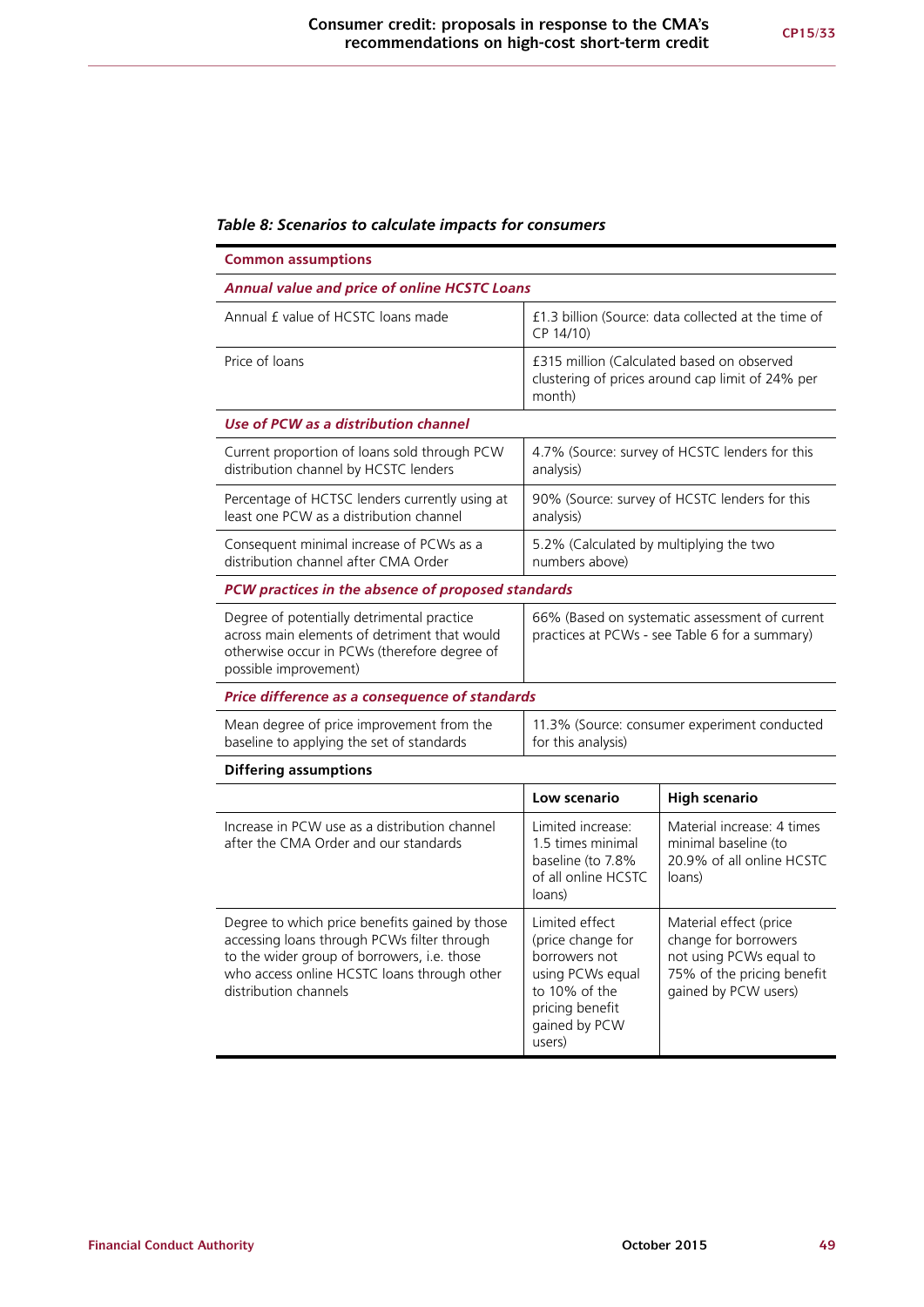- **37.** On the first of the two differing assumptions we note that increases in PCW use might come about because:<sup>66</sup>
	- individuals might realise the availability of comparisons because of the CMA's requirement for lenders to disclose that loans are being listed on PCWs on their sites
	- **•** individuals might start using such sites more when they realise (as a consequence of the standards) that clear and quick comparisons can be made
	- **•** new entrants and smaller lenders in the HCSTC market might be attracted to PCWs as a distribution channel because (after the Order and the standards) these allow competition focusing on price rather than brand, and
	- **•** there are fewer lead generators as a consequence of the standards
- **38.** Given current levels of online lending in the HCSTC market we estimate a total annual cost saving of around £4 million for individuals under the lower impact scenario, and around £19 million under the higher impact scenario. It is difficult to judge which scenario is likely to be closer to the actual situation, in part because the baseline, with the CMA Order not yet having come into effect, remains unclear.
- **39.** This cost saving is in part a transfer, because it implies a parallel drop in the revenue of lenders. However, it is likely that beyond the transfer this leads to welfare gains. In standard economic theory the aggregate of producer surplus (what firms receive over their marginal costs) and consumer surplus (the difference between consumers' willingness to pay and what they end up paying) measures gross welfare. Market failures, in this case competition related, result in a deadweight loss, i.e. benefits foregone of not attaining economic efficiency. We note as demonstrated in CP14/10 and PS14/6 many HCSTC customers may be in financial distress. They would consequently further benefit from the reduced risk of suffering payment problems, which have financial, stress-related, mental-health and welfare consequences.
- **40.** In the FCA's opinion, in accordance with section 138I(8) of FSMA, it is not reasonably practicable to produce an estimate of these benefits because they relate to welfare outcomes for consumers which are yet to occur and we have based our analysis on an hypothetical scenario. To attempt a sophisticated quantification exercise would not be a proportionate use of FCA resources. However there is extensive evidence of negative non-financial consequences of being in payment problems.67 One dimension of this is the effect on psychological health associated with being unable to repay debt on which widespread evidence exists. For example, Gathergood (2012) finds that the inability to make debt repayments causes an individual's psychological health score to deteriorate by 20%.<sup>68</sup> The Centre for Social Justice's 'Maxed Out' report further cites evidence that those struggling with unmanageable debts have a 33% increase in risk of developing mental health problems.<sup>69</sup>
- **41.** We further considered whether it was likely that at a lower price equilibrium, some individuals who would otherwise get loans might now not be accepted by HCSTC lenders. While it is possible that supply on the margin might be impacted, in our lower impact scenario any such impact would be small, and in our higher impact scenario it is likely this would be mitigated

<sup>66</sup> We are unable to distinguish between how much of the increase in PCW use by individuals might be because of the CMA Order, and how much because of our subsequent standards.

<sup>67</sup> A detailed discussion of wellbeing and psychological impacts associated with consumer debt difficulties is in in the Technical Annex of PS14/16

<sup>68</sup> Gathergood, J (2012), Debt and depression: causal links and social norm effects, Economic Journal, 122(563), 10941114

<sup>69</sup> Centre for Social Justice (2013), Maxed Out: Serious Personal Debt in Britain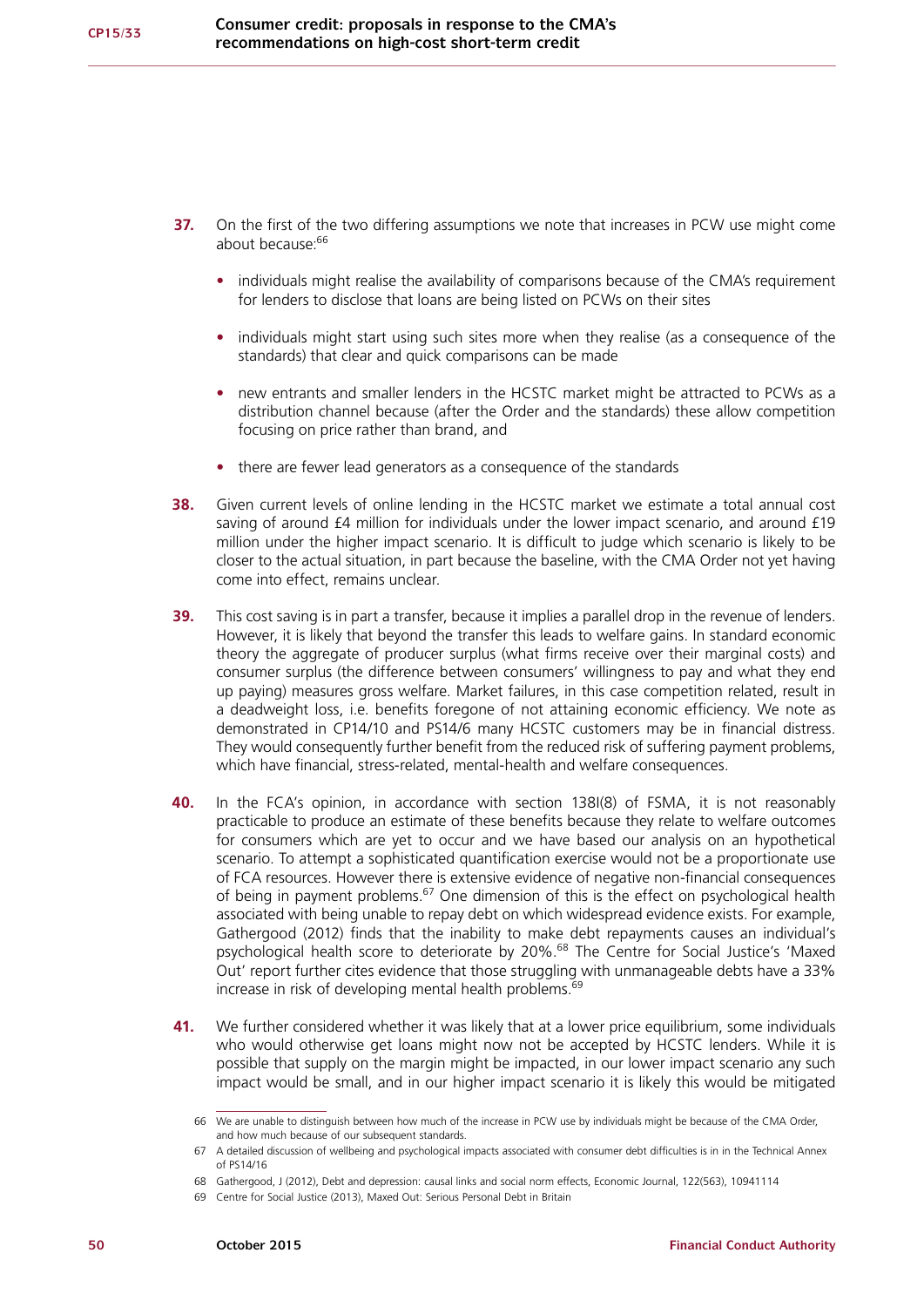materially by lower marginal costs<sup>70</sup> for firms, including for new entrants, driven by the CMA's Order and our standards.

**42.** We further considered whether it was likely that the greater use of the PCW distribution channel might lead to a reduction in the quality of the product, leading to consumer detriment in other ways. As an example, we observe that for insurance products the higher prominence to price given by PCWs exacerbates the practice by providers of stripping out features from the core product to be price competitive<sup>71</sup>. While this remains a theoretical possibility, HCSTC loans are simpler products where price is the main focal point. Other elements like late fees and charges are now capped. It is not clear therefore what form any significant reductions in the quality of the product that might be obfuscated by the focus on price might take.

#### **Impacts on HCSTC lenders**

- **43.** We expect the main impact for HCSTC lenders to be a reduction in revenue arising from reduced prices. In our lower impact scenario we calculate this reduction in annual revenue to be £4 million and in our higher impact scenario £19 million. As explained above, while customers would benefit from cost savings of an equal amount, this is not a pure transfer since we would expect a further material efficiency gain.
- **44.** There are likely to be some firms who benefit and some who lose out as a consequence of our proposed standards and the CMA Order. As an example one possible impact might be the increased salience of price on PCWs (a distribution channel which does not require significant investment in building up brands/marketing), lowering barriers for new entrants now able to compete directly on price.
- **45.** To the extent that regulation induces increased amounts of listing on PCWs there would be costs associated with listing that lenders would face. However, there would also be a consequent decrease in the cost of the channel firms might otherwise use to distribute their products. Currently 27% of HCSTC loans are distributed through lead generators and credit brokers, while around 5% are sold through PCWs. In their survey responses to us firms did not suggest that direct costs of distributing products through the two channels were materially different.
- **46.** One related beneficial impact for lenders might be lower listing costs on PCWs *on average*. Some PCWs which currently compare HCSTC loans run an auction process, leading to the products of higher bidders being placed higher up in comparison tables. Our proposal to not allow commission influenced rankings would ban such practices. PCWs that currently run on such models suggest this might have an impact equivalent to reducing average listing costs for lenders by anywhere between zero and 30%.

#### **Impacts for PCWs providing HCSTC comparisons**

**47.** We expect the main impact for PCWs to be revenue related. On the one hand as explained above since commission influenced rankings would no longer be allowed, this would likely reduce revenue (keeping all else constant). Based on a limited number of responses we estimate this reduction might be around 15%. On the other hand to the extent our regulatory intervention

<sup>70</sup> Principally lower marketing/ brand building costs

<sup>71</sup> [www.fca.org.uk/news/tr14-11-price-comparison-websites-in-the-general-insurance-sector](http://www.fca.org.uk/news/tr14-11-price-comparison-websites-in-the-general-insurance-sector)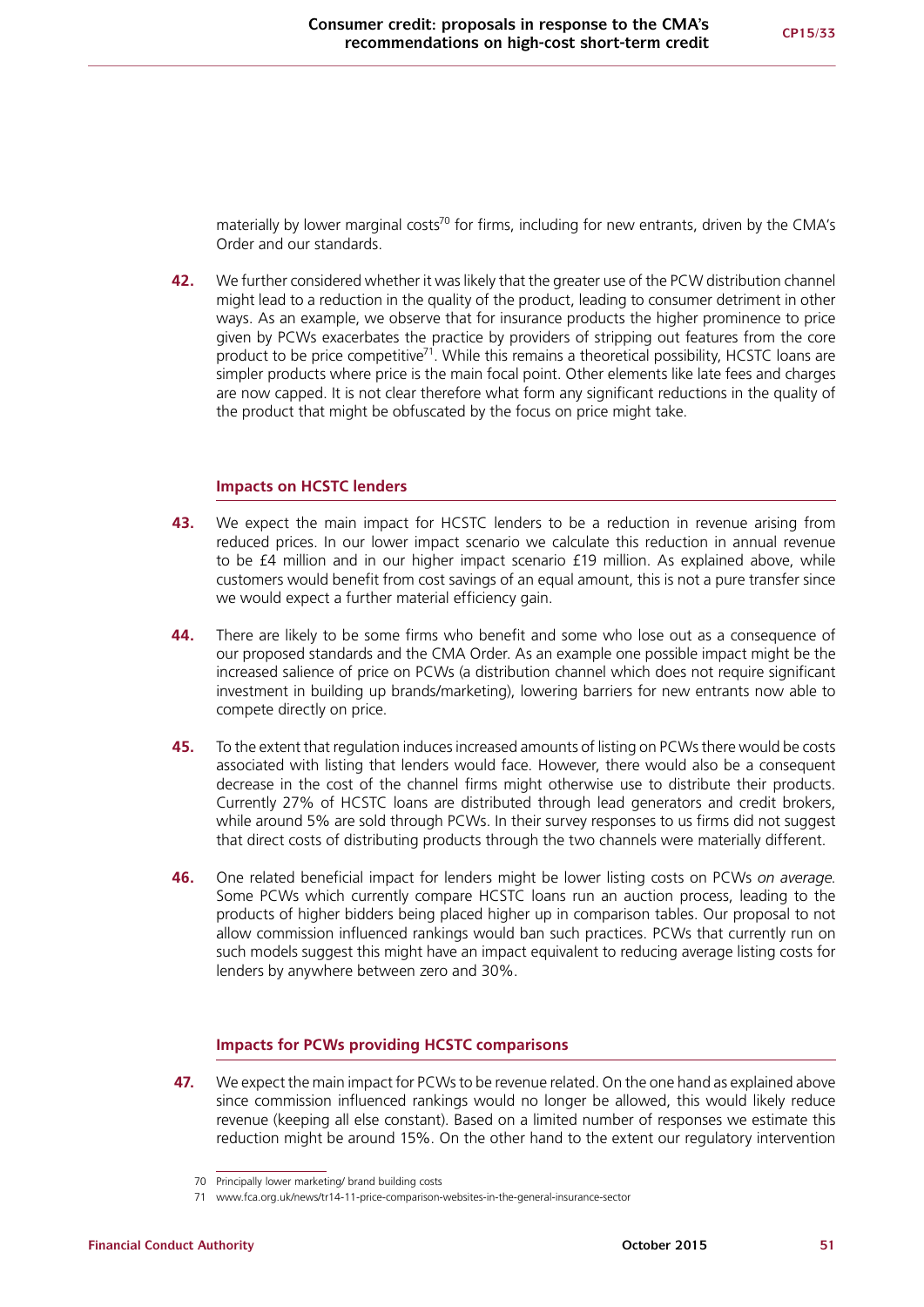induces increased amounts of listings on PCWs (as PCWs become a more profitable acquisition channel so firms may decide to be listed on more than one) there would be an increase in revenue for such firms. While in the low scenario the two impacts combined would leave a small increase in revenues for PCWs, in the high scenario revenues across the sector might increase by around 3.5 times. We note, as before, there would also be a consequent decrease in the cost of the channel lenders might otherwise have used to distribute their products.

- **48.** Additionally, extrapolating out from firm responses we estimate there may be one-off compliance costs for the industry of around £150,000 and on-going incremental costs of around £40,000 per year as a consequence of the proposed standards. These are largely expected to be system change and web change related costs, driven primarily by the requirements around rankings and input functionality.
- **49.** Finally, we considered whether our additional standards might act as a barrier for larger PCWs engaged in financial services (primarily insurance, credit and banking products) against entering the HCSTC comparison space, perhaps because some of these might require firms to run parallel processes (and hence unduly raise compliance costs). We also considered whether the standards, through improving reputational concerns associated with the sector, might influence PCWs' decisions to enter the market. However, our survey of PCW firms suggests that this would not be the case.

#### **Conclusion**

- **50.** The analysis above presents estimates of the impacts that our proposal would have. We provide monetary values for the impacts where we believe it is reasonably practicable to do so and estimates of outcomes in other dimensions. In these cases it is not always possible to convert this reliably into a comparable scale, such as one based on monetary value.
- **51.** We summarise the impacts of our proposal below:
	- **• Consumers:** The main benefit of the standards is expected to be a cost saving for individuals continuing to use HCSTC loans due to greater transparency. Potential savings range between £4m and £19m per year. Moreover, in addition to these monetary gains, these savings will lead to additional welfare gains for consumers, as they would benefit from the reduced risk of suffering payment problems, which have financial, stress-related, mental-health and welfare consequences.
	- **• HCSTC lenders:** The main cost for HCSTC lenders is expected to be reduction in revenue as a result of the reduced prices that customers pay. This is, in effect, a transfer from HCSTC firms to consumers of between £4m and £19m per year. The potential increase in PCW use may lead to benefits to HCSTC firms, such as lower barriers for new entrants and smaller firms, allowing them to compete directly on price.
	- **• HCSTC PCWs:** We expect the main impact for PCWs to be revenue related. On the one hand since commission influenced rankings would no longer be allowed, this would likely reduce revenue by around 15%. On the other hand, to the extent that our regulatory intervention makes PCWs a more attractive acquisition channel, there would be an increase in revenue for such firms. While in our lower impact scenario the two impacts combined would lead to only a small increase in revenue, in the high impact scenario revenues across the sector might increase by around 3.5 times. In addition, there will be one-off compliance costs for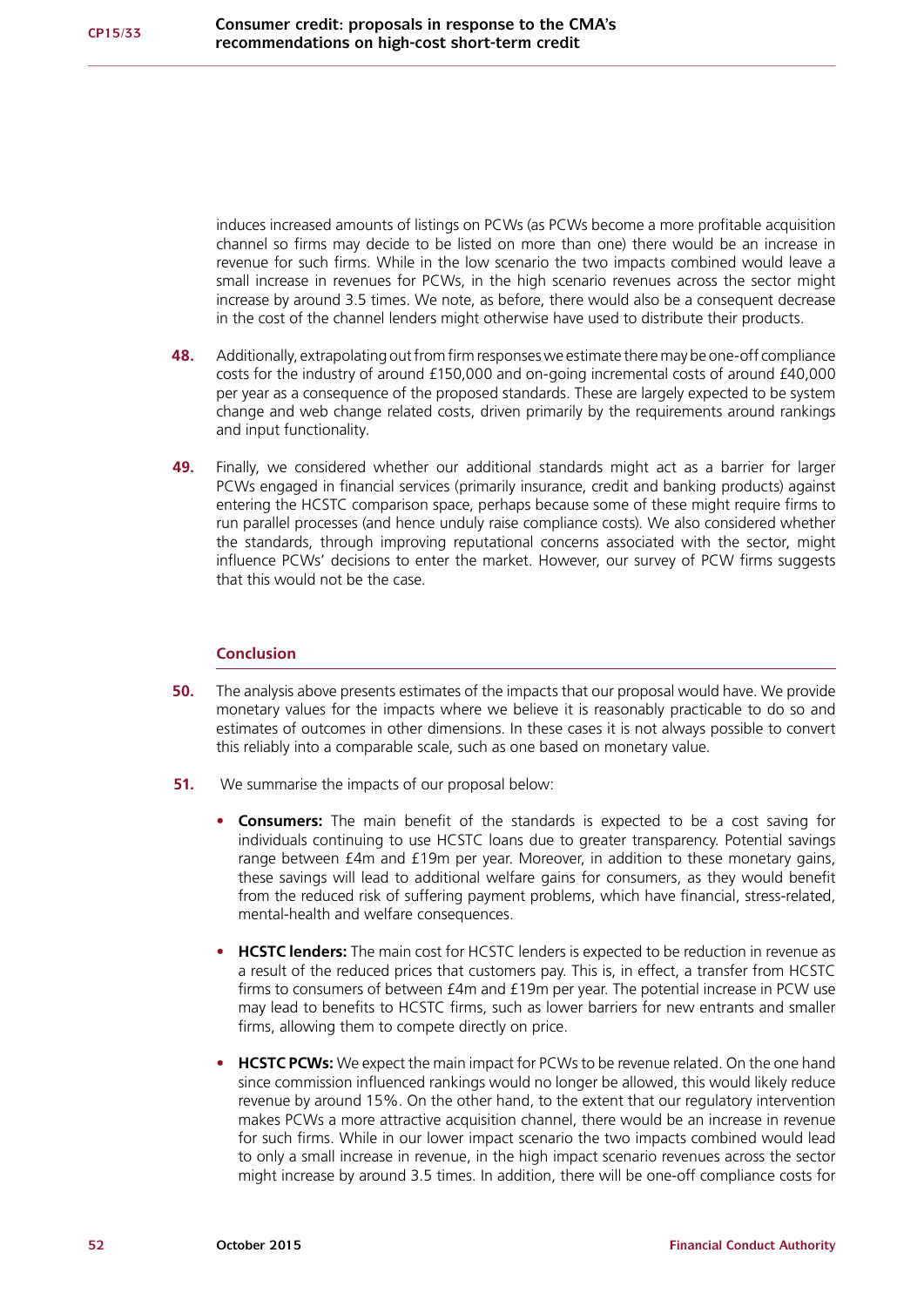the industry of around £150,000 and on-going incremental costs of around £40,000 per year to implement the standards.

**52.** As with all forecasts, there are uncertainties associated with our estimates as they depend on the extent to which the CMA order and our additional standards increase the use of PCWs by both consumers and HCSTC lenders. However, on balance we believe that the benefits to consumers and the industry of our proposals outweigh the costs.

#### **Q14: Do you have any comments on our cost benefit analysis?**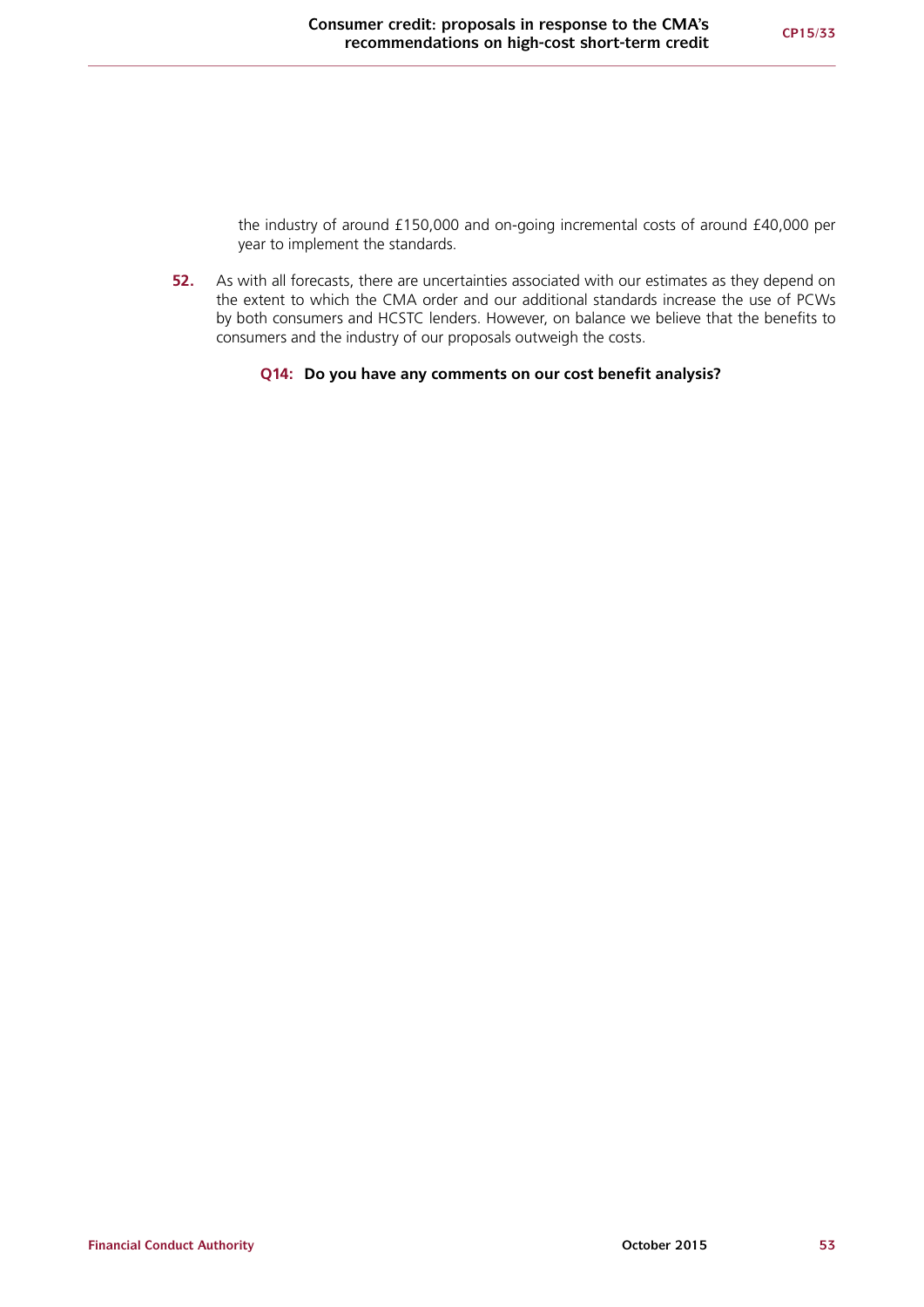# <span id="page-55-0"></span>**Annex 3: Compatibility statement**

- **1.1** This Annex explains our reasons for concluding that our proposals in this consultation are compatible with certain requirements under the Financial Services and Markets Act 2000 (FSMA) as amended by the Financial Services Act 2012.
- **1.2** When consulting on new rules, we are required by section 138I(2)(d) FSMA to include an explanation of why we believe making the proposed rules is consistent with our strategic objective, advances one or more of our operational objectives, and has regard to the regulatory principles in section 3B FSMA.
- **1.3** This Annex also sets out our view of how the rules proposed in this consultation are compatible with the duty on us to discharge our general functions (which include rule-making) in a way that promotes effective competition in the interests of consumers (section 1B(4)). This duty applies in so far as promoting competition is compatible with advancing our consumer protection and/ or integrity objectives.
- **1.4** We are also required by section 138K(2) FSMA to prepare a statement setting out our opinion on whether the proposed rules will have an impact on mutual societies which is significantly different from the impact on other authorised persons. This Annex includes that opinion.
- **1.5** It also comments on our duties under the Legislative and Regulatory Reform Act 2006 (LRRA).

### **Compatibility with our objectives**

- **1.6** The proposals set out in this consultation primarily advance our operational objective of securing an appropriate degree of protection for consumers.
- **1.7** We consider these proposals are compatible with our strategic objective of ensuring that the relevant markets, in this case for HCSTC, function well.72 We propose to require PCWs displaying HCSTC comparisons to comply with new rules and guidance on rankings, commercial relationships, additional advertising, search functionality, and market coverage. These proposals will help ensure that PCWs act in a fair and transparent way, enabling consumers to compare loans and shop around more effectively.

<sup>72</sup> 'Relevant markets' are defined in section 1F FSMA.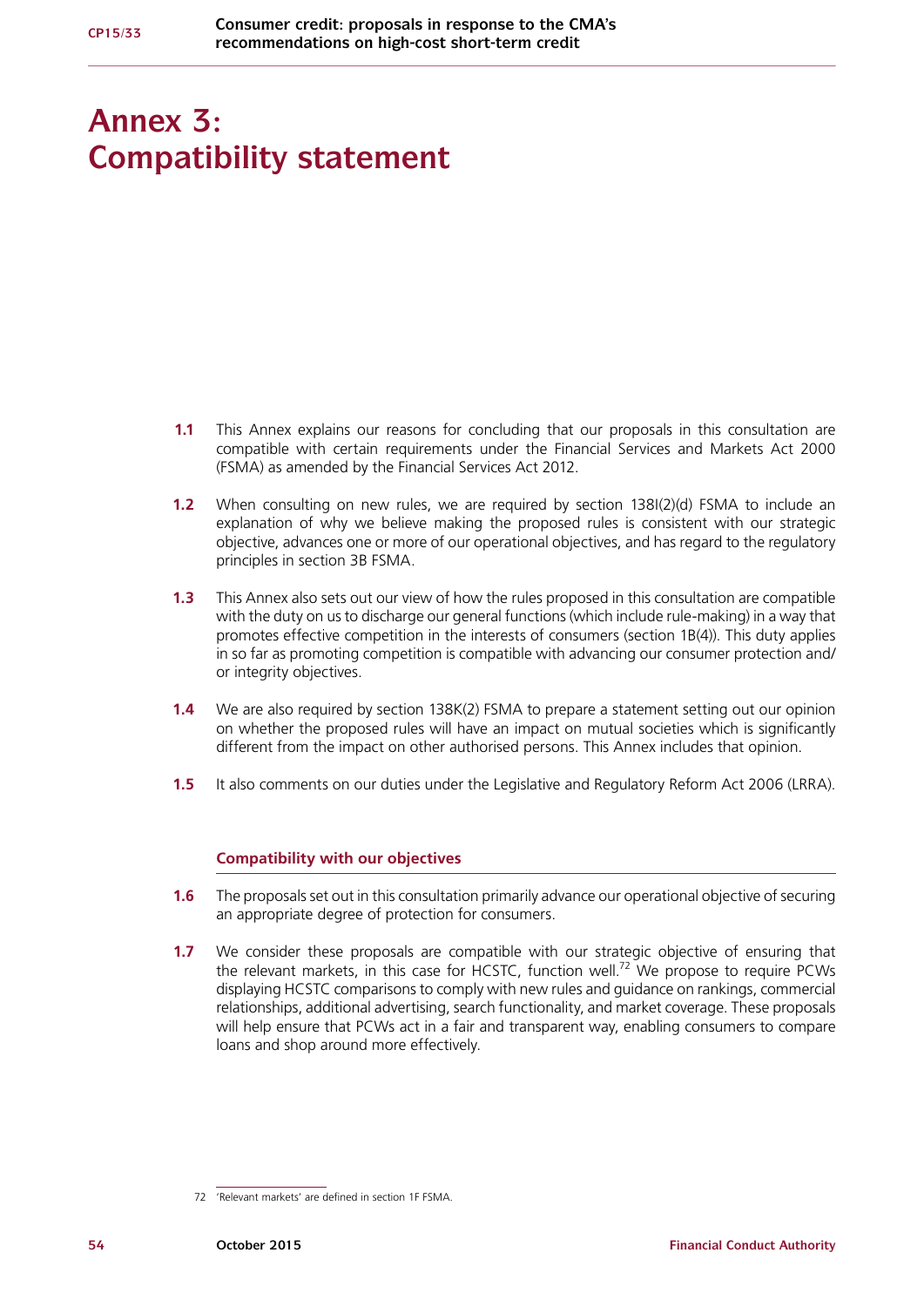#### **The consumer protection objective**

**1.8** We also consider that these proposals are compatible with our consumer protection objective, and in formulating these proposals we have considered what is the appropriate degree of protection for consumers in the light of the matters set out in section 1C of FSMA.

#### *Differing degrees of risk involved in different kinds of investment or other transaction*

**1.9** HCSTC products involve a significant degree of risk to consumers given the amount of interest and other charges involved and the financial position of many consumers who take out such loans. We have had regard to the level of risk in this case by ensuring consumers are given improved specific information about loans so that they can make better decisions. We believe that the CMA's Order is likely to increase the number of HCSTC consumers using PCWs to access HCSTC products, which is why we consider the proposed rules and guidance necessary to mitigate risk in this field.

#### *Differing degrees of experience and expertise that different consumers may have*

**1.10** The research suggests that currently consumers in the absence of the proposed rules would not choose the best loans for them. The rules are designed to assist consumers to make better choices and do so more easily. We also used our research to test how consumers may respond in different ways to PCWs, and have designed our standards with the necessary flexibility to take account of this.

#### *The needs that consumers may have for the timely provision of information and advice that is accurate and fit for purpose*

**1.11** The provision of information is central to enable consumers to make good choices when comparing HCSTC. The work we have done in this field shows that at present information provided is not displayed in the way best designed to assist consumers.

#### *The general principle that consumers should take responsibility for their decisions*

**1.12** The draft rules have been designed to enable consumers to make better informed decisions for themselves.

#### *The general principle that those providing regulated financial services should be expected to provide consumers with a level of care that is appropriate having regard to the degree of risk involved in relation to the investment or other transaction and the capabilities of the consumers in question*

**1.13** Raising the standards we expect PCWs displaying HCSTC loans to meet will ensure that firms take the appropriate level of care in dealing with consumers.

#### *The differing expectations that consumers may have in relation to different kinds of investment or other transaction*

**1.14** Key drivers in decision-making for HCSTC consumers are speed and convenience (including how easily they perceive they can access a loan from a particular lender). Therefore, our rules are designed not to increase the amount of time taken to have a loan approved, but instead to improve the opportunity for consumers to make an informed decision about their borrowing choices.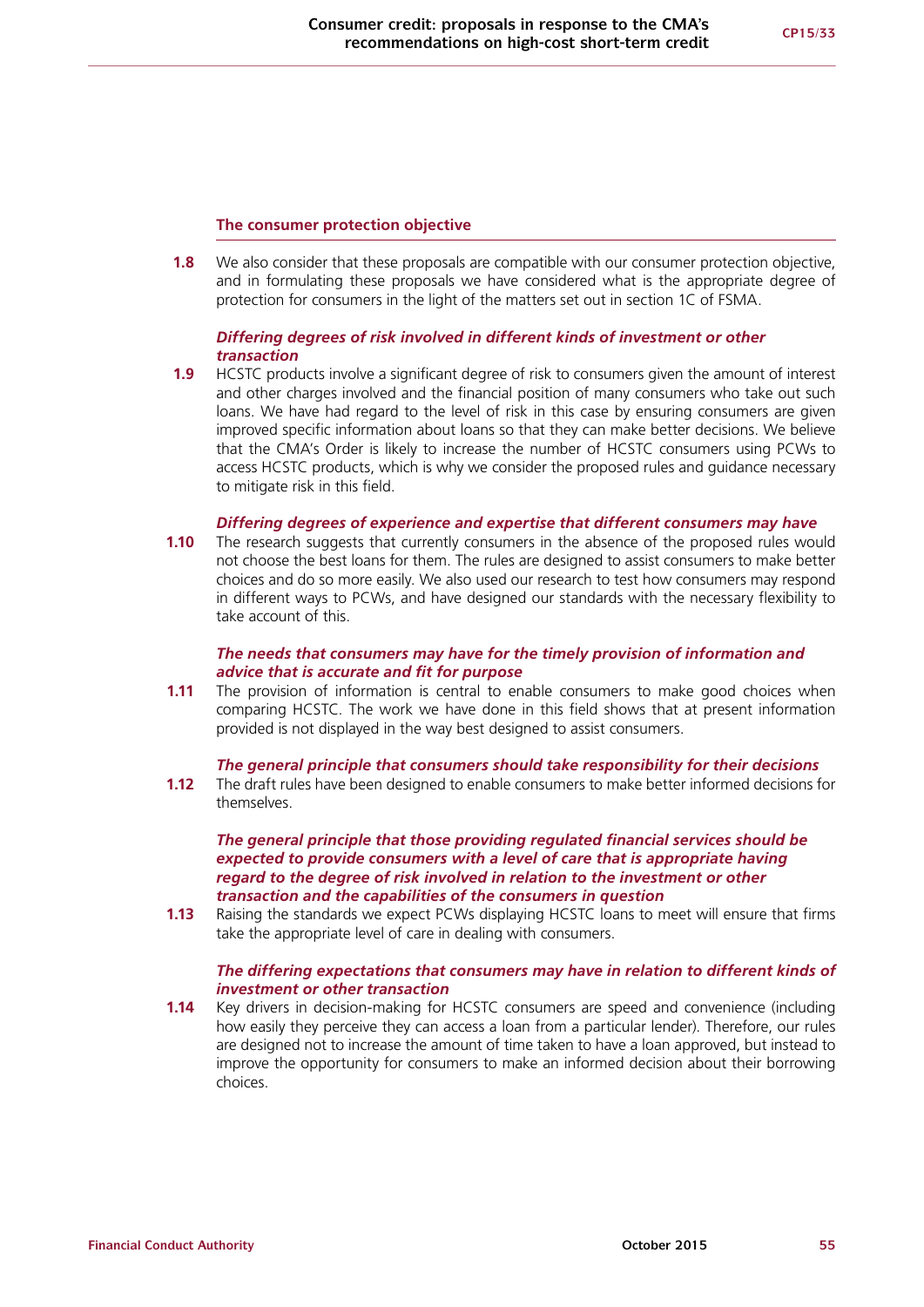#### **Our duty to promote effective competition in the interests of consumers**

- **1.15** In preparing the proposals set out in this consultation, we consider we have met our duty under section 1B(4) FSMA. This provides that we must, so far as is compatible with acting in a way that advances the consumer protection objective or the integrity objective, carry out our general functions in a way which promotes effective competition in the interests of consumers.
- **1.16** Our proposed rules are designed to address the concerns raised by the CMA in its final report. In particular they should contribute to reducing the difficulties that HCSTC customers face in identifying the best-value offer and therefore increase shopping around and encourage firms to compete on price. We have undertaken a CBA to ensure that our new rules are proportionate and promote competition, which found that lenders may see reduced prices on average for listing products on HCSTC PCWs, and also found that consumers would benefit from price reductions. We also found in our CBA that we expect our rules may, in fact, benefit new and expanding firms who offer price comparison services, as well as lowering barriers to entry and expansion for HCSTC firms.

#### **The FCA's regulatory principles**

**1.17** In preparing the proposals set out in this consultation, we have had regard to the regulatory principles set out in section 3B FSMA. We set out below how our proposals demonstrate such regard for each of the regulatory principles.

#### *The need to use our resources in the most efficient and economic way*

**1.18** We have had regard to this principle and do not believe that our proposals will have a significant impact on our resources or the way in which we use them. We supervise in line with our risk tolerance and use a variety of tools to ensure that firms comply with our standards, and we are not proposing any change to this approach.

#### *The principle that a burden or restriction should be proportionate to the expected benefits*

- **1.19** We have carried out a CBA, concluding that the main benefit of the standards is expected to be a cost saving for individuals continuing to use HCSTC loans due to greater transparency. Potential savings range between £4m and £19m per year. Moreover, in addition to these monetary gains, these savings will lead to additional welfare gains for consumers, as they would benefit from the reduced risk of suffering payment problems.
- **1.20** The main cost for HCSTC lenders is expected to be a corresponding reduction in revenue, but new firms may also benefit from use of PCWs (for example, lower barriers for new entrants and smaller firms).
- **1.21** We expect the main impact for PCWs to be revenue related, with our rule on not allowing commission to influence rankings being likely to reduce revenue by around 15%. However, to the extent that our regulatory intervention makes PCWs a more attractive acquisition channel, there could be revenue increases for PCWs (an increase of up to 3.5 times current revenue under our highest impact scenario). In addition, there will be one-off compliance costs for the industry of around £150,000 and on-going incremental costs of around £40,000 per year to implement the standards.
- **1.22** We therefore believe that the burden imposed on firms by the proposed rules and guidance are proportionate to the benefits anticipated.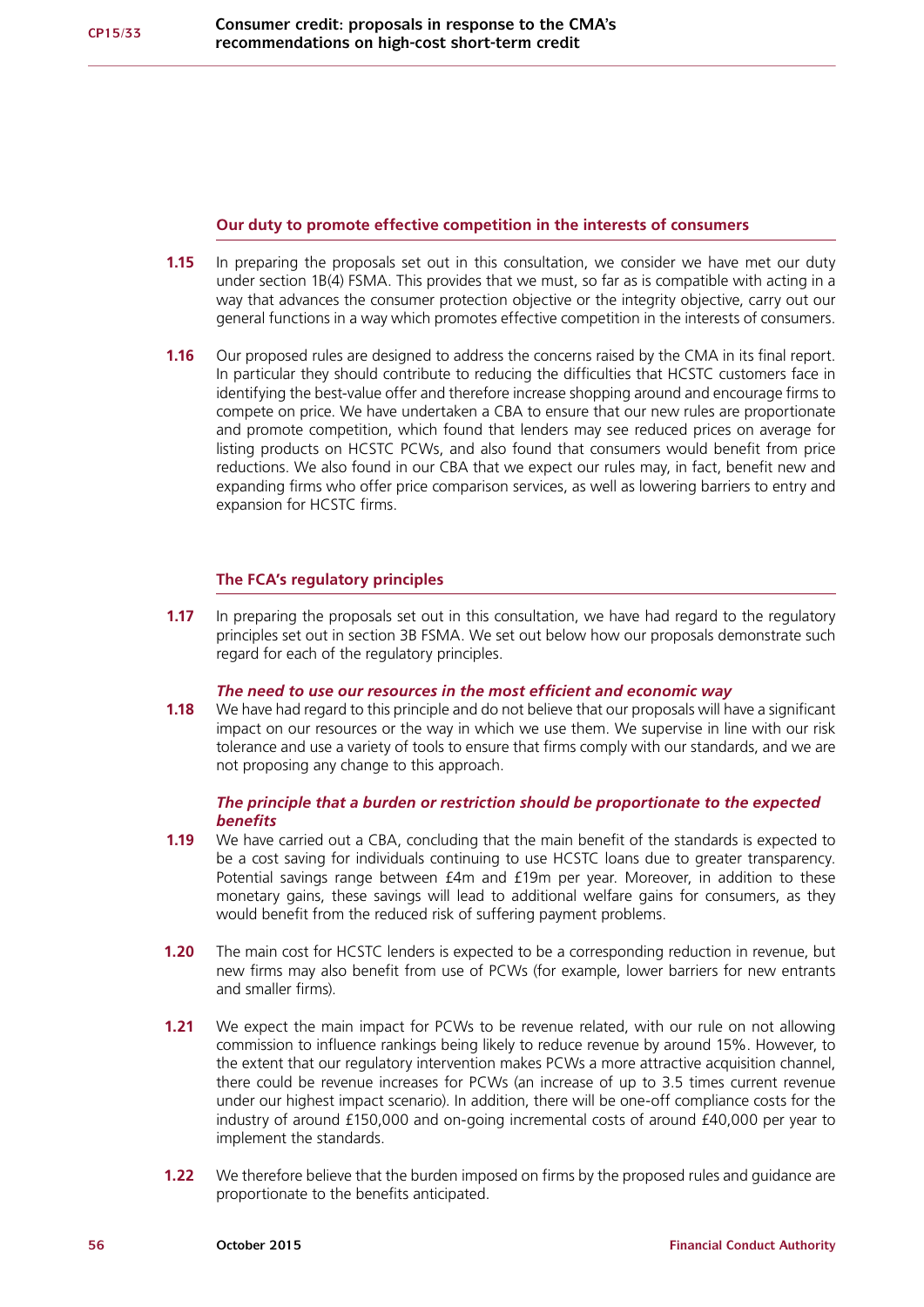#### *The desirability of sustainable growth in the economy of the United Kingdom in the medium or long term*

**1.23** Our proposals have regard to the desirability of sustainable growth in the medium and long term. We do not expect the proposals to have a material impact on growth in the UK as the HCSTC market is relatively small.

#### *The general principle that consumers should take responsibility for their decisions*

**1.24** Our proposals support this general principle by requiring PCWs displaying HCSTC loans to provide information to consumers in a fair and transparent way, enabling consumers to make more informed decisions about the cost and features of HCSTC products.

#### *The responsibility of senior management of persons subject to requirements imposed by or under FSMA, including those affecting consumers, in relation to compliance with those requirements*

**1.25** We have had regard to this principle and do not believe our proposals undermine it.

#### *The desirability of the FCA exercising its functions in a way which recognises differences in the nature and objectives of businesses carried on by different persons*

**1.26** We have designed our new rules for HCSTC PCWs to provide flexibility for firms to develop different PCW models, including how PCWs choose to charge lenders to display HCSTC loans and in how they display results aside from our new rules.

#### *The desirability of publishing information relating to persons*

**1.27** Our proposals will require firms to publish information about the extent of their market coverage for transparency purposes in order to enable market participants to make better informed judgements about which PCWs to use or recommend.

#### *The principle that we should exercise our functions as transparently as possible*

**1.28** We are an open and transparent regulator. As we have developed these proposals, we have met stakeholders and with the CMA to ensure we have acted as transparently as possible.

#### **Expected effect on mutual societies**

- **1.29** Section 138K of FSMA requires us to state whether, in our opinion, our proposed rules have a significantly different impact on authorised persons who are mutual societies, in comparison with other authorised persons.
- **1.30** We have considered the potential impact of our proposals for HCSTC PCWs in relation to building societies, credit unions, industrial and provident societies, friendly societies and EEA mutual societies.
- **1.31** We are not aware of any mutuals which are involved in the provision of HCSTC.
- **1.32** Credit unions are outside the HCSTC definition, as they are precluded by law from offering loans at rates of 100% APR.
- **1.33** We would welcome any comments or information respondents may have on any issues relating to mutual societies that they believe would arise from our proposals.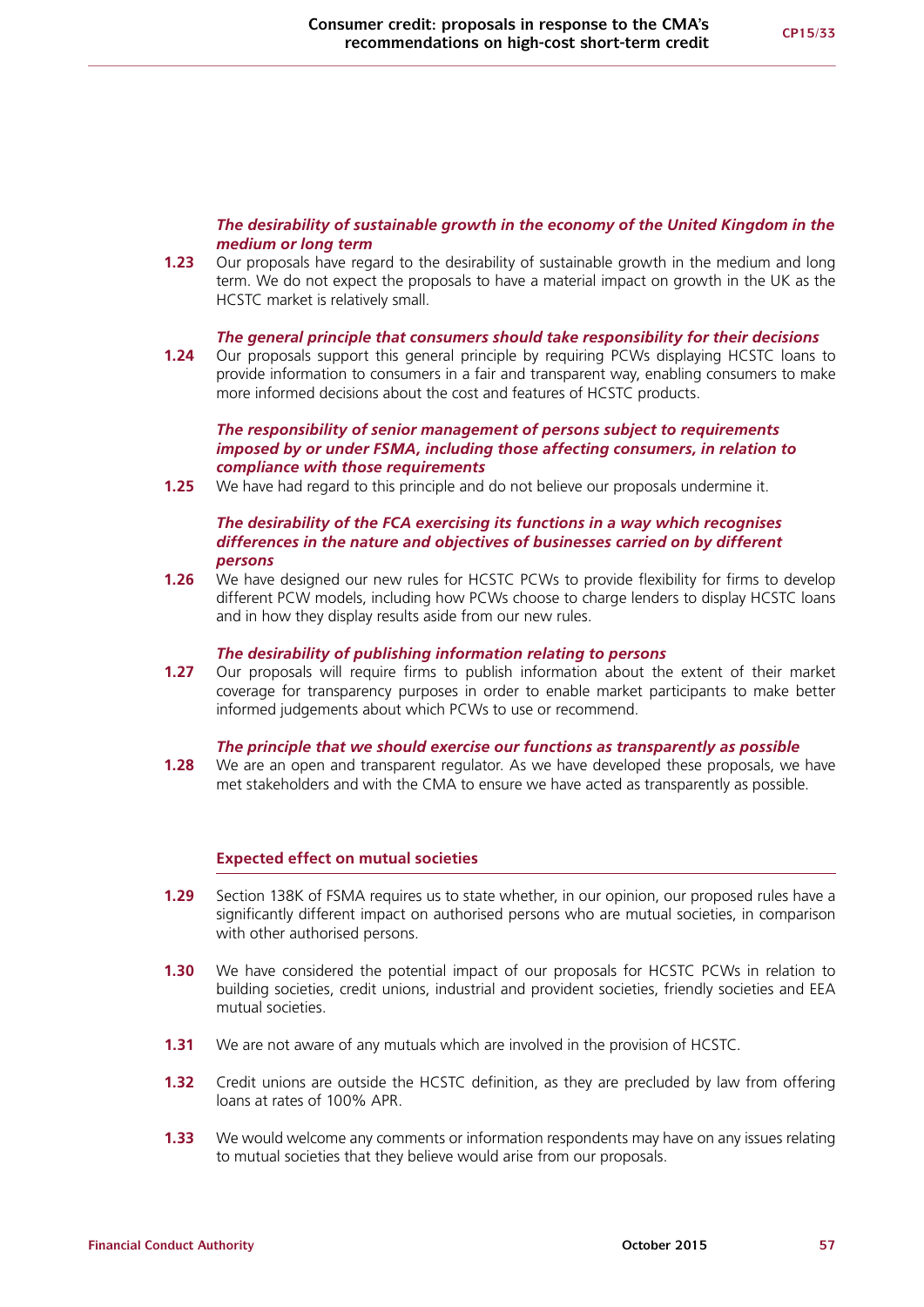### **Legislative and Regulatory Reform Act 2006**

- **1.34** We are required under the LRRA to have regard to the principles in the LRRA and to the Regulators' Compliance Code when determining general policies and principles and giving general guidance (but this duty does not apply to regulatory functions exercisable through our rules).
- **1.35** We have had regard to the principles in the LRRA and the Regulators' Compliance Code for our approach to the proposals that consist of general policies, or guidance, in particular the remedies on lead generators, shopping around, costs disclosure and real-time data sharing. We have engaged with stakeholders throughout this process, and consider that the proposals are proportionate and result in an appropriate level of consumer protection, when balanced with impacts on firms and on competition.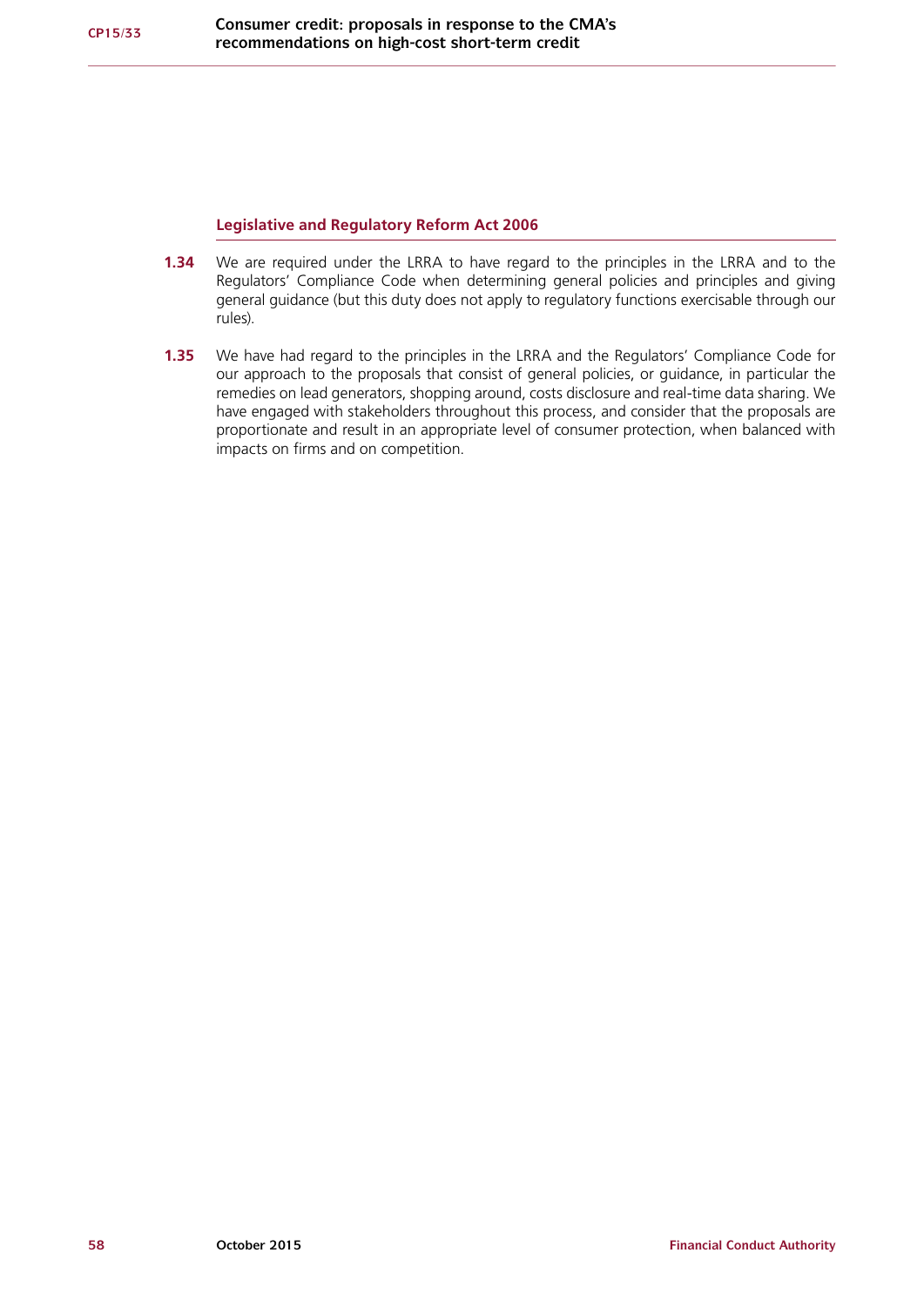# <span id="page-60-0"></span>**Annex 4: Equality impact assessment**

#### **Introduction**

- **1.** We are required under the *Equality Act 2010* to consider whether our proposals could have a potentially discriminatory impact on groups with protected characteristics (age, gender, disability, race or ethnicity, pregnancy and maternity, religion, sexual orientation and transgender). We are also required to have due regard to the need to eliminate discrimination and advance equality of opportunity when carrying out our activities.
- **2.** We have conducted an initial equality impact assessment (EIA) of our proposals to ensure that the equality and diversity implications are considered. This annex sets out the results, explaining the potential impact of our proposals on protected groups where we have identified them and, where relevant, the steps we have taken or will take to minimise them.
- **3.** The main outcome of our initial assessment is that the proposals in this paper do not result in direct discrimination. Where we have found the potential for indirect discrimination, we will continue to ensure we consider these within our assessment of equality impacts.

#### **Next steps**

**4.** The EIA process is ongoing, and will not be completed until we develop and publish our final policy. As a result, at the end of this annex, we are seeking additional input from stakeholders to help us further investigate and establish the extent of any potential impacts of the proposals in this paper. We would also welcome any comments or information that respondents may have on any equality and diversity issues they believe might arise from these proposals.

#### **Assessments**

#### **Positive impacts**

- **5.** The key policy goals of these proposals are to enable consumers to shop around, to facilitate price competition under our price cap and promote informed consumer choice when using PCWs displaying HCSTC loans.
- **6.** We expect that, overall, consumers would benefit from the introduction of our HCSTC PCW standards. We consider that the following proposals would lead to positive outcomes for all protected groups:
	- **•** Protected groups are disproportionately vulnerable to the risks in the consumer credit market, for example, being more likely to buy products based on urgency than price.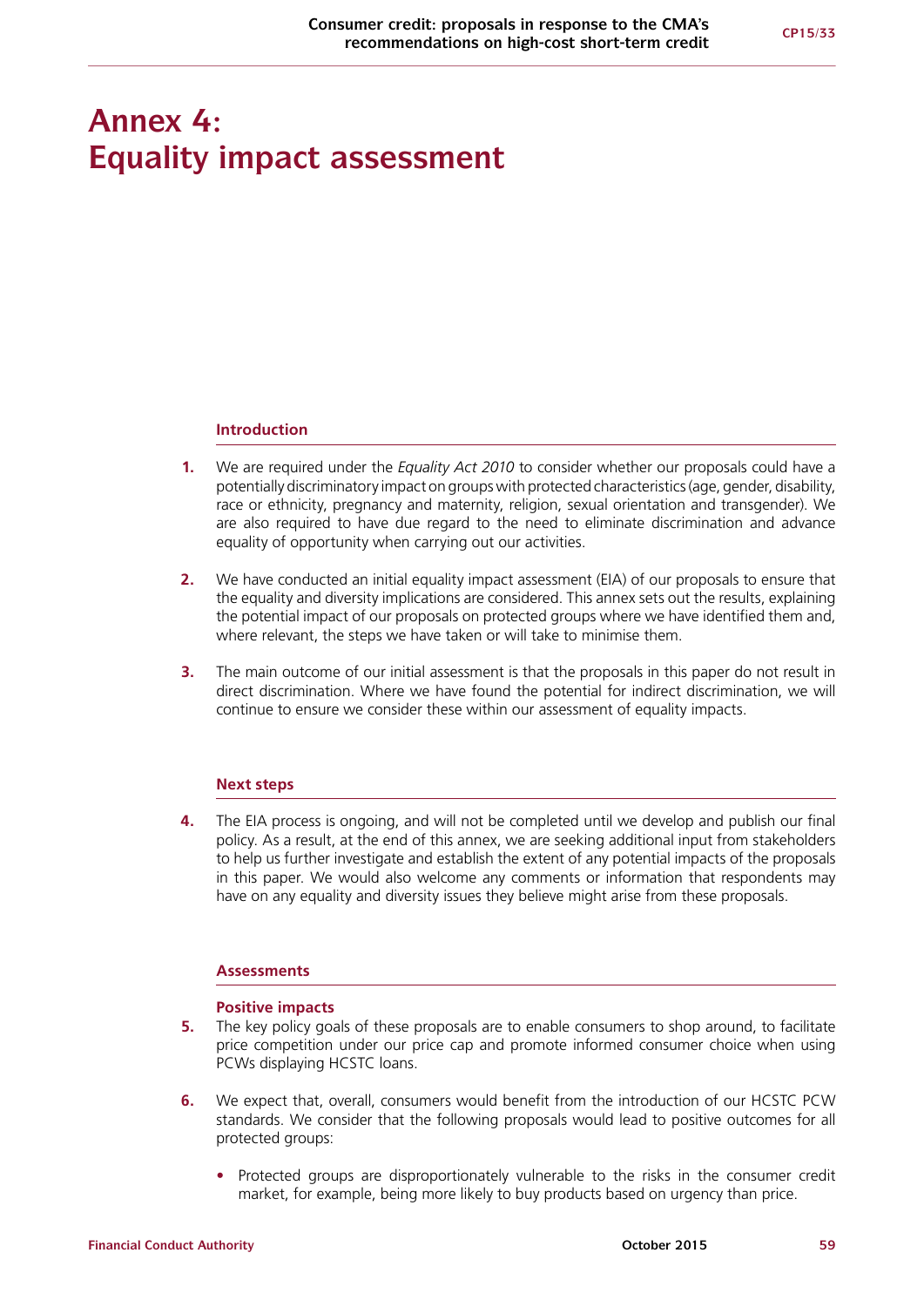- **•** Our proposals for HCSTC PCWs would make it easier for consumers to shop around and compare the true cost of loans, enabling them to make better decisions on price and incentivising firms to compete on price underneath our price cap.
- **•** Additional price competition under our cap should continue, alongside our other interventions, to make credit more affordable for consumers – including those in the protected groups.

#### *Age*

- **7.** Our proposals address consumers that use online facilities to buy HCSTC products and are in the context of the CMA's prohibition of lending by online payday lenders unless they publish information on an FCA authorised payday loan PCW. However, older consumers are more likely to be digitally excluded with regards to awareness of PCWs than young people, with significantly fewer consumers aged 75 or above aware of PCWs than those in the age groups below. Less than one in three people aged 75+ (29 per cent) are aware of PCWs, compared with just over half in the 60-74 age group (54 per cent), and almost two-thirds in the 45-59 age group (63 per cent).<sup>73</sup>
- **8.** However, we note that the CMA's Order requires all firms including those on the high-street to provide statements summarising the cost of borrowing which also refer consumers to the availability of online payday PCWs. This may direct some high-street consumers online to shop around for better deals. Further, where the loan is from a high-street lender, the borrower will get to choose how their summary statement is provided to them. The CMA Order does not require high-street lenders to publish the details of their payday loans on PCWs, but we note that the CMA believes that high-street payday lenders would nevertheless face competitive constraints as a result of online payday lenders having to publish on PCWs74. We do not propose at this time to go beyond what the CMA required of high-street lenders.
- **9.** We will continue to be mindful of age-related issues when considering the impact of our proposals.

#### *Gender*

- **10.** Our proposals with regards to PCWs address consumers that use online facilities to buy HCSTC products. As we noted when consulting on the price cap, a larger proportion of women than men use high-street stores to borrow HCSTC products. Further, of people who do not use the internet, women are less likely to be aware of PCWs (39 per cent) than men (53 per cent).<sup>75</sup>
- **11.** However, we note that the CMA's Order on statements summarising the cost of borrowing requires all firms – including those on the high-street – to refer consumers to the availability of online HCSTC PCWs. This may direct some high-street consumers online to shop around for better deals. Further, where the loan is from a high-street lender, the borrower will get to choose how their summary statement is provided to them. Also, the digital exclusion of women from PCWs is somewhat reduced by the fact that - of consumers who don't use the internet but are aware of PCWs - women are more likely to ask others to use PCWs on their behalf (25 per cent) compared to men (16 per cent).<sup>76</sup> For the same reason as noted in paragraph 8 we do not propose at this time to go beyond what the CMA required of high-street lenders.

<sup>73</sup> Figure 4.13 and related discussion, A report by RBS Consulting for Consumer Futures, Price comparison websites: consumer perceptions and experiences: [www.consumerfutures.org.uk/files/2013/07/Price-Comparison-Websites-Consumer-perceptions-and](http://www.consumerfutures.org.uk/files/2013/07/Price-Comparison-Websites-Consumer-perceptions-and-experiences.pdf)[experiences.pdf](http://www.consumerfutures.org.uk/files/2013/07/Price-Comparison-Websites-Consumer-perceptions-and-experiences.pdf)

<sup>74</sup> Paragraph 9.97 of the CMA Final Report.

<sup>75</sup> Ibid.

<sup>76</sup> Ibid.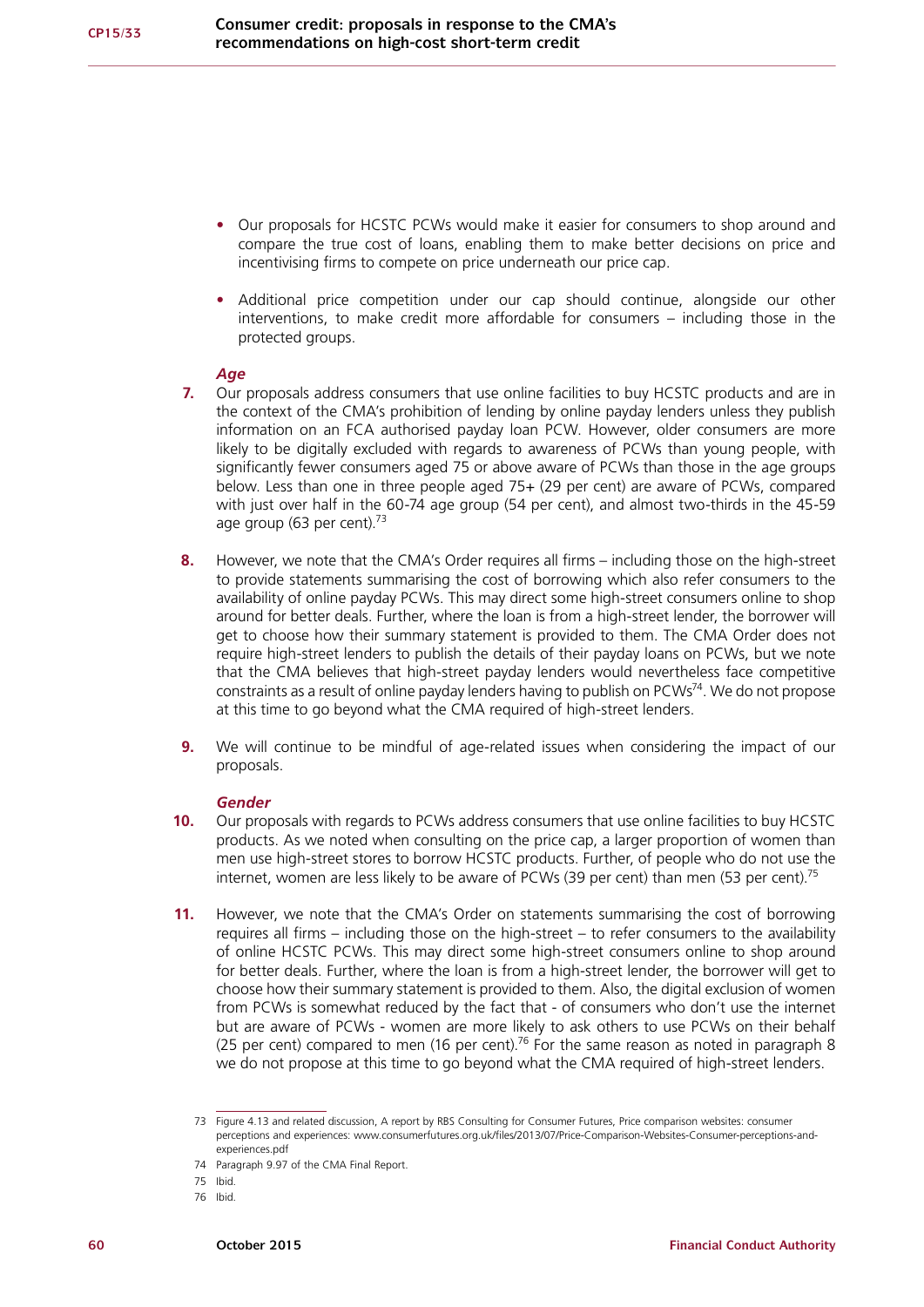**12.** We will continue to be mindful of gender-related issues when considering the impact of our proposals.

#### *Race*

- **13.** Our proposals with regards to PCWs address consumers that use online facilities to buy HCSTC products. As we noted during our consultation on the price cap, a significant proportion of high-street borrowers are from black and minority ethnic backgrounds.
- **14.** However, we note that the CMA's Order on statements summarising the cost of borrowing requires all firms – including those on the high-street – to refer consumers to the availability of online HCSTC PCWs. This may direct some high-street consumers online to shop around for better deals. Further, where the loan is from a high-street lender, the borrower will get to choose how their summary statement is provided to them. For the same reason as noted in paragraph 8 we do not propose at this time to go beyond what the CMA required of high-street lenders.
- **15.** We will continue to be mindful of race-related issues when considering the impact of our proposals.

#### *Disability*

**16.** We have not identified any concerns that specifically relate to disability but, as our proposals develop, we will continue to ensure we consider disability-related issues within our assessment.

#### *Pregnancy and maternity*

**17.** We have not identified any concerns that specifically relate to pregnancy and maternity-related issues but, as our proposals develop, we will continue to ensure we consider pregnancy and maternity-related issues within our assessment.

#### *Religion*

**18.** We have not identified any concerns that specifically relate to religion but, as our proposals develop, we will continue to ensure we consider religion within our assessment.

#### *Sexual orientation*

**19.** We have not identified any concerns that specifically relate to sexual orientation but, as our proposals develop, we will continue to ensure we consider sexual orientation issues within our assessment.

#### *Transgender*

**20.** We have not identified any concerns that specifically relate to transgender but, as our proposals develop, we will continue to ensure we consider transgender issues within our assessment.

#### *Marital status*

- **21.** While marital status is not specified as a protected characteristic, we are required to have due regard to the need to eliminate discrimination on the grounds of marital status or civil partnership.
- **22.** We have not identified any concerns that specifically relate to marital status but, as our proposals develop, we will continue to consider marital status issues in our assessment.

#### *Further information*

**23.** We would welcome any information that respondents could share with us that could help us to continue to explore the impact of our proposals on protected groups.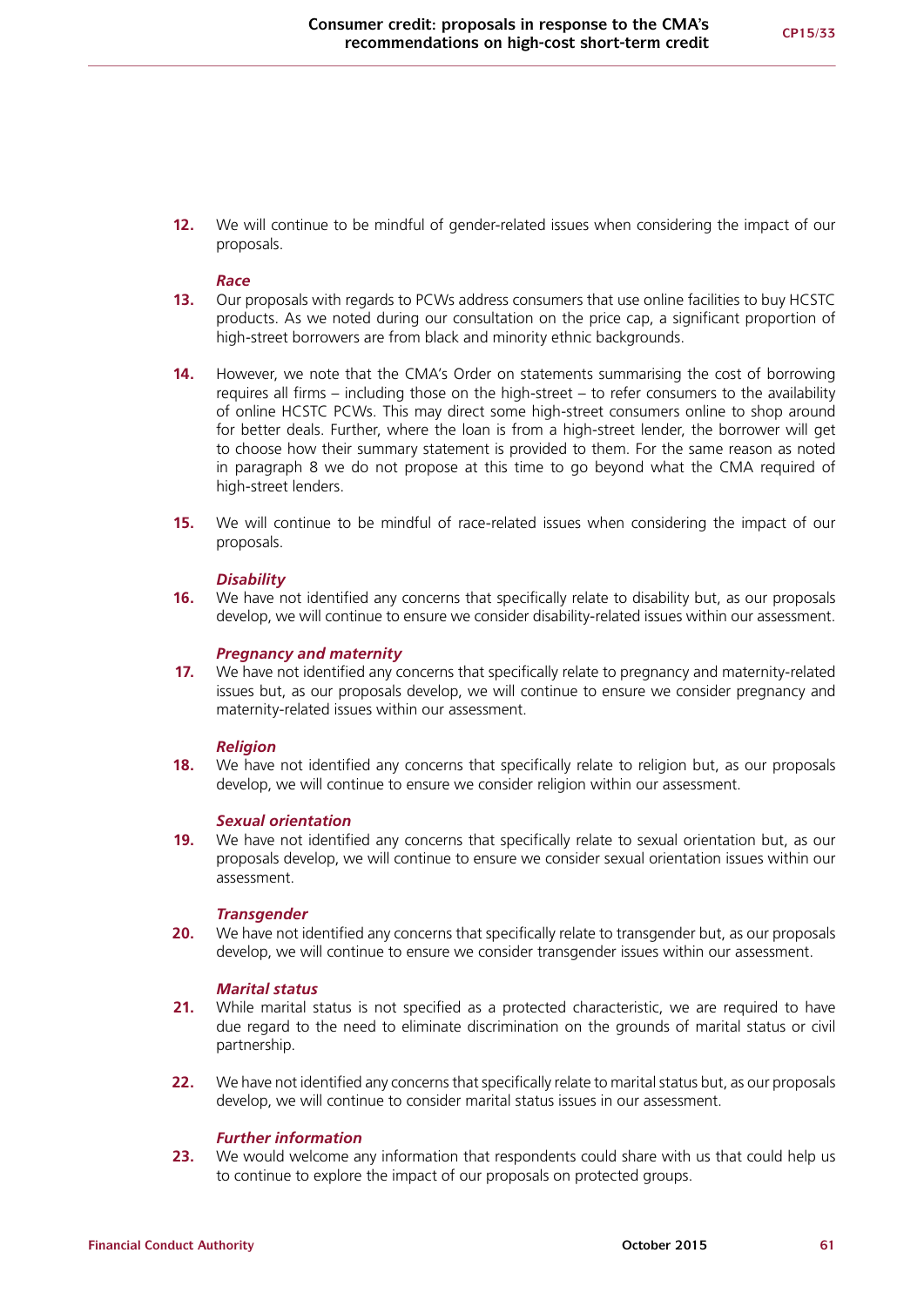**Q15: Do you agree with our assessment of the impacts of our proposals on the protected groups? Are there any other groups we should consider?**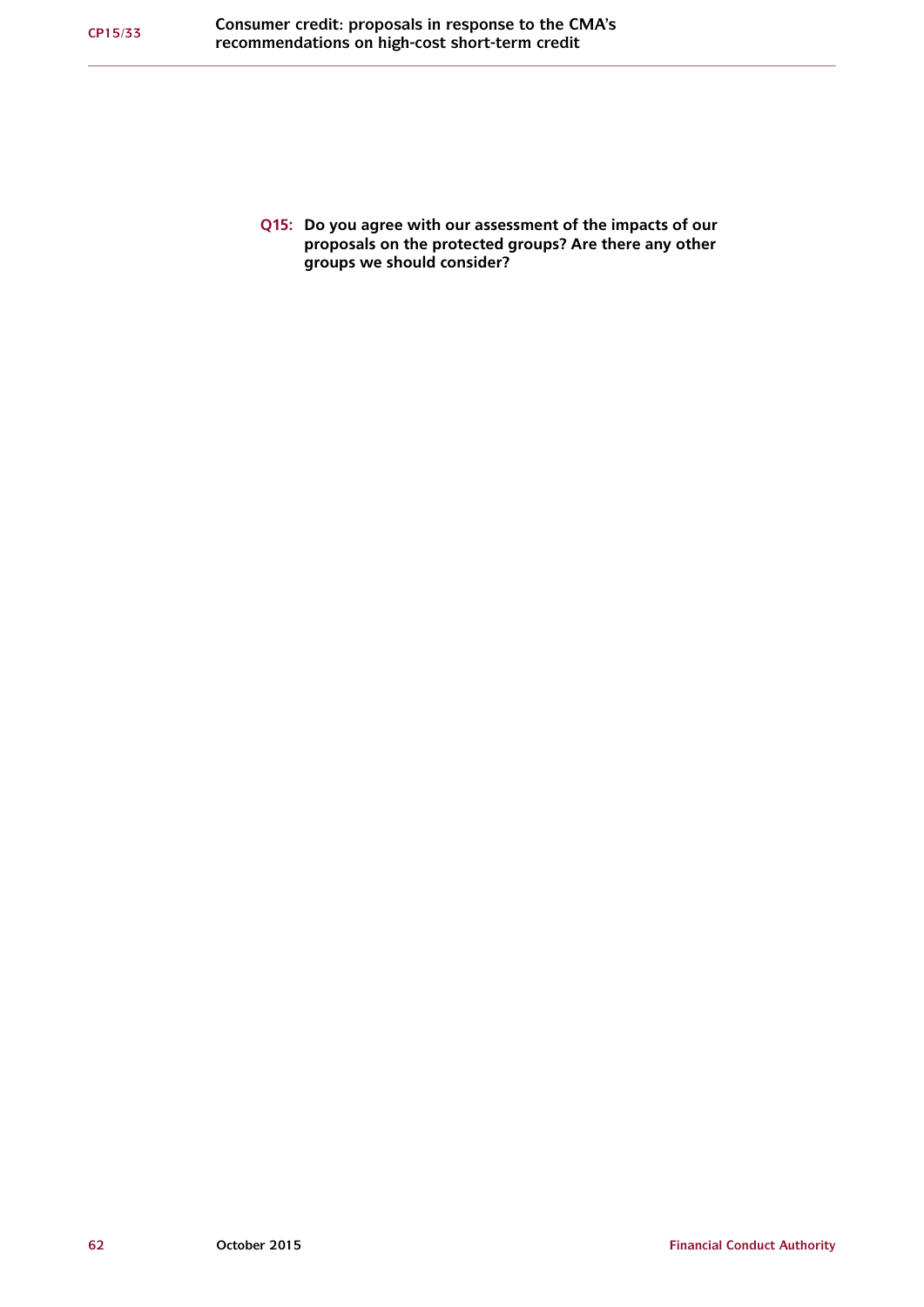# <span id="page-64-0"></span>**Appendix 1 Draft Handbook text**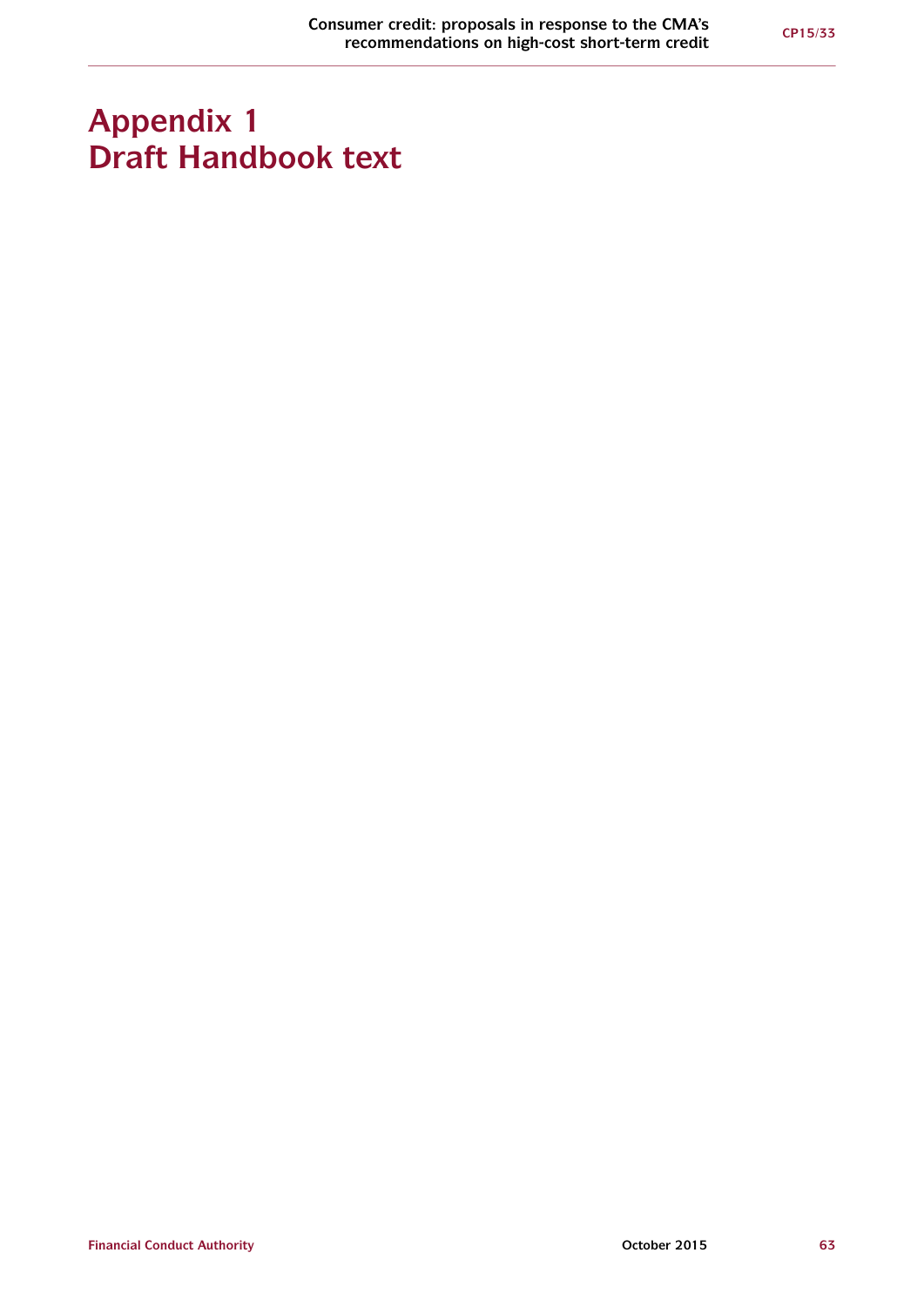### **CONSUMER CREDIT (HIGH-COST SHORT-TERM CREDIT PRICE COMPARISON WEBSITE) INSTRUMENT 2016**

### **Powers exercised**

- A. The Financial Conduct Authority makes this instrument in the exercise of the following powers and related provisions in the Financial Services and Markets Act 2000 ("the Act"):
	- (1) section 137A (The FCA's general rules);
	- (2) section 137R (Financial promotion rules);
	- (3) section 137T (General supplementary powers); and
	- (4) section 139A (The FCA's power to give guidance).
- B. The rule-making powers listed above are specified for the purpose of section 138G(2) (Rule-making instruments) of the Act).

### **Commencement**

C. This instrument comes into force on [date 6 months after the making of the instrument].

### **Amendments to the Handbook**

D. The Consumer Credit sourcebook (CONC) is amended in accordance with the Annex to this instrument.

### **Citation**

E. This instrument may be cited as the Consumer Credit (High-Cost Short-Term Credit Price Comparison Website) Instrument 2016.

By order of the Board [*date*]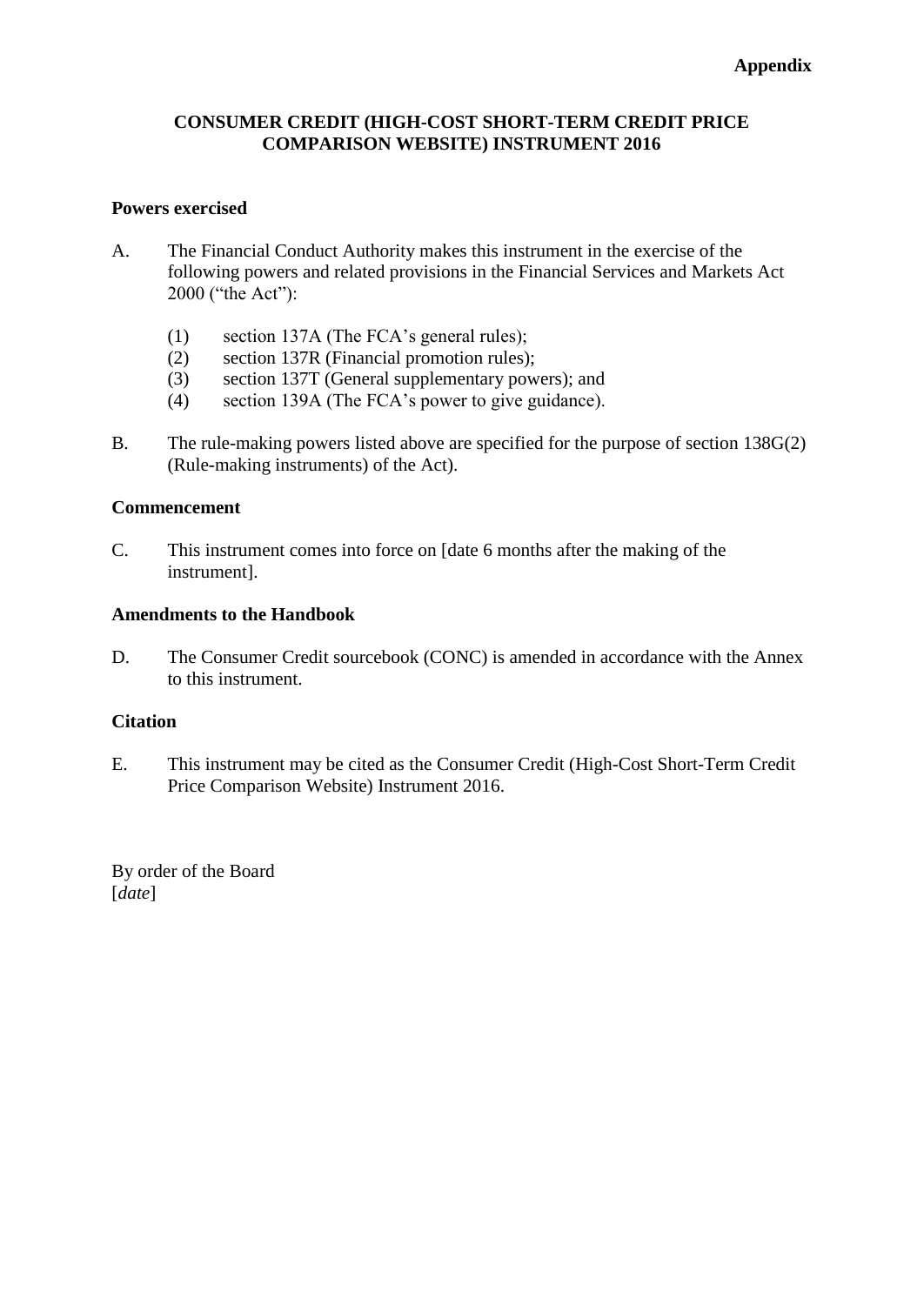### **Annex**

### **Amendments to the Consumer Credit sourcebook (CONC)**

In this Annex, all the text is new and is not underlined.

After CONC 2.5 insert the following new section.

### **2.5A Conduct of business: high-cost short-term credit (HCSTC) products on price comparison websites**

### Application

- 2.5A.1 R This section applies to a *firm* which owns or operates a website that displays any terms on which *high-cost short-term credit* products are available from different *lenders* (referred to in this section as a "price comparison website") and in relation to which it:
	- (1) holds itself out as providing a price comparison service or a price service; or
	- (2) describes itself in any way as a price comparison website or a price website; or
	- (3) gives the impression in any way that the website is a price comparison website or a price website.

Listing details of high-cost short-term loans not based on commercial interests etc.

2.5A.2 R Where a *firm* displays information on the website it owns or operates concerning *high-cost short-term credit* products in order to enable a *customer* to compare any terms of those products, it must display the information in a way that is not based (wholly or partly) on the *firm's* commercial interests or the *firm's* commercial relationship with any *person*.

HCSTC price comparison website functionality etc.

- 2.5A.3 R A *firm* must ensure that the price comparison website enables:
	- (1) a *customer* to enter the value and duration of the *customer's* desired loan when specifying the criteria for a search; and
	- (2) a search to be made of the *high-cost short-term credit* products covered by the website and the results of the search to be displayed on the basis of only that information.
- 2.5A.4 G (1) A *firm's* obligations under *CONC* 2.5A.3R(1) and (2) may be satisfied by enabling a *customer* to select from a reasonable range of options of values of loan or of durations of loan, when specifying the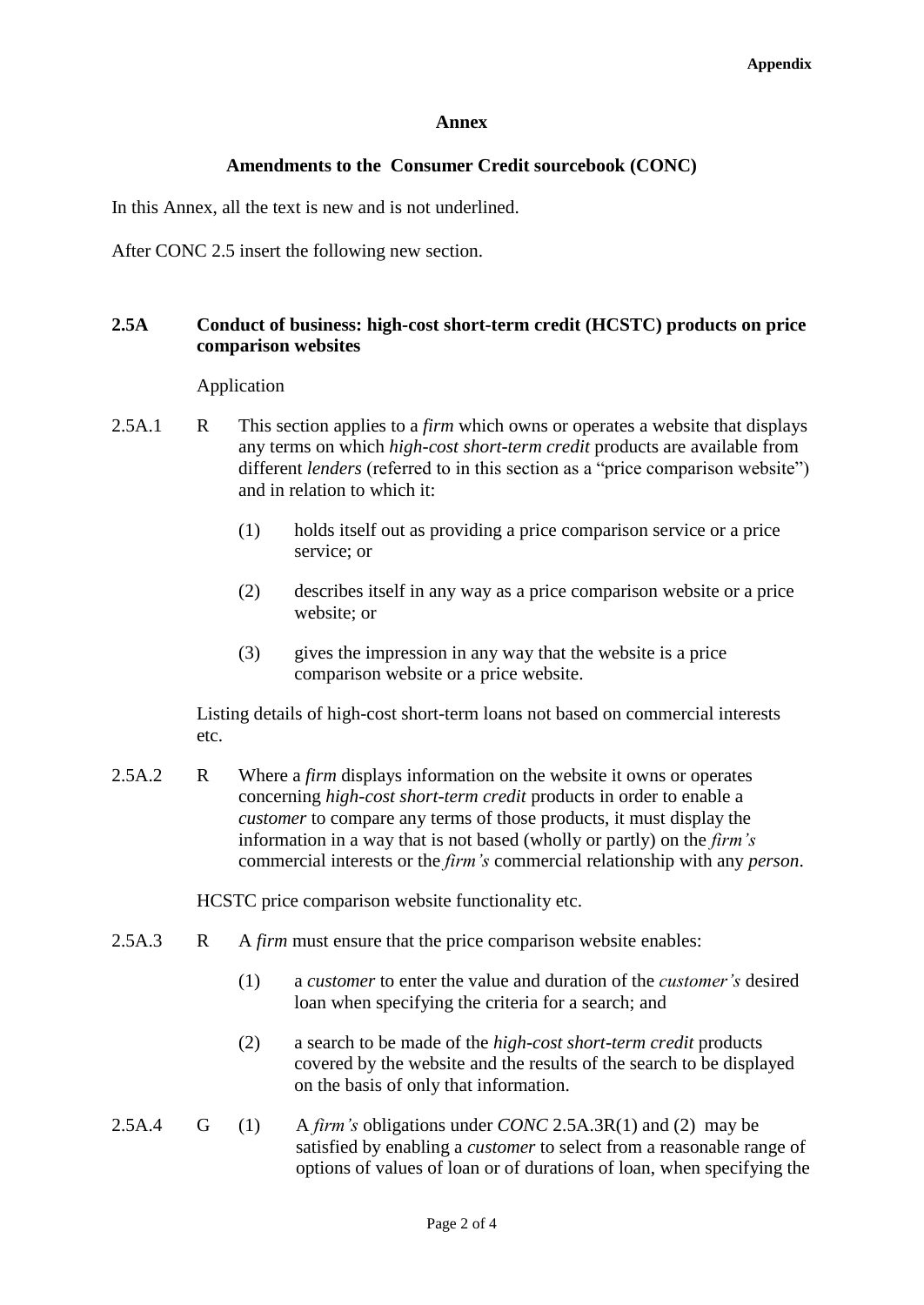criteria for a search.

- (2) What is a reasonable range of options for a search will depend, for example, on the breadth of value of loans or on the duration of loans that appear on the price comparison website. For example, it may be reasonable depending on the circumstances to allow a choice of bands of values or durations.
- 2.5A.5 R In response to a request to perform a search for a *high-cost-short-term credit* product, the *firm* must ensure that the price comparison website:
	- (1) displays specific information relating to each loan covered by the website which corresponds to the search criteria entered by the *customer* as a separate result;
	- (2) ranks those results in order of *total amount payable* in accordance with *CONC* 3.5.5R(2), with the loan with the lowest *total amount payable* first and the highest last; and
	- (3) where two or more search results have the same *total amount payable* in accordance with (2), ranks the results according to another criterion permissible under this section.
- 2.5A.6 R A *firm* must ensure that the ranking of the results, or the prominence of the display of the results, or whether a loan is displayed in the results, of a search for a *high-cost-short-term credit* product is not based (wholly or partly) on the *firm's* commercial interests or the *firm's* commercial relationship with any *person*.
- 2.5A.7 G (1) The information displayed on the price comparison website (for example, information concerning a loan or the results of a search or claims about the market coverage of the website) will need to comply with the financial promotion *rules* in *CONC* 3. In particular, it will need to comply with the requirement for a communication or a *financial promotion* to be clear, fair and not misleading. The results of a search also need to comply with the detailed *rules* in *CONC* 3.5 and, in particular, will require a representative example, the relevant items of which must be representative of what the *firm* reasonably expects at the date on which the *financial promotion* is made, to be representative of *credit agreements* to which the *representative APR* applies and which are expected to be entered into as a result of the promotion.
	- (2) The fact that a *lender* pays a commission to the *firm* or pays for advertising or other marketing on the price comparison website should not affect the ranking or prominence of information concerning a loan or the results of a search or whether information about a loan appears in the results of a search.
	- (3) The *firm* should ensure that any information concerning a loan or any result of a search which relates to another *firm's credit broking*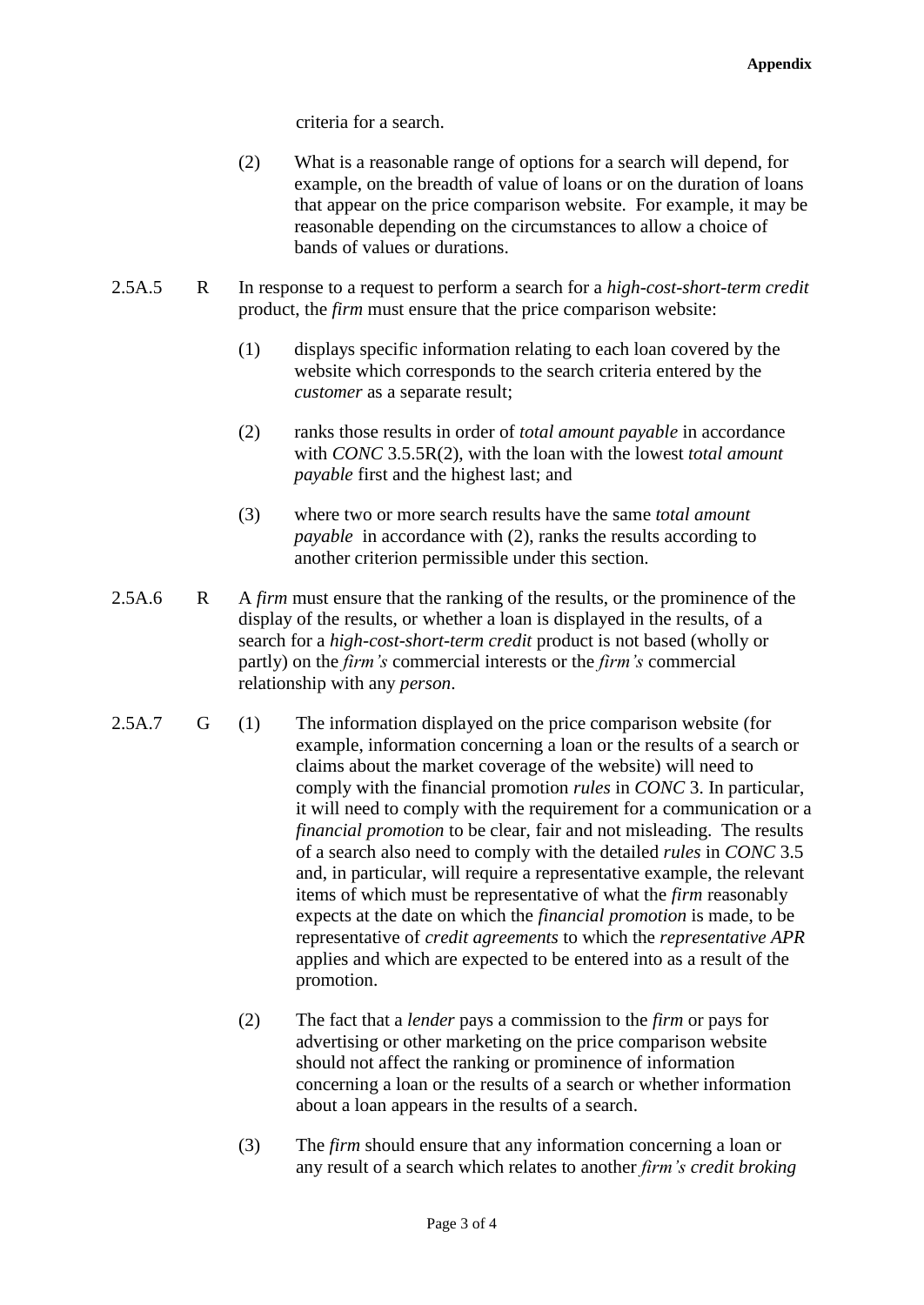service states prominently that:

- (a) the *firm* referred to is a *credit broker* and is not a *lender*; or
- (b) if the *firm* referred to is both a *lender* and a *credit broker*, the *firm* referred to is promoting its services as a *credit broker* and not its services a *lender*.
- (4) *CONC* 2.5A.6R does not prevent the *firm,* once the initial results have been displayed in order of *total amount payable*, permitting a *customer* to re-sort the results of a search into a different order.

HCSTC price comparison website financial promotion

- 2.5A.8 R A *firm* must not display a *financial promotion*, other than the result of a search, in or between the results of a search.
- 2.5A.9 R A *firm* must ensure that the results of a search are clearly distinguishable from any other *financial promotion*.

HCSTC price comparison website market coverage

2.5A.10 R A *firm* must list in one place on the price comparison website the brand names of *lenders* whose *high-cost short-term credit* products are displayed on the website.